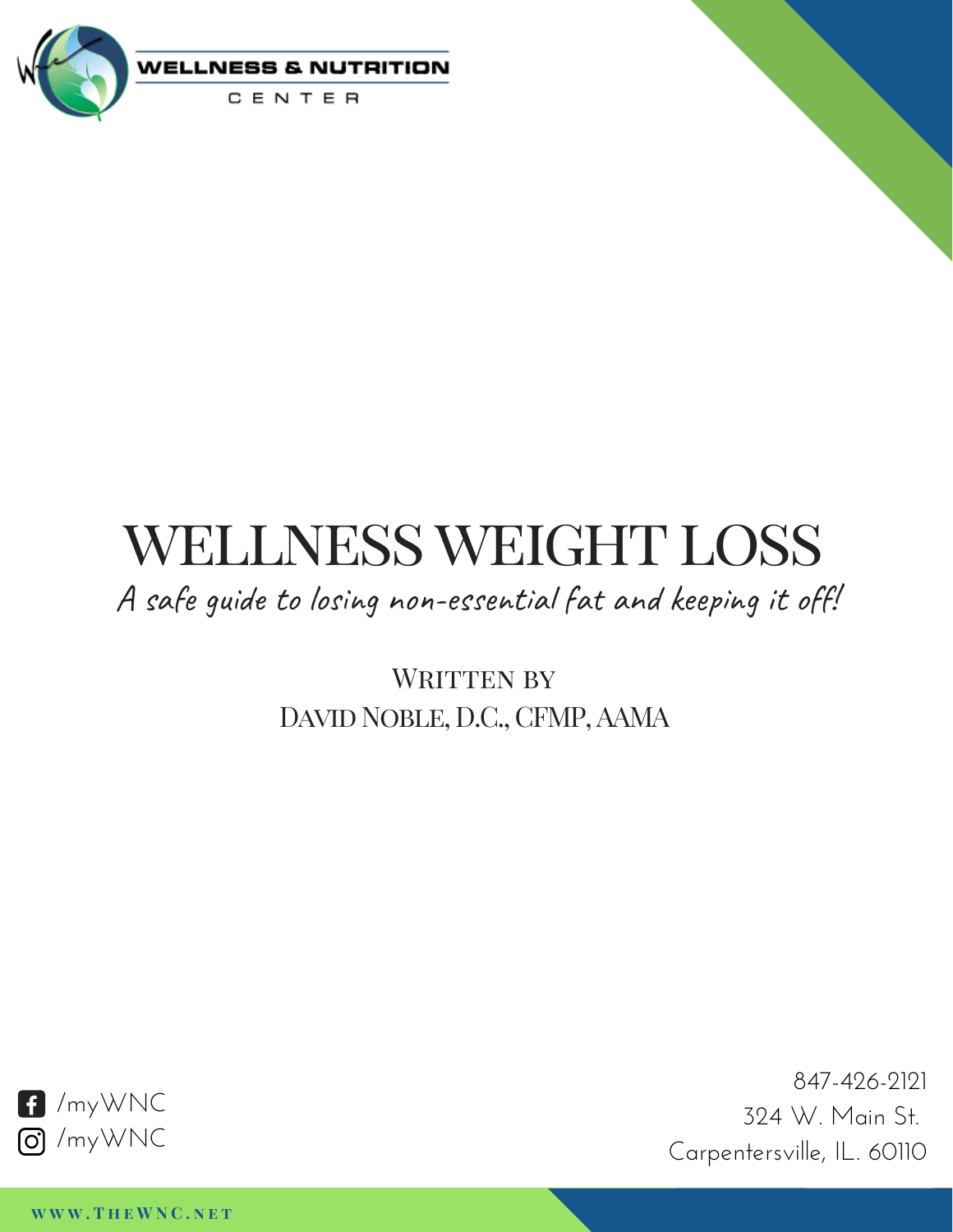## WELLNESS WEIGHT LOSS

A Safe Guide To Losing Non-Essential Fat And Keeping It Off

## **Chapters:**

- **Introduction**
- **1) What Kind of 'Wellness Weight Loss' Case Are You?**
- **2) The "Easy" Case**
- **3) The "Moderate" Case**
- **4) The "Hard" Case**
- **5) Stress and the Mind-Body**
- **6) Fat Loss Accelerant!**
- **7) Conclusion**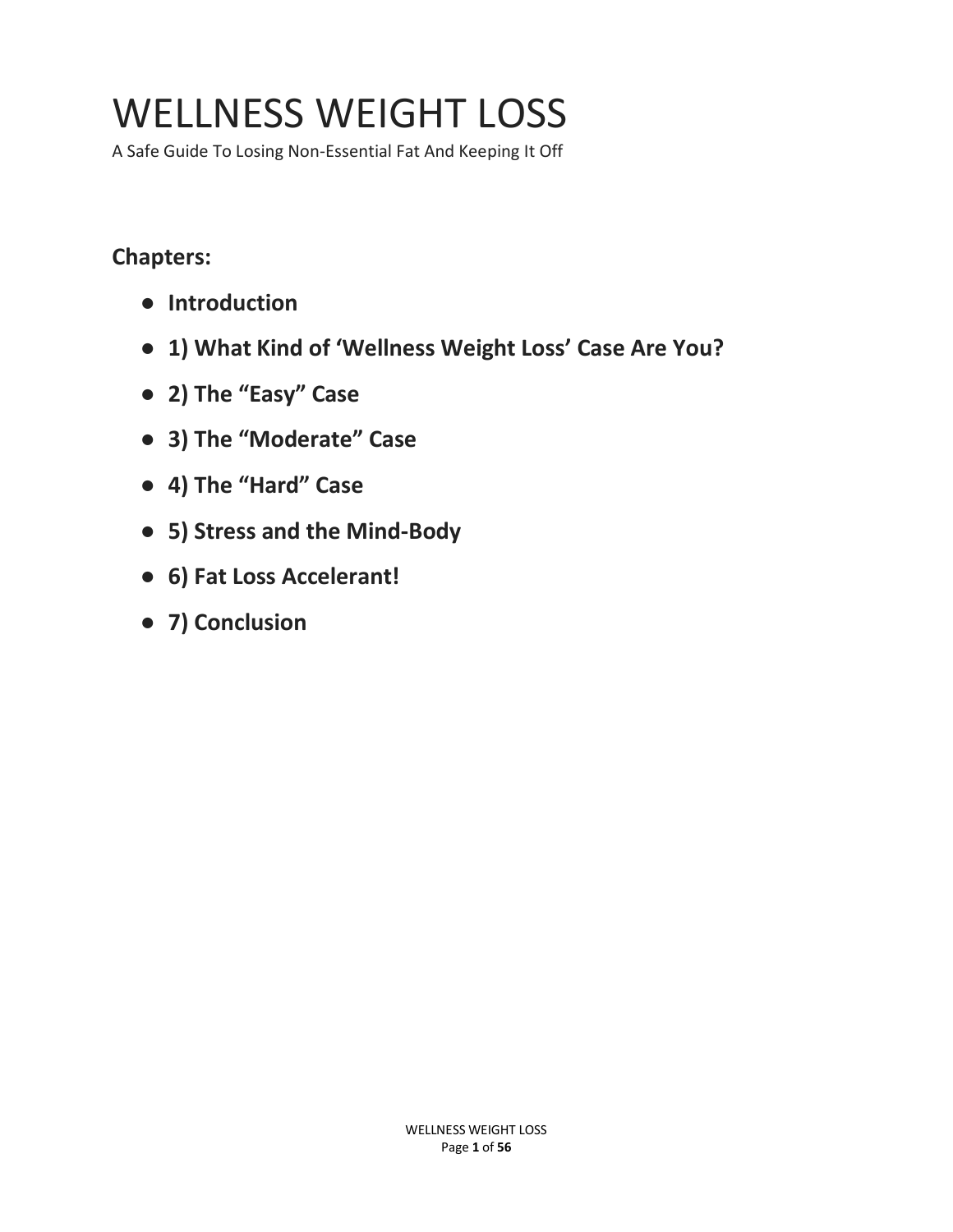## **Introduction**

I put this book together to uncover the realities of weight loss 'done right'. To me, that means losing FAT weight and keeping it off, all without ruining your health! I call this; "Wellness Weight Loss".

Healthy & successful weight loss is "Wellness Weight Loss" and it is a game that *can* be won! It is a game of self-control and self-discipline; there are actual 'rules' to this game and once you learn them you have a much higher likelihood of being a 'winner'. The opposite is true too, where the harsh reality of life is that no one is handing out trophies for just showing up, you 'gotta' work for it.

I have compassion for people who share their tearful declarations of wishing to lose unhealthy weight in exchange for a healthy and fit body. I meet people all the time who have been significantly overweight for years and listen to them explain to me their wishes of fitness and their resulting happiness. The first problem with that, is that just merely wishing for it doesn't bring about change, you have to work for it! Secondly, by making a beautiful body the cause of your happiness, you are setting up an idol in your heart, so you want to very careful with what or who you put on the throne over your life.

You know something is an 'Idol' when you believe the lie that says; "If I get , THEN I'll be happy!" With that view point, you are pushing happiness into the future, resulting in unhappiness now. Now this is very important because you can subconsciously 'train your mind' to reject happiness during the weight loss process and essentially learn to be unhappy as your regular, default mode. Eventually you'll burn out and give up.

Here are five tips to break away from the idol mentality and become present by focusing on 1) things in life you are grateful for NOW, 2) making an honest assessment of your current health situation, 3) making reachable and realistic goals (have the end in mind) based on your honest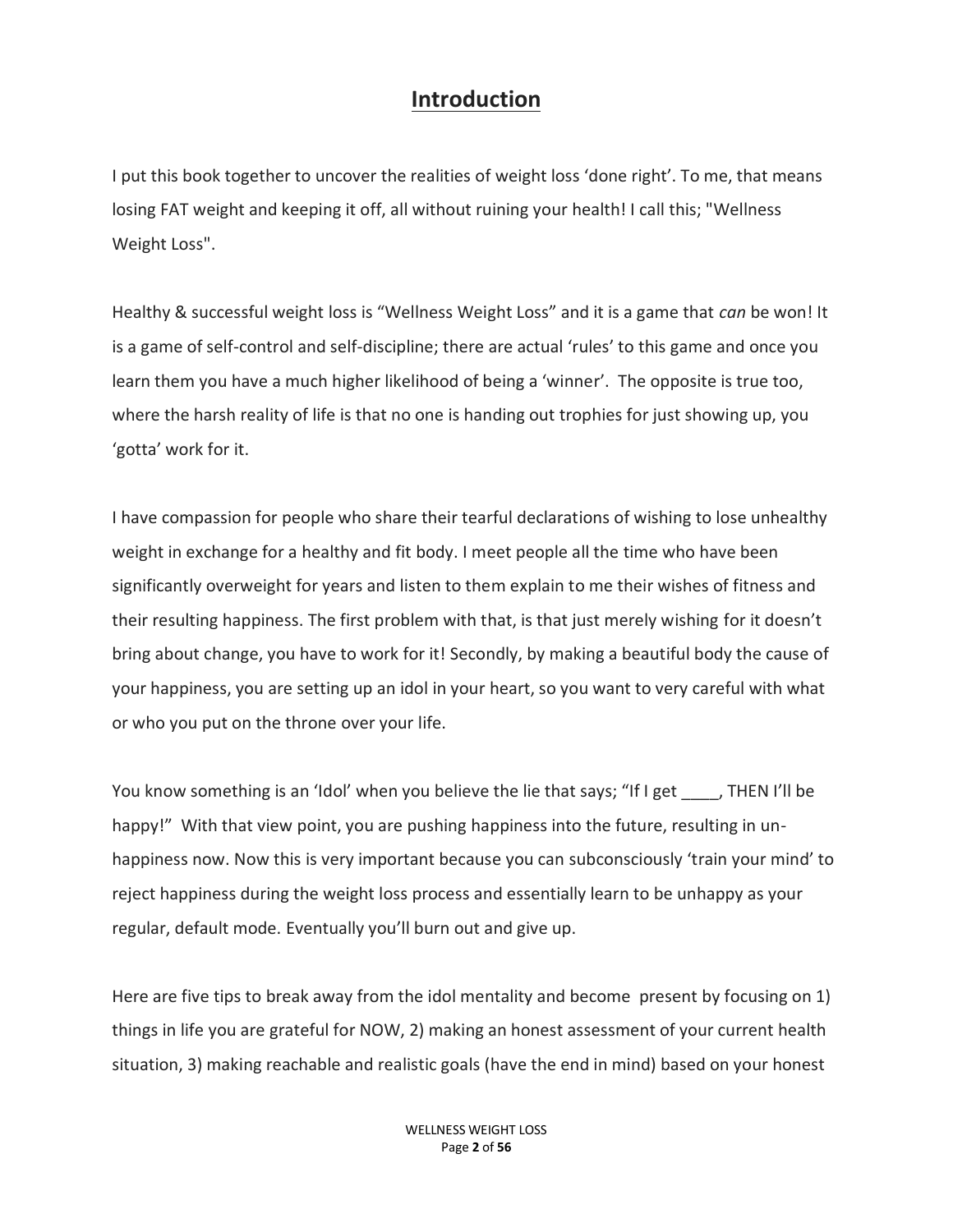assessment 4) creating lifestyle habits that support a fit and functionally healthy body and 5) gain understanding of the 'rules' as mentioned earlier so that you have confidence to carry you through the hard times. The Bible says that a wise man seeks much counsel, so be wise.

To better demonstrate the weight loss journey, let's say you are in New York and you want to go to California; you'll need to know a few things before you can assume, you'll get there. For starters, you'll need to know exactly where your starting point is and precisely where you hope to end up. Just as important, you'll need a means (a vehicle) to get you there, you'll also need to know how long this will take so you don't get frustrated and give up halfway there, you'll need clear directions and measurable markers that confirm for you that you are on the right path along the way.

It is no different when considering an audacious goal like significantly changing the form and function of your physical body in such a way that you can maintain it in that new and improved state.

So let's start by taking a sober assessment of where you are right now and how you got here. Once you do that, you will have a better understanding of the level of difficulty this journey could be equipping you with enough patience, proper expectations, enjoyment and happiness along the way to carry you through!

Wellness Weight Loss can often be difficult, inconvenient and take longer than we would like it to. However, the rewards are awesome and you will not only get control back into your life, but you are leading others around you to do the same for them and their families. Just remember; "Can't lives on Won't street" - so make up your mind here and now that you CAN and WILL will succeed!

I'm preaching 'it' and I'm living 'it'. If I didn't stay on top of 'it' in my own life, I'd be overweight, sluggish, and achy like most people are. I've chosen to insist on thriving health and fitness for myself and you can choose that too. Ready? Let's do this!

> WELLNESS WEIGHT LOSS Page **3** of **56**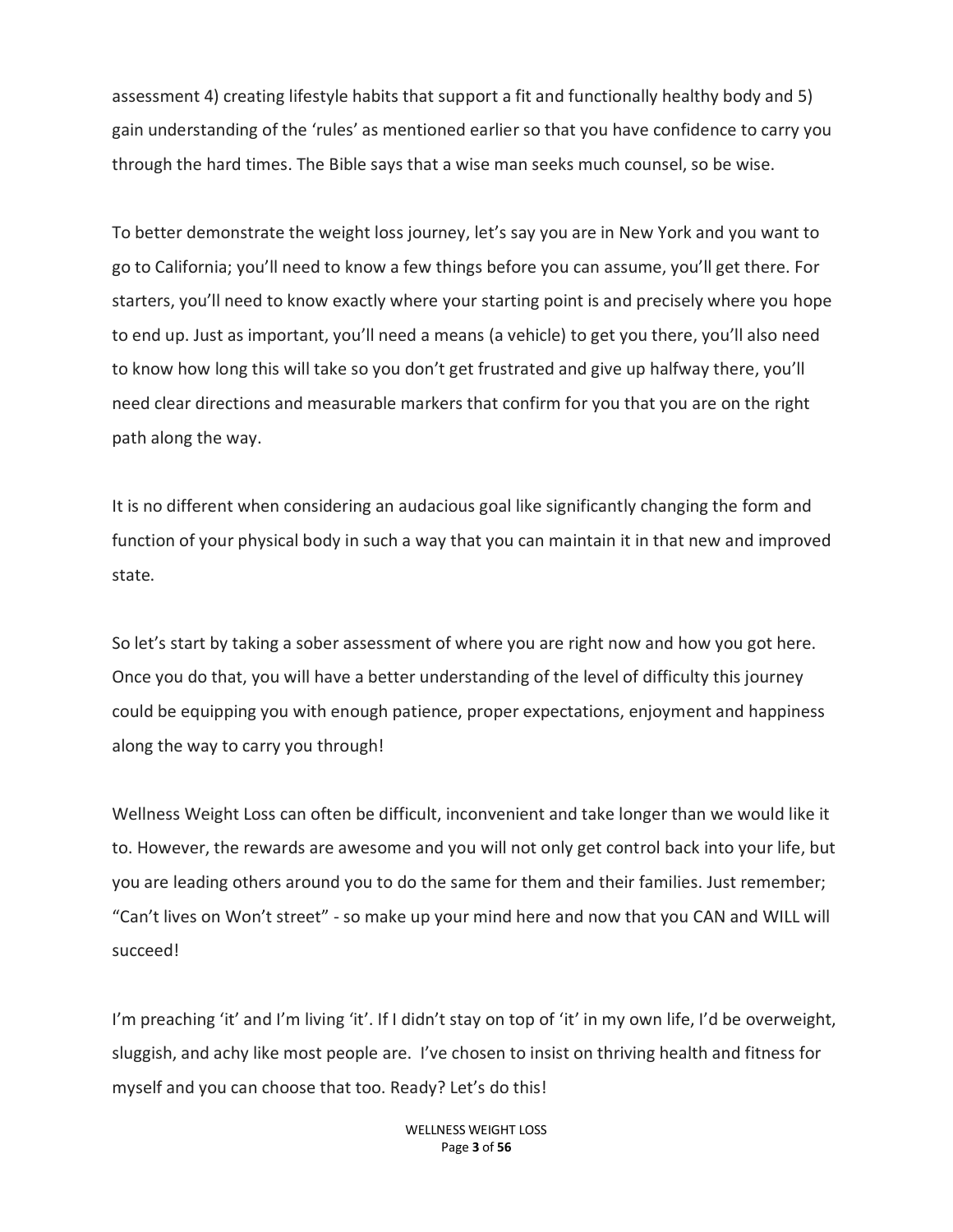## **Chapter 1: What Kind Of 'Wellness Weight Loss' Case Are You?**

No matter how overweight you are, you need to consider the information in this chapter, because if you don't make internal and lasting changes, even small changes, you won't be able to finish the game strong and you'll find yourself in a never-ending battle; always chasing that elusive 'weight loss'.

So to begin fixing your overweight symptom, we need to be willing to first assess the total situation and discover whether you are you an "easy" weight loss case or something much more complex. This would be based on a number of major things, but here is a list of the biggies:

- 1. WHY you became overweight in the first place
- 2. HOW LONG you've been in an overweight or physiologically obese state
- 3. WHAT OTHER health factors changed or crashed since you became overweight or obese
- 4. Your GENETICS and of course...
- 5. Your LIFESTYLE

It is only once we discover your starting point that we can create a plan and reach properly set goals. Unfortunately, 90% of the "weight loss" programs out there are about short-term results and little to do with how to maintain your ideal weight once (or if) you get there.

So let's get started by understanding the reason 'why' we're overweight in the first place, or why you're still overweight if it's been a long time. There's a multitude of reasons why these things happen and it's important to note that what works for one person may not work specifically for you.

Within your 'why', is where we can discover your view point. You cannot change a problem with the same thinking that got you there! We can agree that your excess fat weight is a problem, but it is not the *cause* of your problems. In fact, excess fat accumulation is a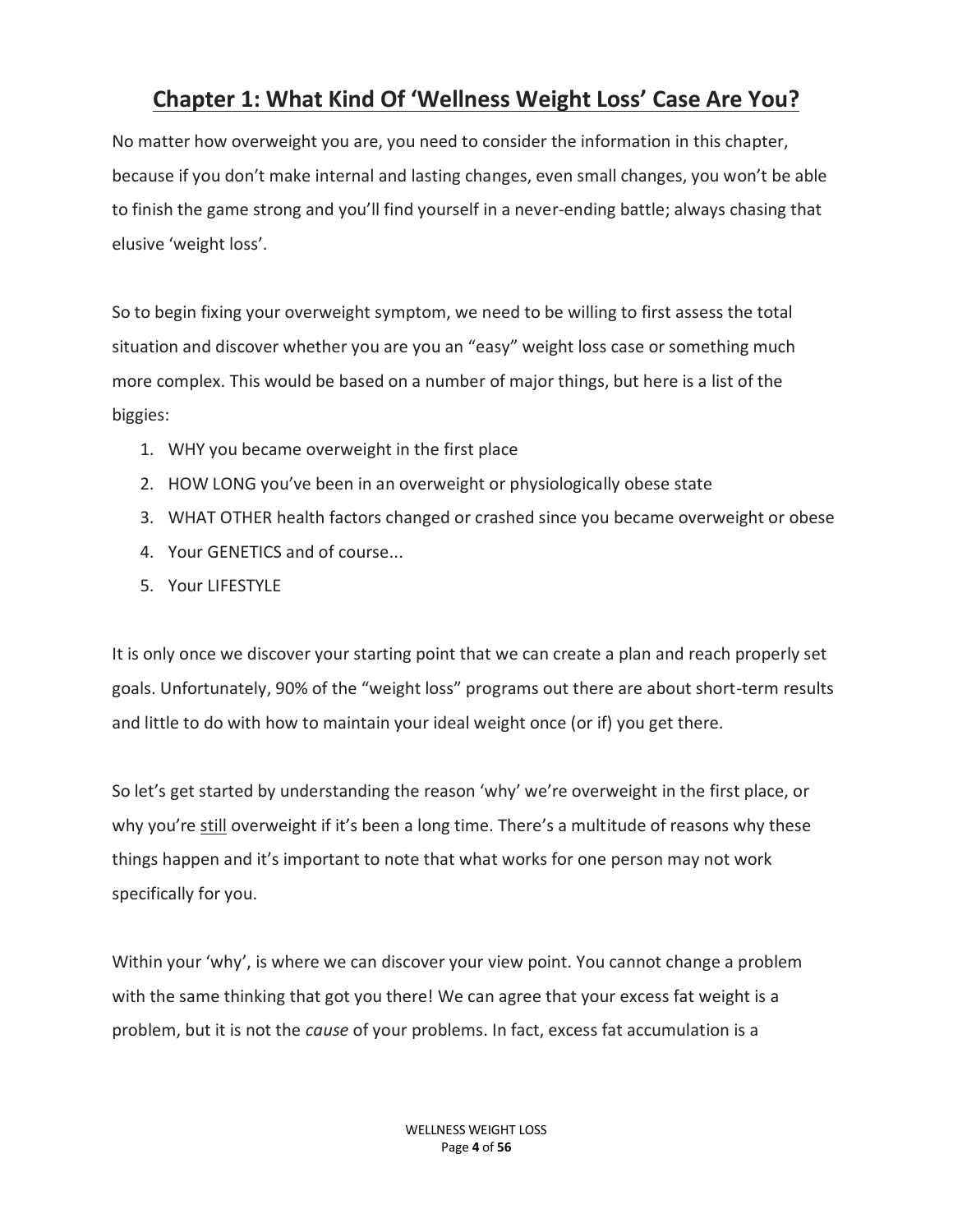SYMPTOM; a result of something. If you treat your overweightness as THE problem, you will find yourself chasing after that again and again.

The reality is that when your body isn't functioning well and or you don't feed it the right fuels, your metabolism slides 'downhill' and you begin to store more energy as fat, mostly for survival purposes. If uncorrected over time, you will become "fat". …mind-blowing, right?

When we were younger we could get away with certain things that we can't later on mainly due to living a certain lifestyle over time; collecting toxins, sustaining injuries, undergoing excessive or chronic stress, and after a while, we lose that youthful resiliency.

So even if you have experienced losing weight relatively easily in the past, you may now be experiencing, for whatever reason, that what worked for you before, is not working so well now.

**1) Your 'why' and your Viewpoint**

Your viewpoint is the main 'reason' you are, where you are, in life and health. You have made a multitude of decisions that lead you to your current station in life. So let's be willing to loosen our grip on what we thought we knew and dig into 'why' you are overweight.

-----

For example, when someone says to me; "I want to lose weight", many times I will respond by saying "which 'weight' do you want to lose? Brain weight? muscle weight? bone weight? or fat weight?"

Clearly, it's fat weight that we want to lose and more specifically it's the "non-essential" fat (Your love handles, saddlebags, double chin, etc.). This is ironically the kind of fat that is the most difficult to tap into when doing a typical weight loss or dieting program.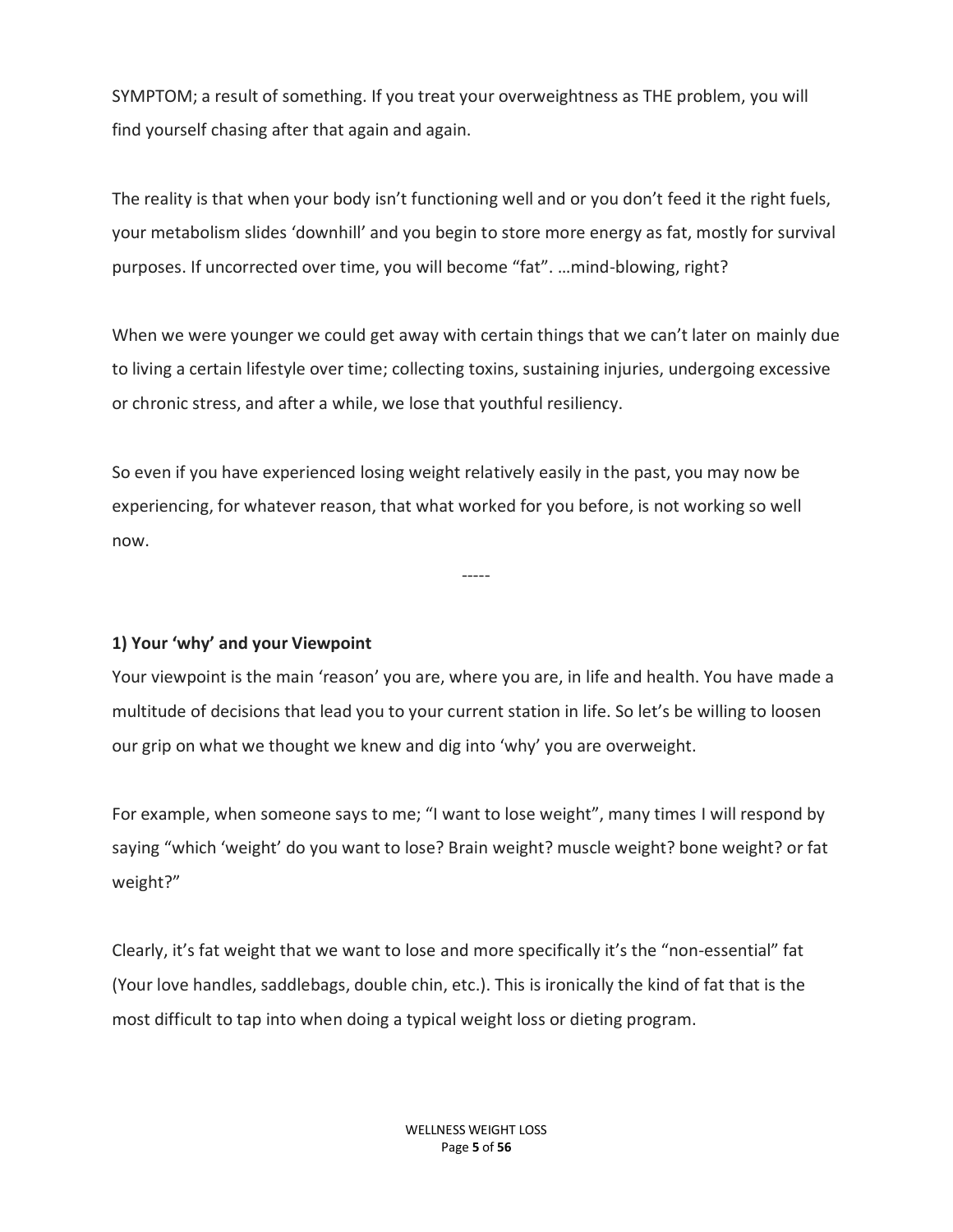The 'why' you are overweight also has a lot to do with being misinformed about how to live healthy as well as with your motivations to do so. Therefore, your motivation to return to an ideal state of health that *includes* an ideal body weight, will help you find correct information, reject bad information and give you resolve to follow through in the tough times to reach longterm health and weight loss goals.

For instance, saying "no" to ice cream, soda pop, chocolate, \$7 sugar-laden lattes and third helpings, doesn't come naturally. If it did, you wouldn't be reading this right now! So YOU (all on your own) are not to be trusted.

Instead, look outside of yourself for a bigger vision of who you are and for a stronger motivation source, what your life really means and what is the legacy you will leave behind. Think of the influence you have on others around you, your kids, friends and other family members. Consider 'finishing the race strong' having stewarded our time, talents and treasures in an excellent way, leading others to do the same. Consider looking back on a life well-lived, well-taken care of and not as one who just irresponsibly ate and drank whatever tasted good, trading vibrant health and true happiness for fleeting pleasures of the tongue and tummy!

Ok, I'll get off my soap box, but meditate on those thoughts to tap into a deeper or altruistic vision for yourself and drum up some lasting motivation.

The other side of our 'why' is our viewpoint as to what the target for "successful" 'weight loss' is. Very often the target is very short-sighted and people find themselves yo-yo-ing up and down in body weight, ruining their metabolism over time. Many poor souls will diet real good (for a season), exercise real hard for a few weeks, hit their goal (or get close enough), then relax on their momentum just to find a little while later they gained that weight back, and feel like a failure.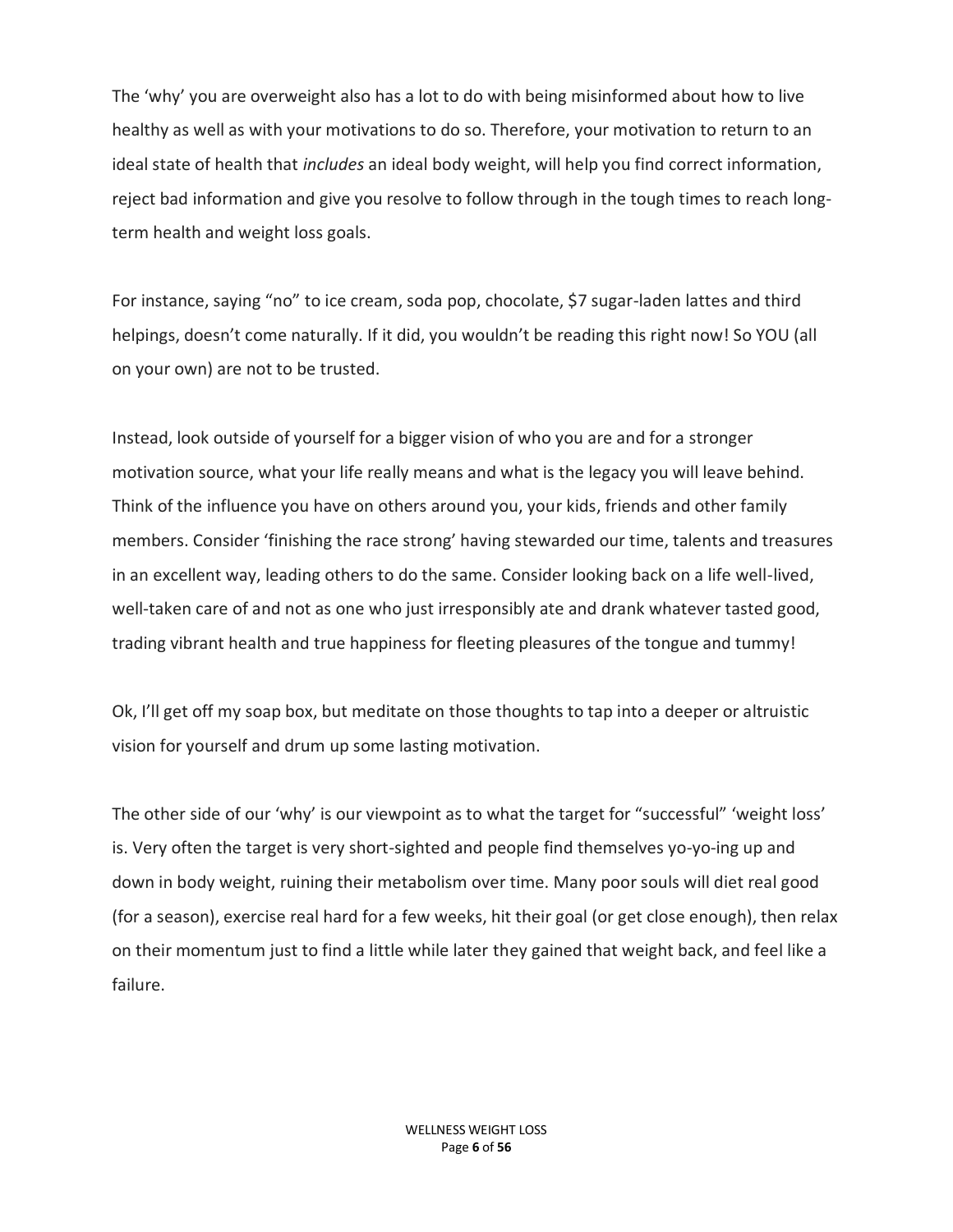This is analogous to studying real hard for the exam coming up, but once that exam was over you stopped studying, then got upset when your total grade at the end of the school year was a D minus! Short-range goals suck!

Weight loss 'success' or "Wellness Weight Loss" means not only losing the weight (which by the way is the easy part) but also means keeping it off for at least 9 months to a year - without having to do anything extra – enjoyably! To do this; to attain true success, you will need to design a lifestyle that you can enjoy and maintain for a long time. Maybe for even a lifetime! THIS is the goal we shoot for with all of our 'weight loss' patients and is one of our 'secrets to success'.

Of course, that means not eating McDonald's every day, soda pops, junk food and of course that means having some kind of exercise woven into your lifestyle; good sleep, gratitude thinking, etc. There are simply hard and fast rules you must live by if you desire truly successful weight loss. It doesn't have to be all doom and gloom and it could be actually quite enjoyable.

So if you're looking for a quick-fix or pill-popping solution to do all the work for you, where you don't have to correct any of your lifestyle, you will find yourself disappointed; program, after program, after program.

**Take Action:** Before you read any further, take a few minutes and look inward at your reasons for wanting to lose (and keep off) your weight. Why now? Who besides you would benefit from this life change? What kind of lasting changes are you willing to make? What are you willing to give up?

#### **2) HOW LONG you've been in an overweight or obese state**

It should be no shock to you to know that if you gained 5 to 15 pounds in the last 3 to 6 months for example, you would most likely have a much easier time losing that excess weight than the person who has been obese for 20 years.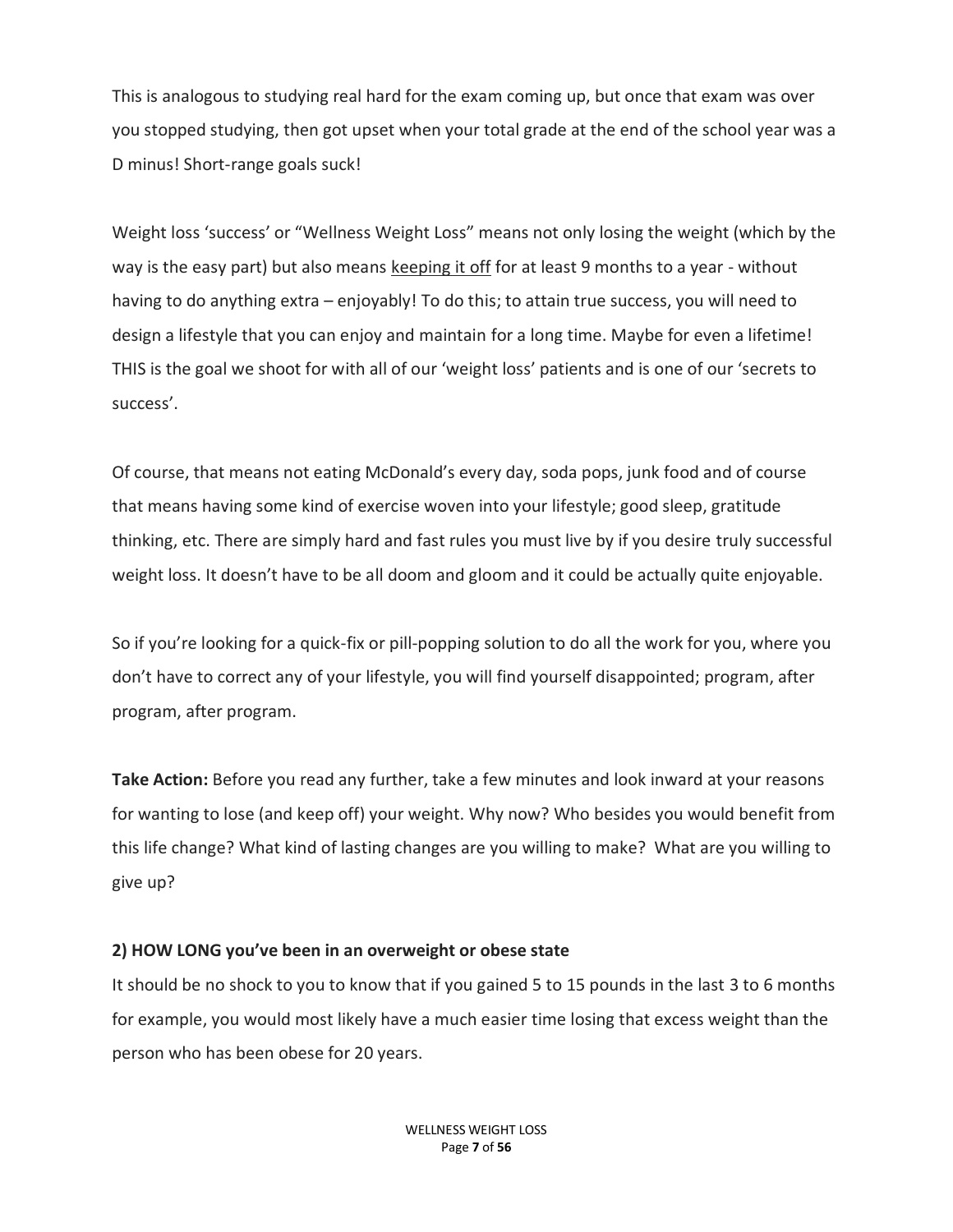The longer your metabolism and your nervous system has been 'doing' any particular process or state of physiology, the more stable it is and the less likely it would be willing to change without enough force.

There isn't much more that needs to be said here, but is very important when setting up realistic targets and goals for Wellness Weight Loss.

**Take Action**: How long have you been overweight? Take a moment and meditate on the reality of that time frame and how long your body has been fed what it has been fed and how long it has been functioning at the level it is today.

## **3) WHAT OTHER health factors changed or crashed since you became overweight or obese**

Toxicities, injuries, stressors, pregnancies, allergies, tired glands, etc. can add up over time creating "layers" of physiologic and metabolic chaos in your system which makes it darn near impossible to regain a balanced metabolic rate and healthy status.

We experience this chaos more as we get older and we call it "aging". So we run to the medicine cabinet or to the doctor and get a prescription to suppress those aging symptoms, which bring more degradation. We start to lose the willingness to continually eat healthy, lifegiving foods, and we stop working out and going for walks, etc. Eventually, we give up and succumb to the gravity of it and ride that roller coaster of health into Medicare membership.

I know that was a bit cynical, but after over two decades of practicing, it rings true for many people. The bottom line is this; the more chaotic layers you build up, the less chance you have of recapturing that youthful fat-burning metabolism that is in the design of every human body.

Other things that occur that specifically interfere with your ability to lose excess weight are; significant stress, statin drugs, thyroid disease, autoimmune disease, inflammatory conditions, chronic pain, anti-anxiety or antidepressants as well as moderate to heavy alcohol and recreational drug use.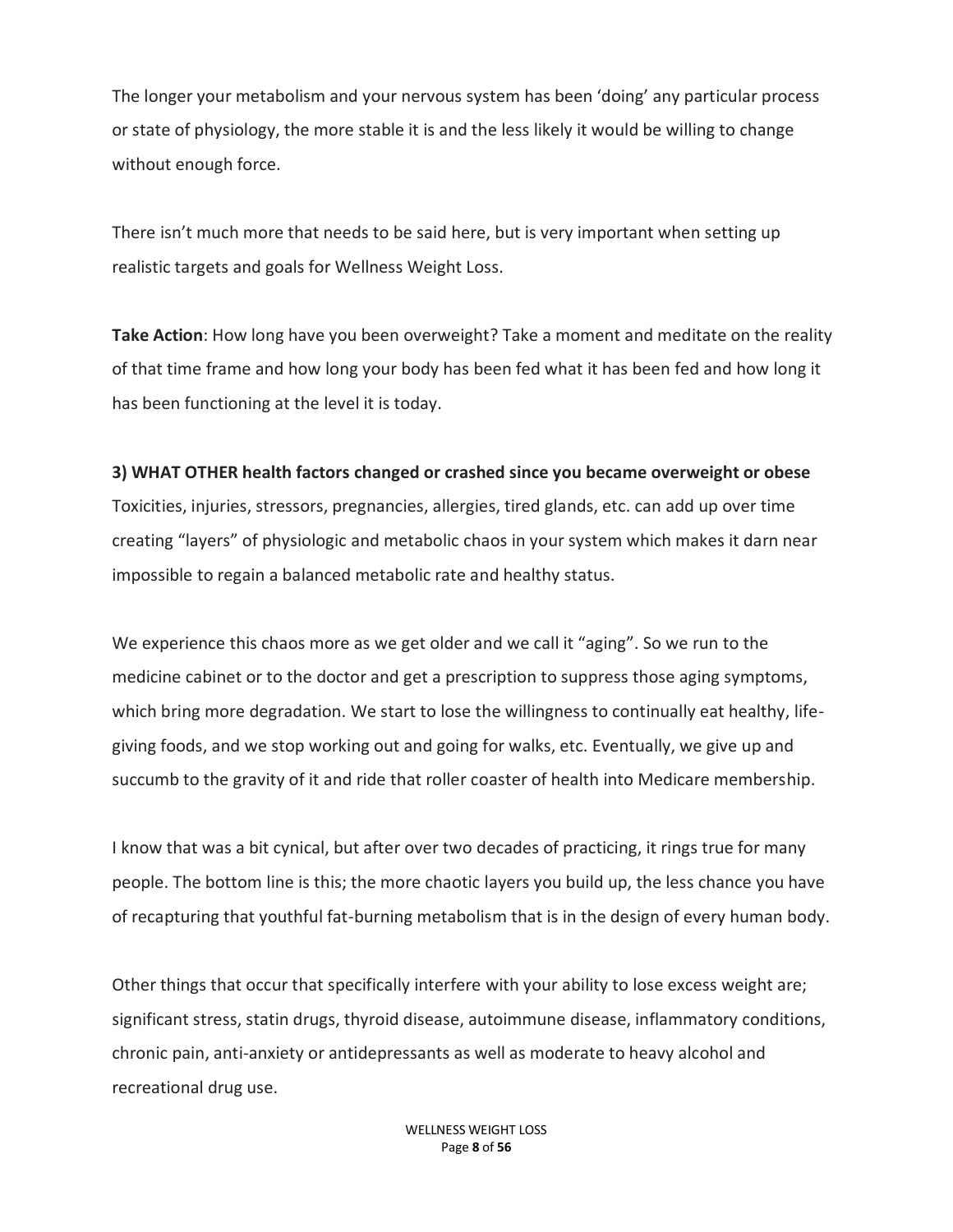These things need to be considered when putting a program together that will actually work for someone for more than just the 'short-term'.

**Take Action:** How many of theses factors are you dealing with? What are you willing to confront?

#### **4) your GENETICS**

Truly Successful Wellness Weight Loss is extremely personalized; it needs to be tailored for your specific needs and tailored for where you're at in your particular station of life. So firstly, we recommend you find out what works best for you; what foods work best with your 'metabolic type' or your DNA, and basically, what is your 'make up'? If we know that info, we can work WITH your hard wiring, not against it. This is why looking into your DNA or at least your "Metabolic Type" is so valuable.

Secondly, what does your life look like? What beliefs or habits have you adopted into your lifestyle? Helping someone who is a little off target and lives 'mostly well' is a totally different game than helping someone who hasn't got a clue what healthy is and has little willingness to change! Lifestyle is KEY, but changing it is completely dependent upon YOUR willingness. In this section, we'll touch on your 'design' and cover lifestyle in the next.

There are a growing number of DNA tests becoming available to the general consumer every year, but it behooves you to find out what you're buying before you commit. Some are testing for genes that explain your ancestry, your physical make up, genetic traits that could lead to specific diseases and even genetic traits that explain certain behavior patterns. While all of that is interesting is it useful in terms of weight loss?

Quick answer: Yes and No. Most of the testing information is interesting and may answer some intuitive assumptions, but only specific tests reveal usable data about metabolism and weight loss.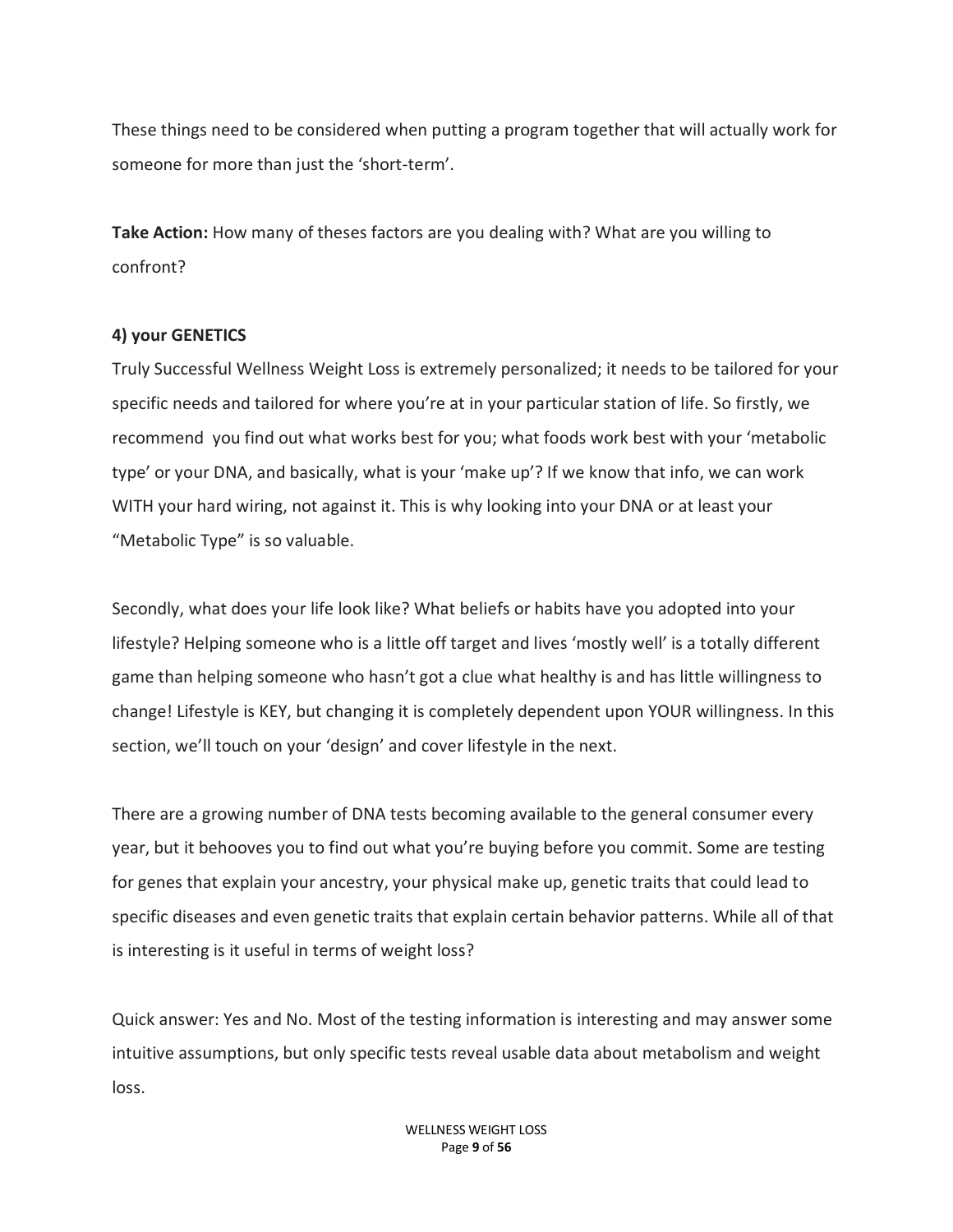Longer answer is: Yes, but dependent upon, again, your willingness to follow through and tailor your lifestyle to accommodate to this new information.

The negative side of commercially sold genetic testing is that because they usually include a number of factors that show your potential for developing specific diseases, the fear of that disease possibility grows inside of your mind and, one could argue, promotes the disease state itself!

This taps into a concept known as; "Psycho-somatic" or "Auto-suggestive" disease state etiology and is beyond the purposes of this book. However, this means, essentially, that if you believe with intensity that you will have cancer (because you saw the test data), you initiate and foster the energy frequency of that cancer in your body which attracts the very cancer you fear! So seeing those results on a DNA test promotes a fear-based view point and may ironically be more 'cause' than prevention, and therefore not right for everybody.

There are a few different DNA tests we run at our wellness center that are chosen for very specific purposes; here are a few:

- 1. Gluten sensitivity
- 2. Detailed metabolic information to tailor your diet and exercise
- 3. Sugar and fat metabolism balance
- 4. Obesity, digestion and behavior factors

Commercial testing does in fact touch on some of these things, but they are limited as to their clinical significance and usability, so the 123 & Me, etc. again, are interesting, but not very clinical.

Genetic testing is not generally cheap, so we want to be smart about data we could obtain that would actually be beneficial for an individual's weight loss case. We look at each case individually to see if DNA testing would be advantageous and cross that bridge when we come to it.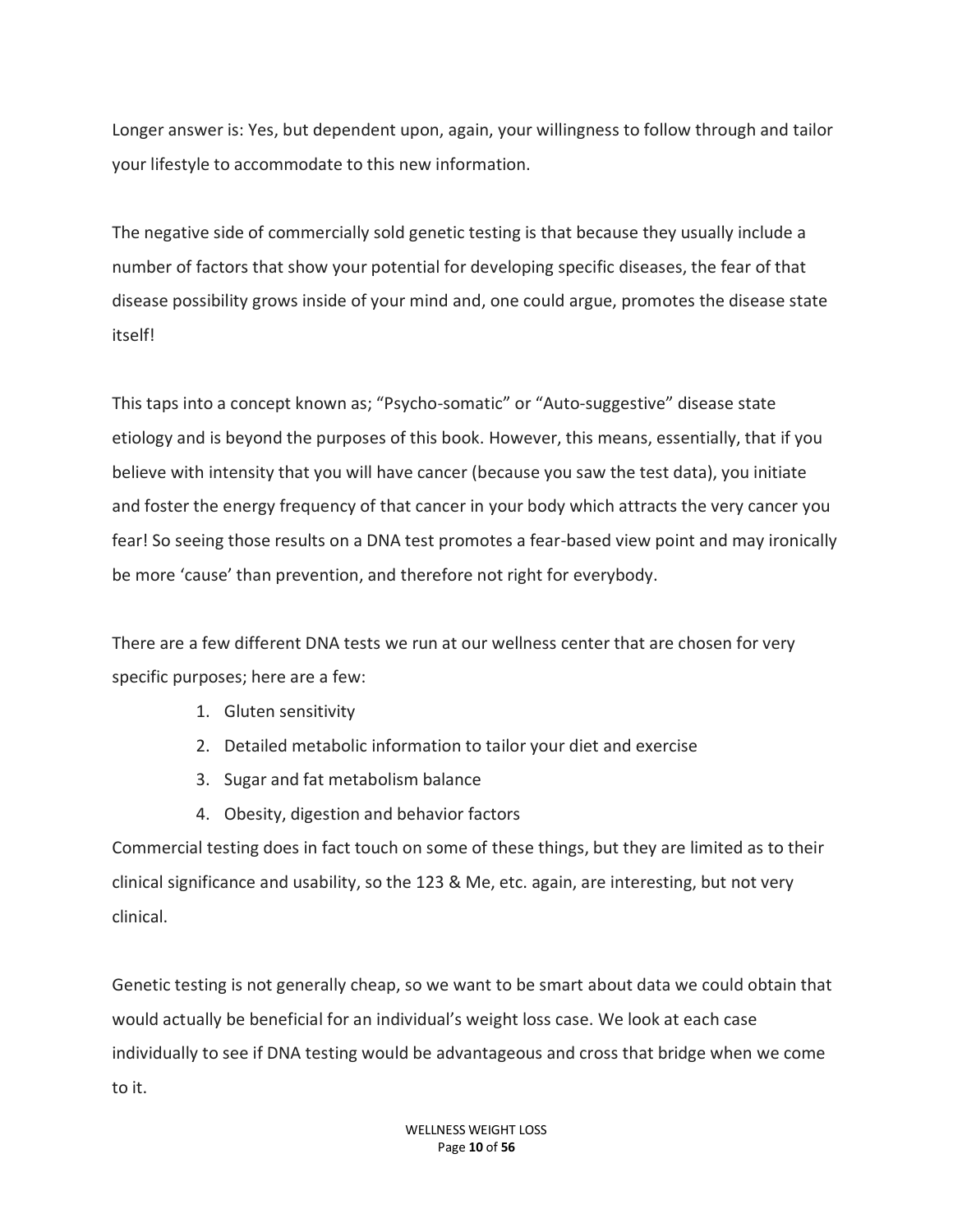## **5) Your LIFESTYLE**

Your lifestyle is your choice. It is the sum total of what you regularly choose to do with the time, resources and talents God has given you. Keep in mind that we all have 24 hours in a day, we all need about 8 hours of sleep and we all like sugar! ...we have choices to make every day that lead to consequences.

## **"Tearful declarations, disturb the dust, but relentless follow through moves mountains." DN**

Don't merely wish for a healthy and fit body, work for it! The ideal you starts today! It starts (and continues) with every decision you make with the time, resources and talents you have available. You can choose to sleep in or use that time for a spiritually cleansing 'quiet time' and a workout that keeps you in alignment with your fitness goals. You can fill your plate with large helpings or leave room to see the color of the plate (smaller portions); it's a choice.

Enjoying the wonderful results of thriving health and fitness doesn't come easy, but then, as they say, nothing is. My wife, Dr. Jill Noble, when counseling weight loss patients will say; "Nothing tastes as good as skinny feels." It doesn't come handed to you, but it IS within reach! It really comes down to making good mental decisions over and over - not living as a victim of your feelings or your 'fleshly' whims.

**Ask yourself:** am I making bad decisions on a regular basis that lead to fat accumulation? Am I unknowledgeable as to which actions to choose? Am I willing to do what it takes, every day, to make the best possible decision for my health and body?

Failing to plan is planning to fail. Your lifestyle should be planned out, written out and committed to as though it mattered to you. Otherwise, if you live 'by the seat of your pants' and only workout when you feel like it or it fits your schedule that day, then you'll never reach your goals. It's the same with your diet; if you only ate healthy foods when they miraculously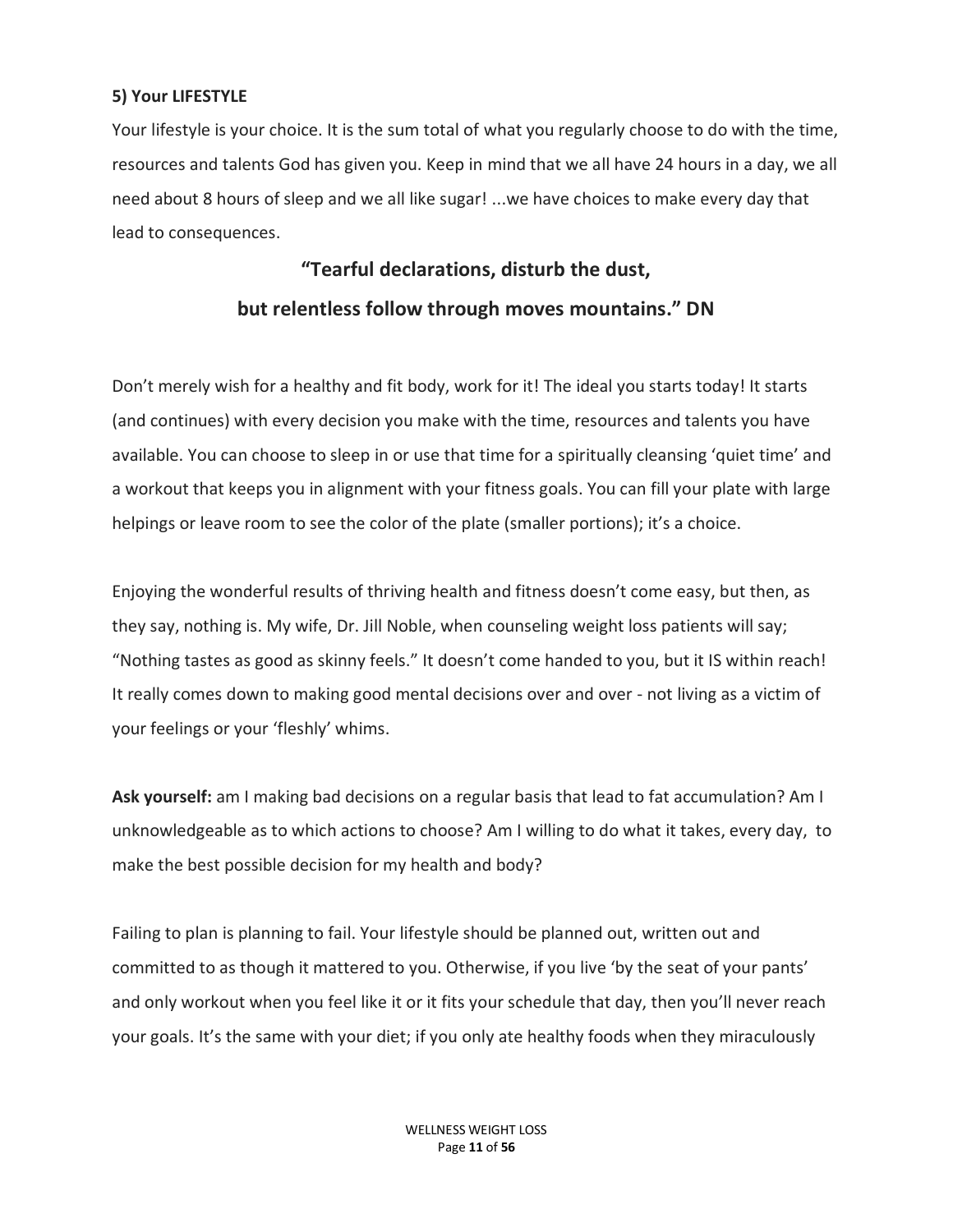showed up without any planning on your part, then yeah, healthy fat loss *ain't* gonna happen for you.

A lifestyle that supports a healthy and happily fit body includes the following:

- A consistent 8 hour sleep cycle
- Drinking plenty of water every day
- Eating salads and other raw, steamed and sautéed veggies of multiple colors
- Early morning H.I.I.T. workouts that stimulate Growth hormone, challenge your cardiovascular system and build muscle
- A morning and/or nightly routine that sets your mind and heart right
- Reachable healthy lifestyle goals that you review regularly
- Purpose and intentionality in your work and home life

This is a limited list, but a great start to get properly aligned for best results!

This is why the initial evaluation process of any 'weight loss' program needs to have, not only the right questions to search for potential unknown metabolic and lifestyle challenges, but also real-time functional testing assessments, access to lab work and even DNA testing to assess what it would take to help you get to your optimal weight.

Basically you want to discover what kind of weight loss 'case' you are so you will have proper expectations and can more likely follow through when it's difficult (because you will experience difficulties!). What path do you need to take for your best and most easily maintained results? Are you an "Easy", "Moderate" or a "Hard" case?



WELLNESS WEIGHT LOSS Page **12** of **56**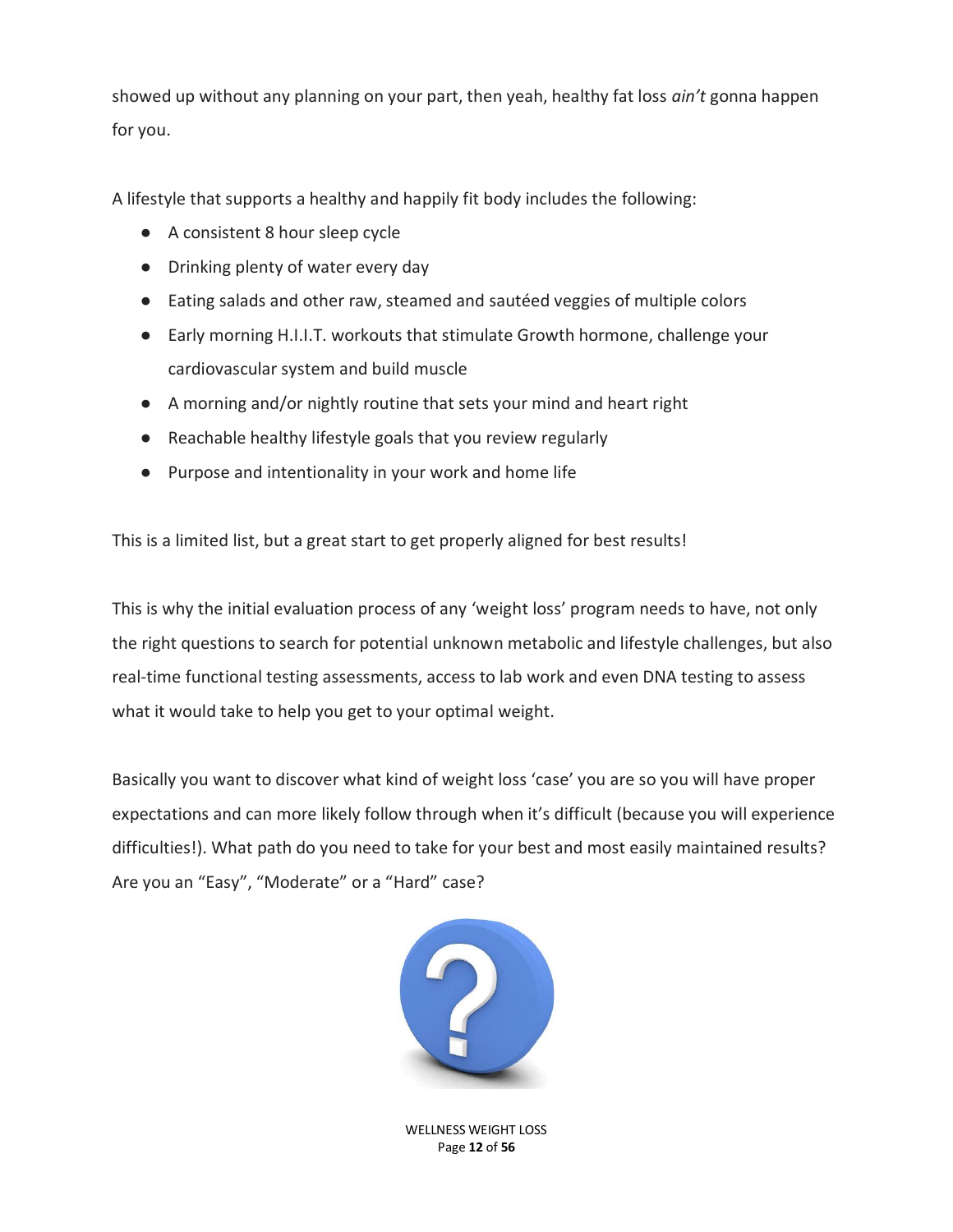Just for clarity, you are a whole person, not a "case", not a diagnosis, nor are you even a patient getting treated! This is just  $7<sup>th</sup>$  grade terminology to make a complicated subject more easily understood for best results. The reality is that there are a multitude of reasons people have little success in losing fat weight and keeping it off, so we want to know, that we know, what we're dealing with for proper expectations and happier results!

So how do we find out if you are a 'hard' case requiring a lot of work and time or an 'easy' case where all you need is some simple instruction with accountability to get where you're trying to go?

In the next few chapters, we are going to begin walking down through a progressive list of weight loss tools and solutions, based on whether you are labeled an "Easy", "Moderate" or "Hard" Wellness Weight Loss Case. From there, you will be given some direction as to how you can 'make it happen' for yourself.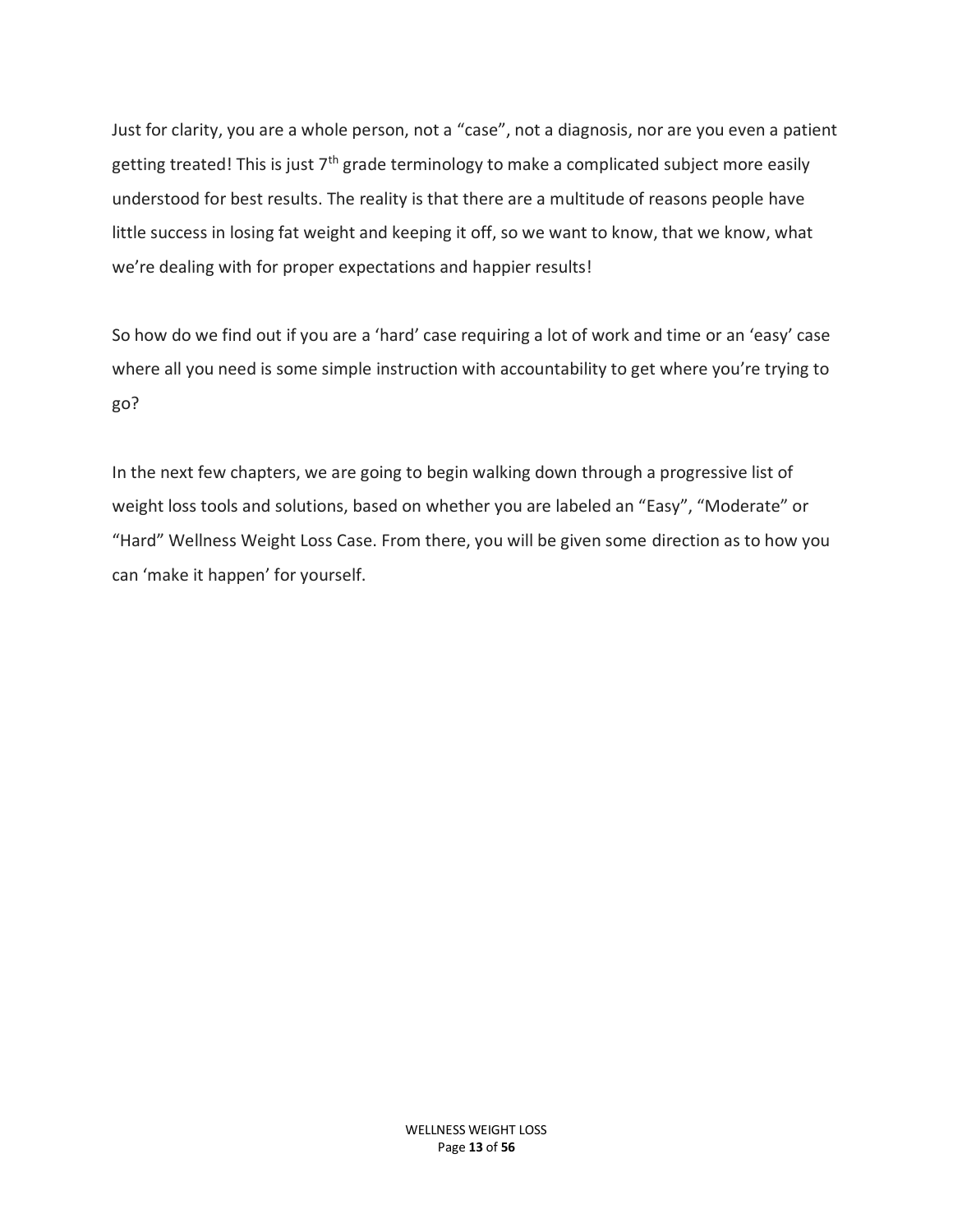## **Chapter 2: The Easy Case**

Picture looking at a sliding scale or a line graph that shows the varying levels of weight loss difficulty; the easiest of possible cases is on the left end of the scale and the hardest weight loss situation is on the right. While keeping this scale in mind, we are going to work down the scale giving examples, tools and strategies for each category of difficulty starting with the easy side of the weight loss case scale, then moving to the right.

Consider what you are about to read in the "Easy" Case category of Wellness Weight Loss solutions as being similar to calling tech support for some device you are having trouble with and the first thing they ask you is; "Is the device plugged in?" Sometimes it's the simplest of things that IS the main problem. So keep an open mind as you read through this section and be willing to make those changes that may be in the 'Is the device plugged in?' category.

Let's dive in with an extremely common example of a person that experiences an insidious weight gain that seems to have creeped up on them unknowingly. Let's say that person is you at 25 to 30 years old, you are 15 to 20 pounds overweight, you've been slowly gaining for the past 12 or more months, and as it turns out - you simply eat too much junk food or too many calories relative to your activity level. Your lifestyle is 'out of whack' and it's been like that for a few years.

Obviously, we would start by looking at your diet, educate you on how to get a handle on what you are eating, your caloric intake and help you find ways to become more active. So on your own you could very simply start walking more and stop eating snickers and sodas! …I don't mean to oversimplify it, but often times it is easier than we make it. However, if you are actually taking the time to read this book, you are more than likely not in this category.

Also, everybody knows that too much sugar is bad for you and causes weight gain (you don't need me to tell you that), but even "normal" amounts of sugar are enough to keep you from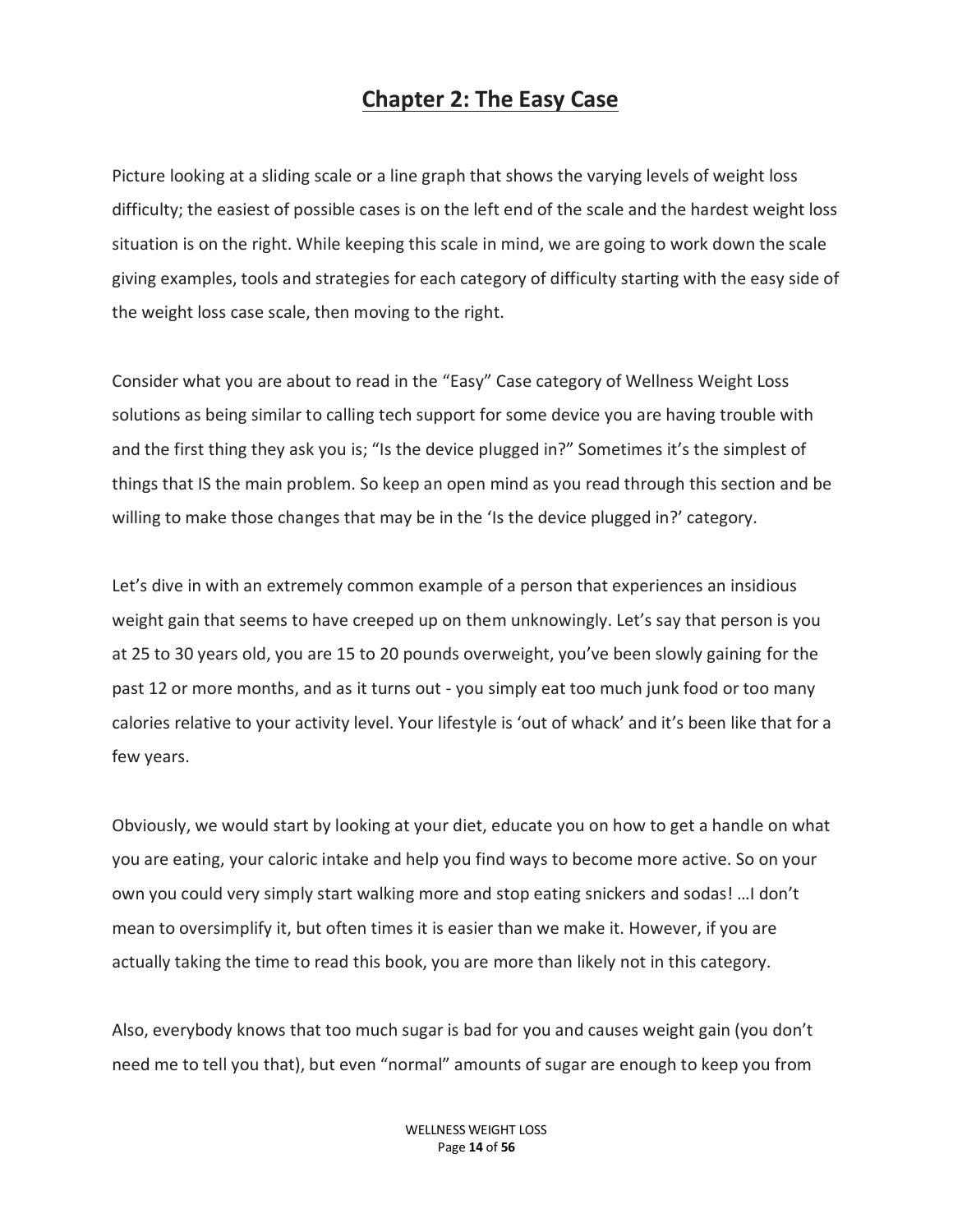burning fat off of your body. When dealing with diet correction, the biggest and most common issues that we see has to do with intentionally identifying and eliminating sugars from your diet and, believe it or not, adding fats to your diet! …all this to LOSE fat.

Sometimes it helps to better understand the harsh reality and the consequential seriousness that comes from eating sweet and carb-rich foods, so in the name of educating the masses, download this handout we use for our patients to persuade from ingesting sugar; **[How Sugar Is](https://www.thewnc.net/wp-content/uploads/2018/12/Sugar-Handout.pdf)  [Ruining Your](https://www.thewnc.net/wp-content/uploads/2018/12/Sugar-Handout.pdf) Health.**

Fun 'fat' fact: If the brain thinks it will always have access to sugar (from your diet), it will NEVER try to burn fat by pulling out stored energy from your fat cells. So losing weight for a person who eats too many 'carbs' will generally have a very time-consuming and effort-heavy battle on their hands always having to out-exercise their diet to compensate for the sugar calories coming in.

So what's wrong with a little bagel or a "healthy" bran muffin in the morning, you ask? Great question! On top of what was explained previously, simple sugars from foods like those just mentioned, when eaten, will easily and quickly enter the bloodstream which fuels our cells like kindling wood fuels a campfire; fast and hot. They may be a good source of energy in the moment, but the problem is that it burns up the carbohydrate fuel quickly and after cranking up the metabolic rate, it leaves the metabolic engine starving for more.

When a rush of sugar comes into the bloodstream, causing a spike in blood glucose levels, it stresses the body out and it responds in a panic by releasing extra insulin to store it away into your cells quickly (and into fat cells as stored energy (fat)).

The problem is that abundance of insulin stays active even after the glucose levels have gone down which causes your blood sugar then to drop too far, causing a blood sugar "crash". Now, when your blood sugar levels crash, the body stresses out again (even more so) this time your body responds in a double panic by releasing a stress hormone called Cortisol.

> WELLNESS WEIGHT LOSS Page **15** of **56**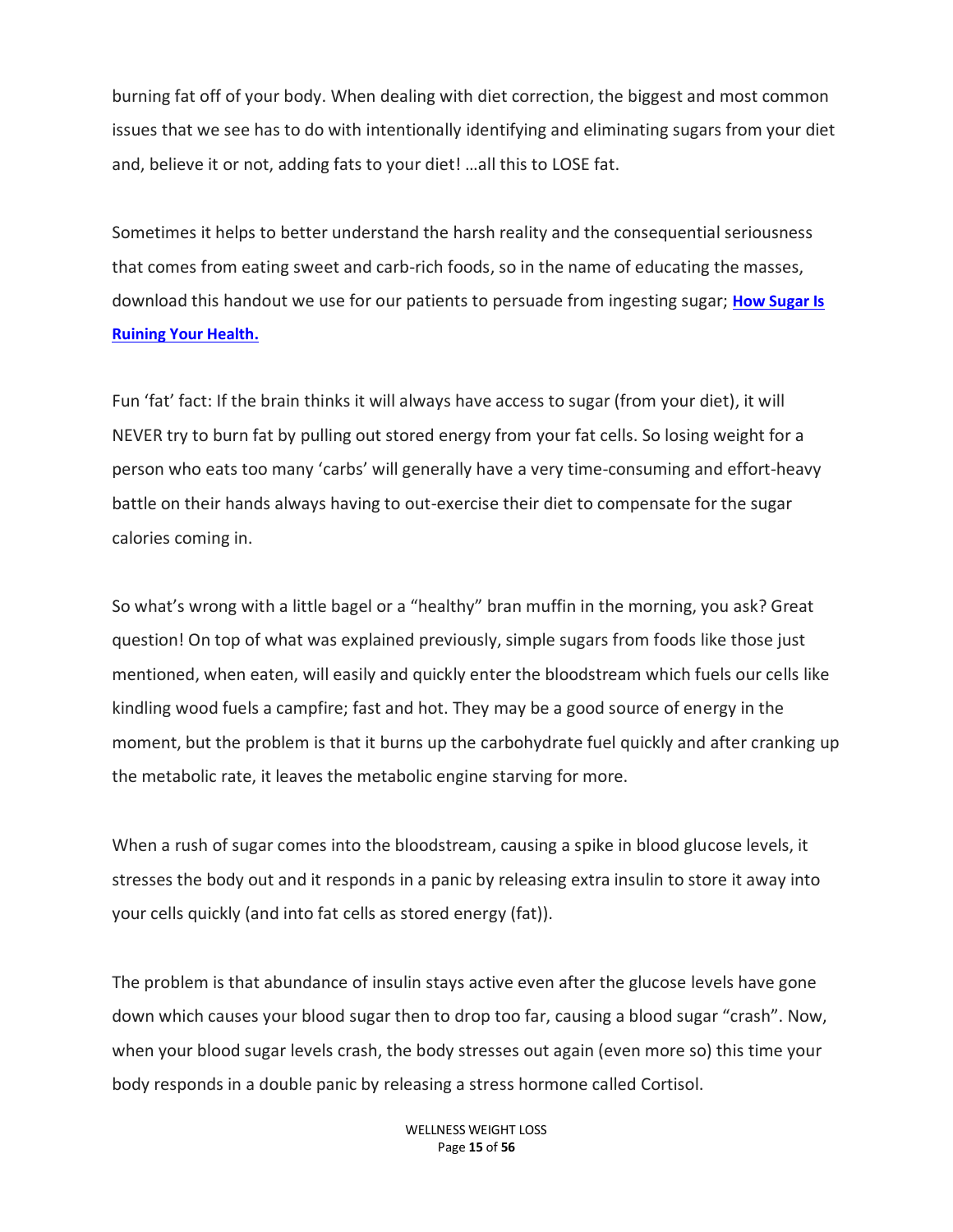

It is important to know that as long as your blood sugar fluctuates too much like in the above example, you will keep your body in an unstable, reactive and chaotic metabolic state, which means your metabolism won't run

efficiently and you won't be able to burn fat and build muscle.

When this happens, not only are you blocking any potential for weight loss, but you are left as a victim to



sugar cravings ("sweet tooth"), lowered brain function and a drop in motivation to eat well and work out. There is much more to it than that, but that is the basic reason why it is necessary to keep your blood sugar from spiking if you desire fat loss.

Diets like; "**Paleo**" and "**Keto**" promote eating patterns that help with avoiding the blood sugar spike and overall blood sugar balancing that we recommend and that you could easily Google and follow on your own. **Intermittent fasting** is another avenue for doing this but would be considered more 'advanced' and we'll touch on that later in the book.

Another challenge we run into for the "Easy" case person is the common misunderstanding of what "sugar" is exactly or, more importantly, how the body responds to carbohydrate and sugar intake.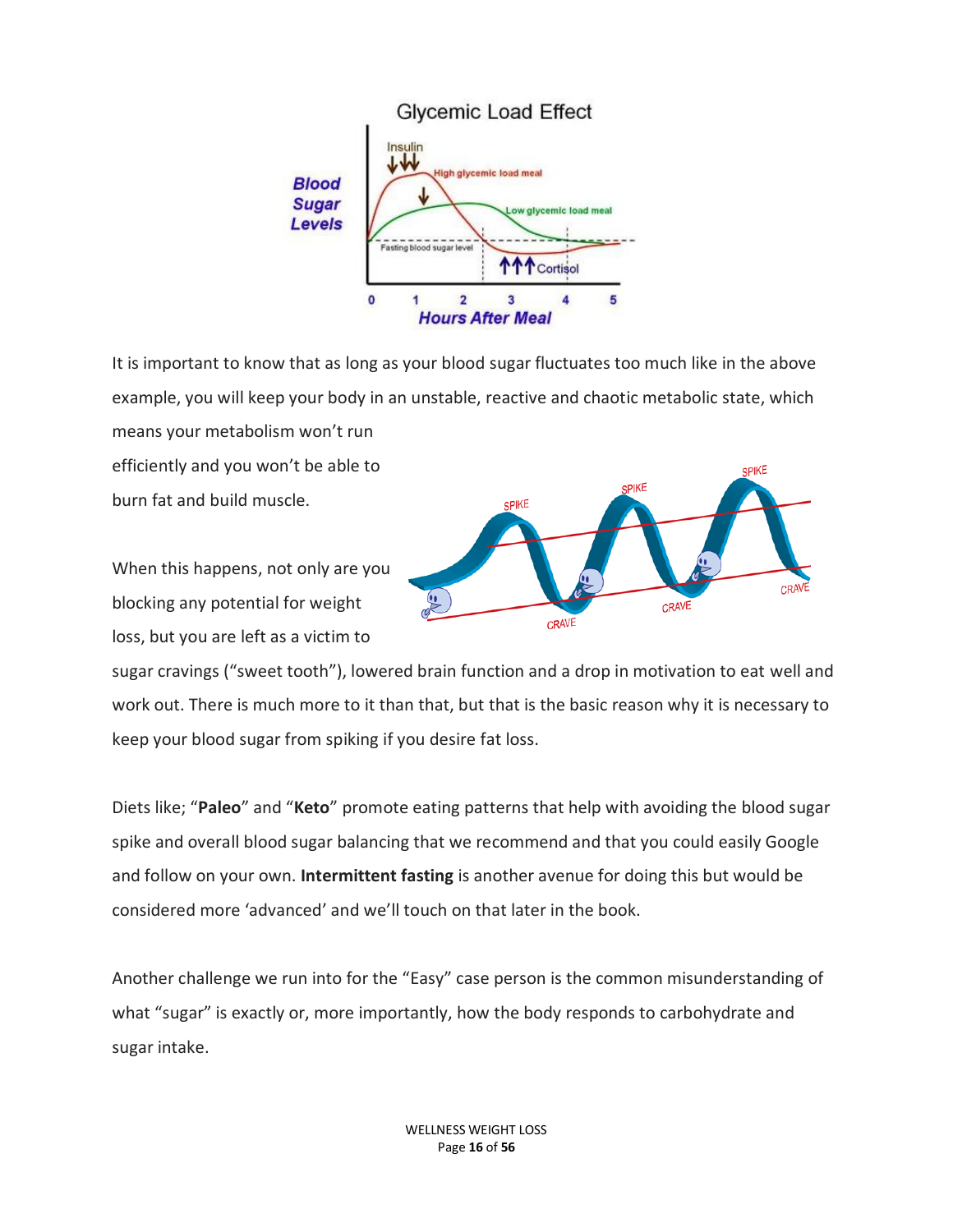"Sugar" includes anything from candy or table sugar, to starches like potatoes, breads and cereals. It even includes things like; fruits, fruit juices, oatmeal, pasta, white rice and other such foods that we are told to eat large quantities of based on the very misleading "Food Pyramid" first introduced to us by the United States Department of Agriculture (USDA) in 1992. Even though it was replaced by "MyPlate" in 2011, the Food Pyramid concepts are deeply embedded into our culture and psyche.



The Food Pyramid tells us to eat very little fats (at the tip on top) and mostly grains (the wide base of the bottom). The 'new' version of this message; "MyPlate" (www.ChooseMyPlate.gov),

does better than the original Food Pyramid, but still includes way too much grain. Our recommendation is to flip the USDA's Food Pyramid upside down and you'll find that you are much closer to the truth!

If you are serious about getting sugars out of your diet to become lean and healthy, it's time to start "counting carbs". I'm a big fan of this by the way; it's a great tool you can use to get more control of your life on a practical, day to day



level. There are several free apps out there to help you do this, where you simply manually enter or even scan UPC symbols into the app and it will keep track of these 'carbs' for you.

Every 'body' is different, but to put a number on it, you want to shoot for less than 100 total carbohydrate grams consumed per day. This includes anything from your morning latte, to your

> WELLNESS WEIGHT LOSS Page **17** of **56**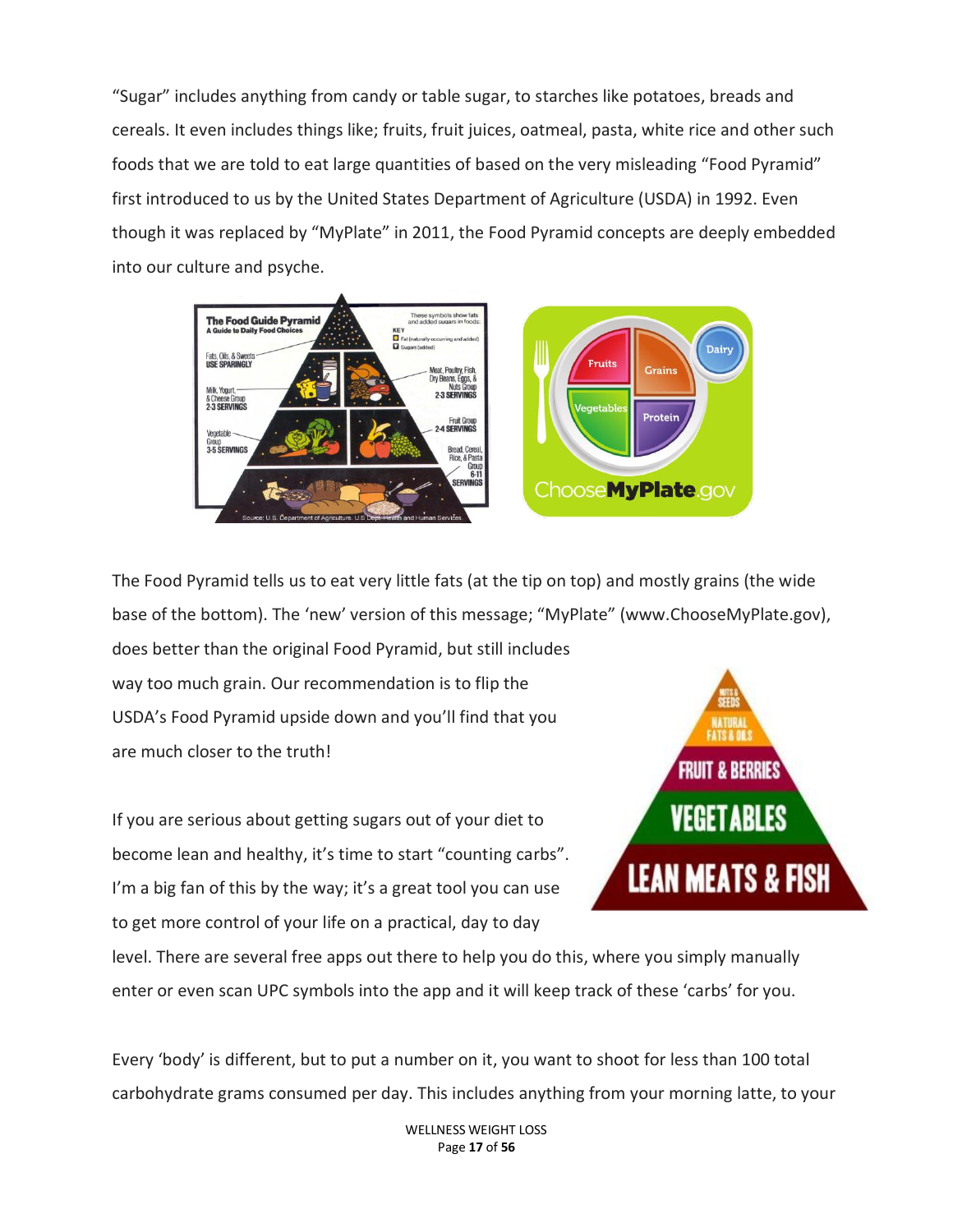cough drops during the day and to the evening snack (if you do so). If you want to be even more aggressive, keep it under 50 grams a day. Just make sure you have enough calories coming in so as not to cause a starvation response.

Going even further, you could commit to a Ketogenic ("Keto") diet where your NET carbs are to be in the 25 to 30 gram range.

#### **"NET carbs" = Total Carbohydrates – Fiber Carbohydrates**

Simply put: Too much sugar intake diet creates blood sugar highs and lows giving you cravings, body fat and fatigue. The idea here is to get off of that sugar wheel and by doing so, you give your metabolism the opportunity to use stored sugar as fuel generating a leaner and more efficient body.

Taking this one step further, assuming that you have already gotten off of that enslaving "sugar wheel", you have implemented better eating habits but haven't seen adequate fat loss, you are now ready to engage in some regular exercise or activity. Truthfully, whether you are trying to lose fat weight or just desire good health and easier aging, you should be doing this anyway!

*Picture this:* Many people drive or ride to work, sit a desk all day and then drive or ride home, just to watch TV for a couple hours and then go to bed. …and then repeat. They don't really have any exercise that DEMANDS energy from the body - they're just re-fueling 3x's a day and kind of surviving with minimal caloric expenditure.

Another important fun 'fat' fact is that your metabolism responds to the demand you place on it. What I mean by this is, if you have an active or an aggressive lifestyle, your body will respond by turning up the heat in your metabolism, in order to make sure you will have the energy resources available to do any future activities. Therefore a lifestyle that includes regular exercise is absolutely key for successful, long-term weight loss.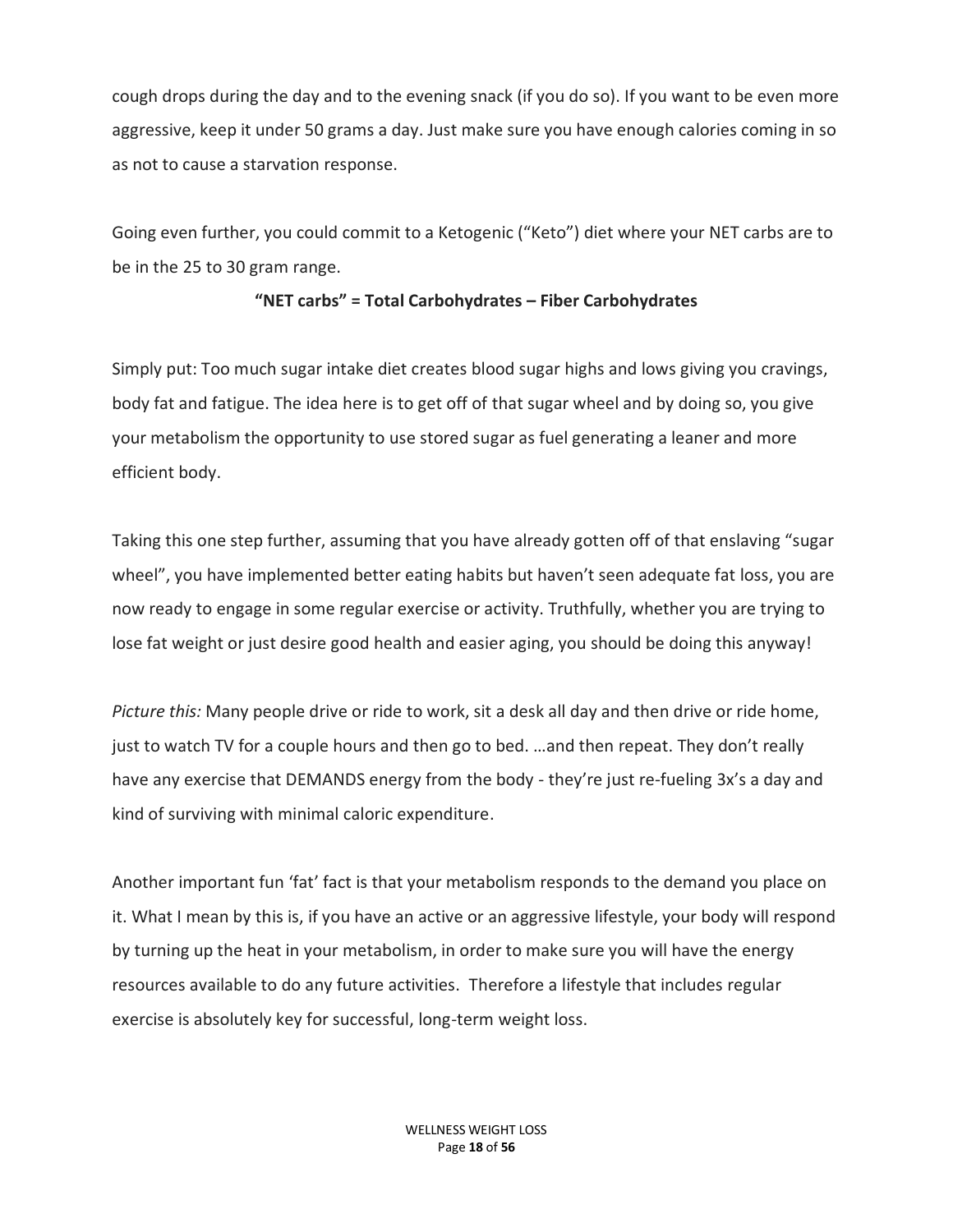Unfortunately, a lot of people are looking for the 'magic' weight loss pill so that they don't have to work out. Because let's be honest, most of don't want to work out, it takes effort, it hurts and we're too busy, right? The harsh reality is, everyone, needs to have exercise, or else your body will get soft, your joints get stiff, our blood flow to our brain and organs diminishes, and we just age so much faster. Even if you live until you're 90 and modern science has kept you alive with medications and surgery, your life's ride downhill is much less enjoyable. I say; "not for me, man!"

So, yeah, you need to consider what kind of exercise you can enjoyably add to your weekly routines. The basic types of exercise are; Cardio, Strength training, Speed and agility, Flexibility, Core strength, Circuit training, etc.

The person in my example who sits all day obviously needs to get in some walking, biking, or cardiovascular exercise - as a minimum! But when it comes to burning fat, there are different kinds of exercise that are much more effective.

So for those of you that have been walking or treadmilling only, you may have found it difficult to burn excess fat and have become frustrated because it is such a time commitment for little result. Think about the number of calories you have to burn to bypass your calories you're eating in order to begin to tap into your emergency energy stores (non-essential body fat areas).

So to blow past those time-gobbling and inefficient exercise activities, you're going to want to crank up the intensity of your exercise plan in order to put enough of a demand on the body to shift your metabolism to fat burning, all without over-stressing it. *This is the KEY!*

Most people are spending 30 to 60 minutes on their treadmill 4 to 5 times a week, 'burning calories', but not really changing their metabolism. You see, this kind of exercise done for too long per session can cause the release of stress hormones, like Cortisol, which actually blocks the burning of fat and even can stimulate fat production! Who wants that??

> WELLNESS WEIGHT LOSS Page **19** of **56**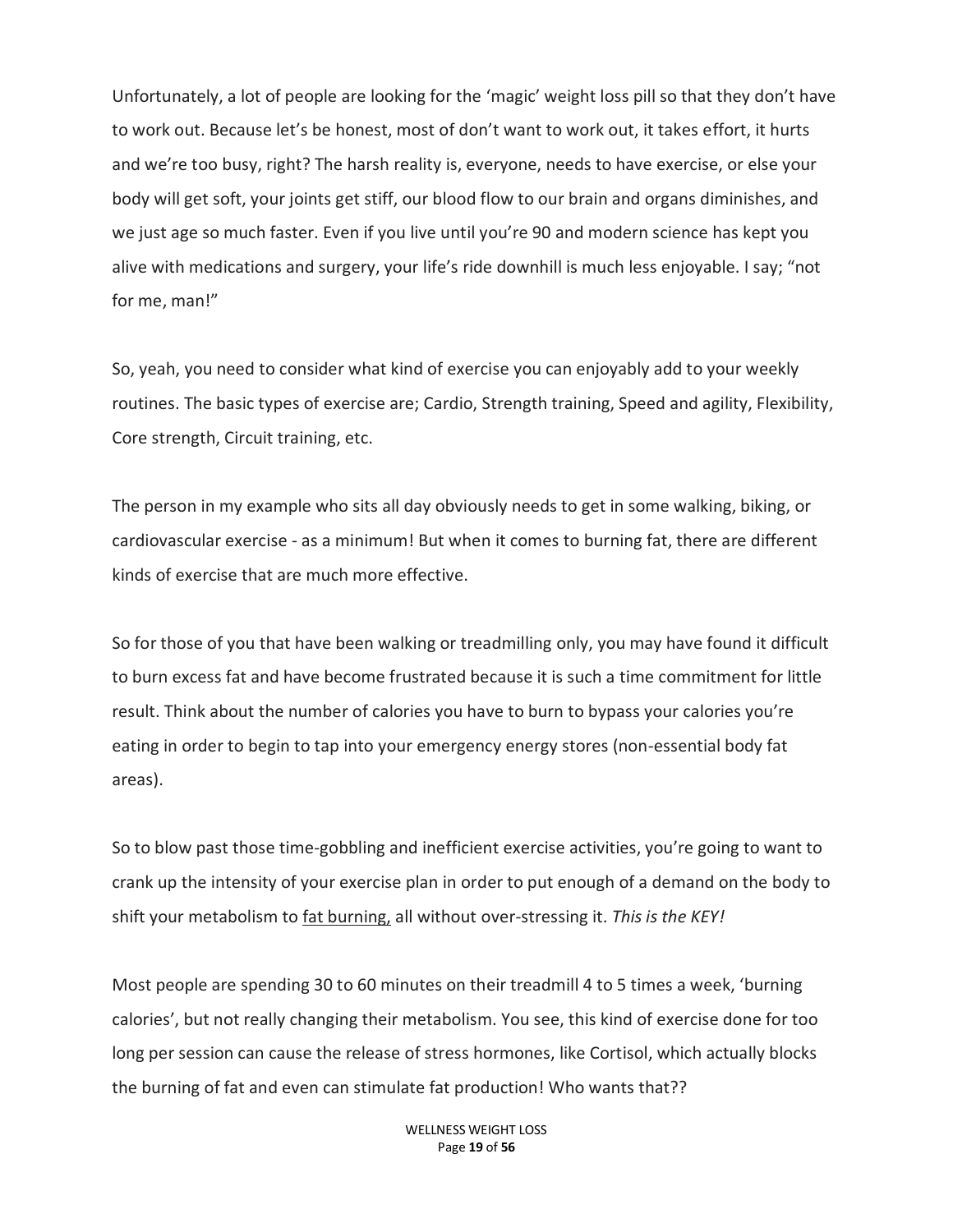Creating an energy demand without overstressing your body, to build efficient muscle that kicks up your metabolism, done in a half hour, 3 to 4 times a week can not only be done by you, but can also be done enjoyably! And don't worry ladies, because I know how the sound of "building muscle" scares you (as has been reported to me on multiple occasions), you would have to have the male DNA mapping to be able to produce larger, bulkier muscle, so no worries on losing your female shape!

Here is how this 'magic potion' works: Perform short bursts of high-intensity exercise movements with intervals of rest so you can stimulate your growth hormone (which is a fatburning youth-producing hormone) without triggering a sustained high level of cortisol, which is a stress response, fat-storing hormone! This is what's known as a; "H.I.I.T." (or 'hit') philosophy.

H.I.I.T. stands for; "High Intensity Interval Training" where the type of specific exercise doesn't necessarily mean as much as the fact that you do something really intense for 20 or 30 seconds and then you rest for twice that time frame so for 40 to 60 seconds – so you are looking at cycles that last minute to a minute and a half.

This should be done for only up to 15, 20 or maybe up to 30 minutes max, because if you work out for too long (for most people) – you can start to over-stress your system and begin releasing high sustained amounts of cortisol which stimulates fat storage. Thereby making your exercise work against you!

H.I.I.T. not only produces an increase of growth hormone, which boosts your metabolism during the exercise, but done in the mornings, it will help get your all your other hormones back into a better daily rhythm which ultimately raises your metabolism for the long-term and can help with getting better sleep and more available energy throughout the day. So there is a big benefit to this kind of exercise.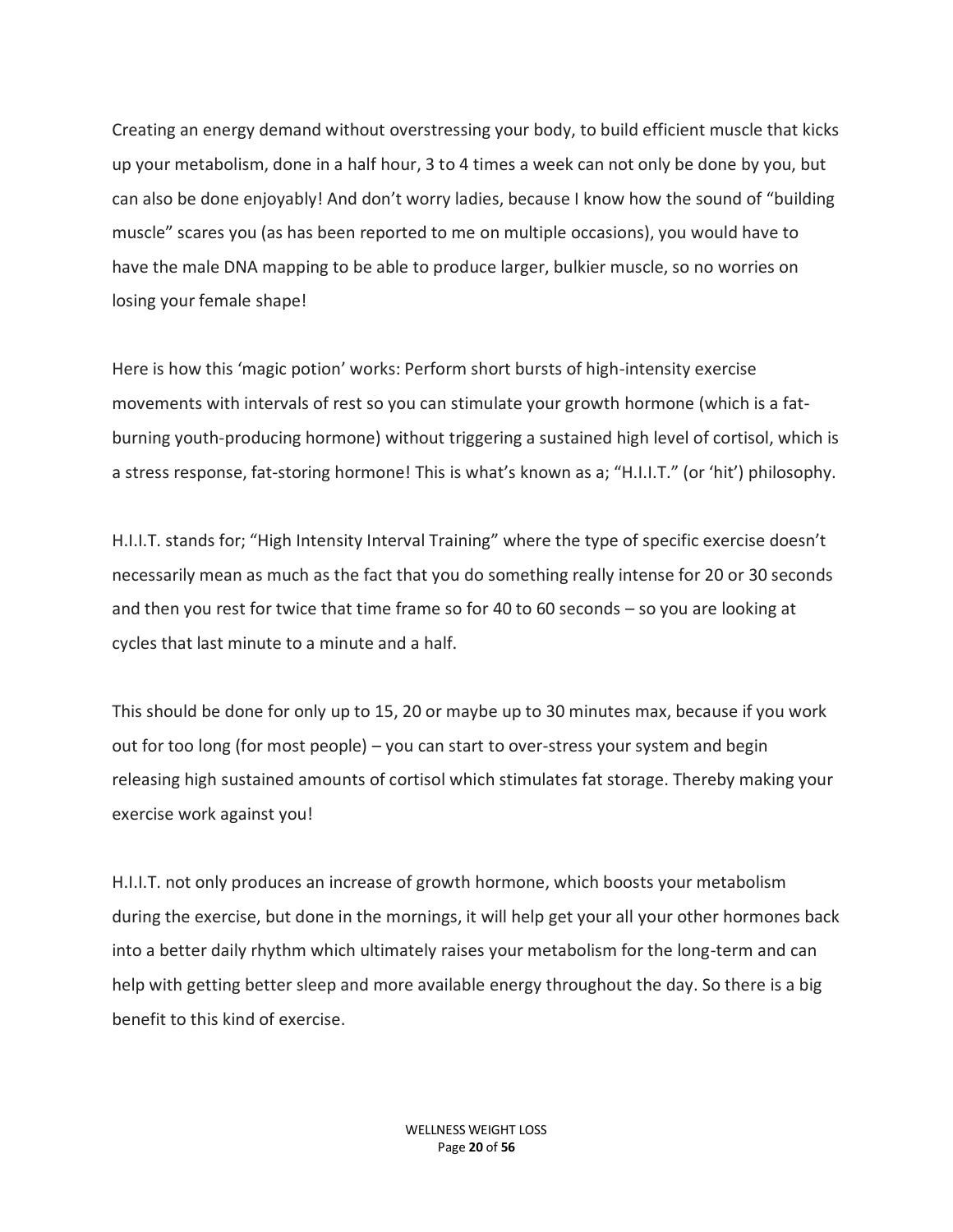Side Note: For those of you in love with doing 'cardio' on the treadmill for 60 minutes every day, I'm sorry to say that even though you may be burning 'x' amount of calories, not only are you not efficiently losing fat weight, but you may be causing too much stress hormone (cortisol) to be released; causing fat storage, ultimately speeding up the effects of aging.

However, if you love your walking or treadmill 'thing' and don't want to stop that particular exercise, you can still use the H.I.I.T. philosophy to get some of your goals met. For example; after a few minutes of moderate speed for your warm up, go super intense for 30 seconds (full out run or very brisk walk – depending on your physical fitness ability) then rest (or very slow walking) for 60 seconds and then repeat that cycle over and over again for a total of 20 minutes.

Treadmills will not promote much muscle gain, however, and therefore still be somewhat futile in the longer range goals of producing a self-sustaining fat-burning metabolism through efficient muscle building. You must build muscle or increase muscle efficiency if you want longterm fat loss.

HIIT-type workouts have more to do with the philosophy of improving your metabolism than the old-school 'calories in vs. calories burned' philosophy. The calorie-based philosophy workouts will eventually (if not already) prove to not work in regards to burning fat, at least not efficiently. This is because, as already mentioned, that fat-burning is a hormonally driven process and isn't effectively addressed with most 'cardio' type exercises. That being said, your walking or treadmill 'thing' can be decent forms of exercise but it is not the most impactful or efficient method of burning fat. Period.

If after reading this thus far, and you feel that you need a little more help, hand-holding or direction, we offer a simple 3-visit coaching program that is designed to help you at a foundational level with regards to specifics on the diet you should be eating, how to eat less sugar, the exercise regimen best for you, and help redesigning your overall lifestyle for better health and wellness. We call it "Foundations" [Nutritional & Lifestyle Coaching.](https://www.thewnc.net/nutritional-coaching/)

> WELLNESS WEIGHT LOSS Page **21** of **56**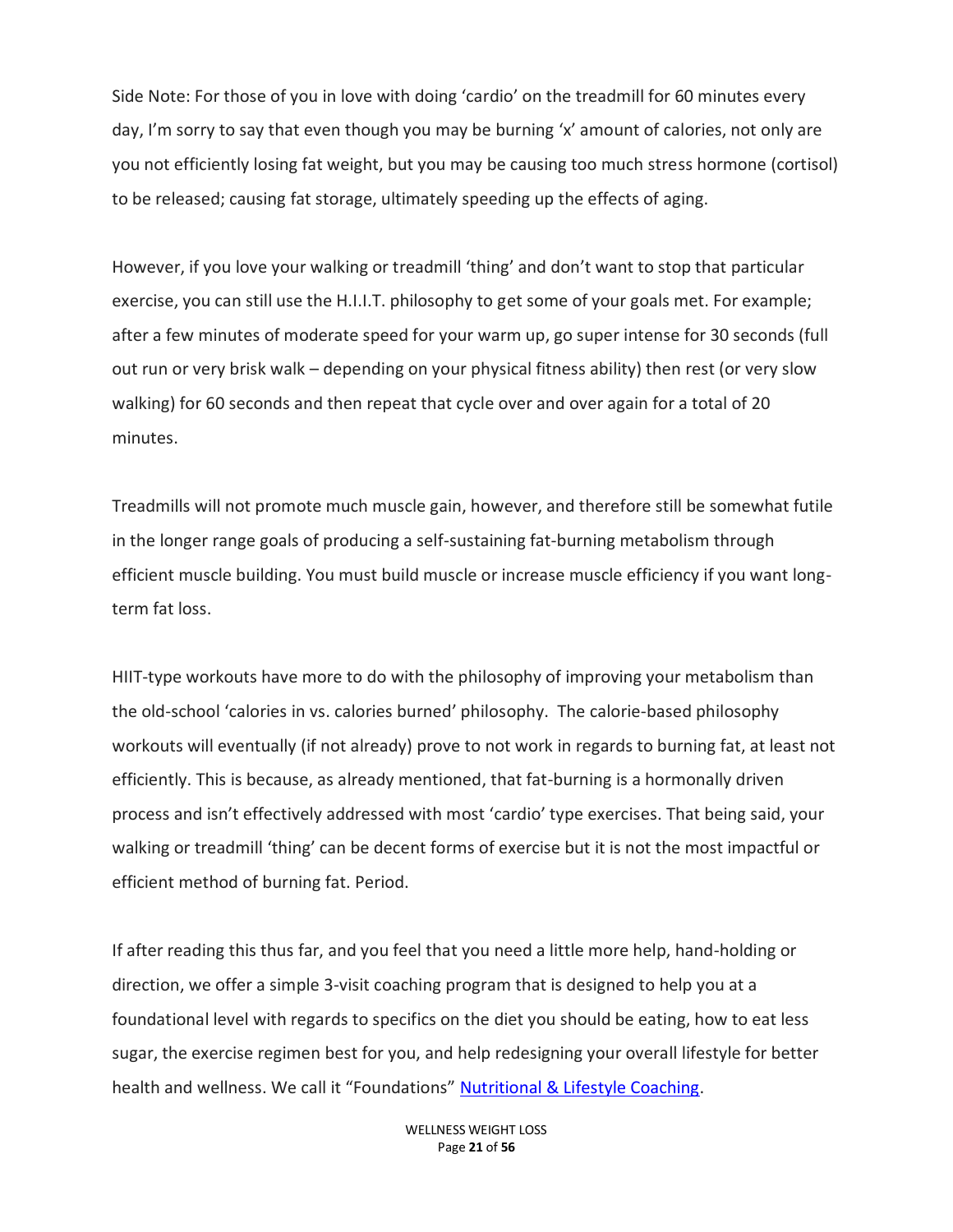Now for the person reading this thinking; "Yeah, I've been trying all that, but it's not working, I'm not losing weight." If that's the case - you're already eating well-balanced healthy meals, you're exercising regularly, staying active, you sleep 7 to 8 hours every night and you barely eat sugars or your total carbohydrate intake is low, AND your still not losing weight – that should tell you how far you've slid down the scale. Your metabolism and your ability to adapt to stress may be getting "stuck" into a slower gear! In other words, your metabolism has weakened and qualifies you as a more difficult case.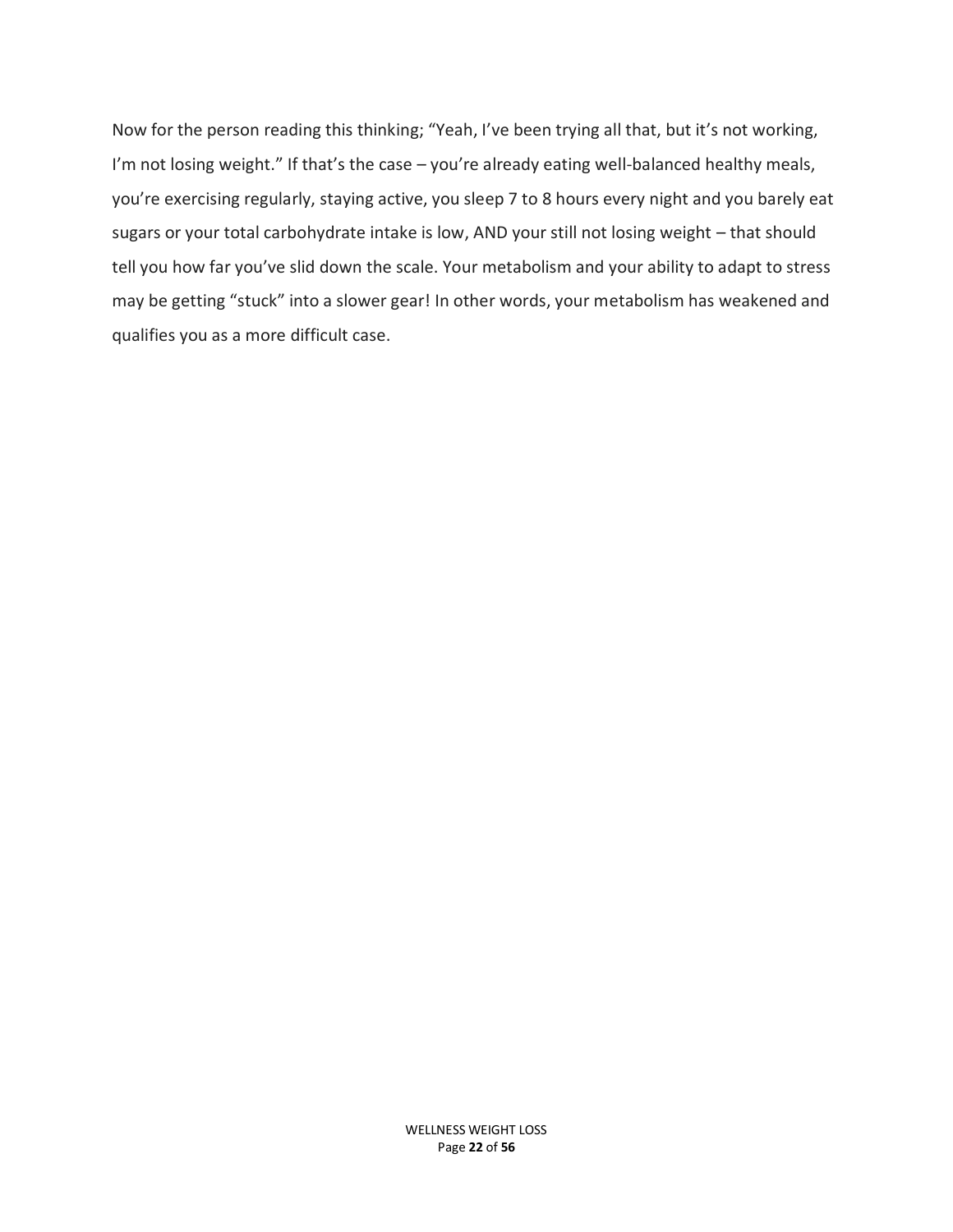## **Chapter 3: The Moderate Case**

Brisk walking and or treadmill use is a good place to start if you are doing nothing, or aren't in decent condition, but for the "Moderate" case individual, it won't be enough. As for me, I'm a very busy person and I want the most from my time exercising, so it's not a great use of my time. Muscle building is important to me especially as I enter my fifties!

Aside from kicking up your exercise routine through "HIIT"-type exercise routines, it may be necessary to 'kick up' your dietary intake. So, if you are, in fact, a "Moderate" case, then consider dialing in the ratios of food types you're eating to match your 'Metabolic Type'. Another way to say this is; 'eat right for your metabolic type'.

Eating the wrong fuel for your specific body will cause some level of metabolic chaos and block fat burning. To illustrate this concept, think about what would happen if you were to put kerosene into your car's gas tank? …it wouldn't run right.

Just like your car's motor, your body needs the right fuel to run all your metabolic functions. Every one of your trillions of cells have little engines in them doing the work of cellular metabolism; making proteins, producing energy molecules as well as excreting cellular waste.

Now, there are all kinds of 1-size-fits-all fad diets out there mentioned before, like; Ketogenic (or Keto), Paleo, Atkins, Mediterranean, South Beach, etc. But what we have found in our practice of over 20 years is that people do have a functional propensity for a particular way of eating which is best for THEM and is dependent upon their genetic structure and or their environment.

For example, you might be a person that does very well with carbohydrates and not so much with proteins or oil-rich foods. This would make you a "Carbo" type. Likewise, the opposite may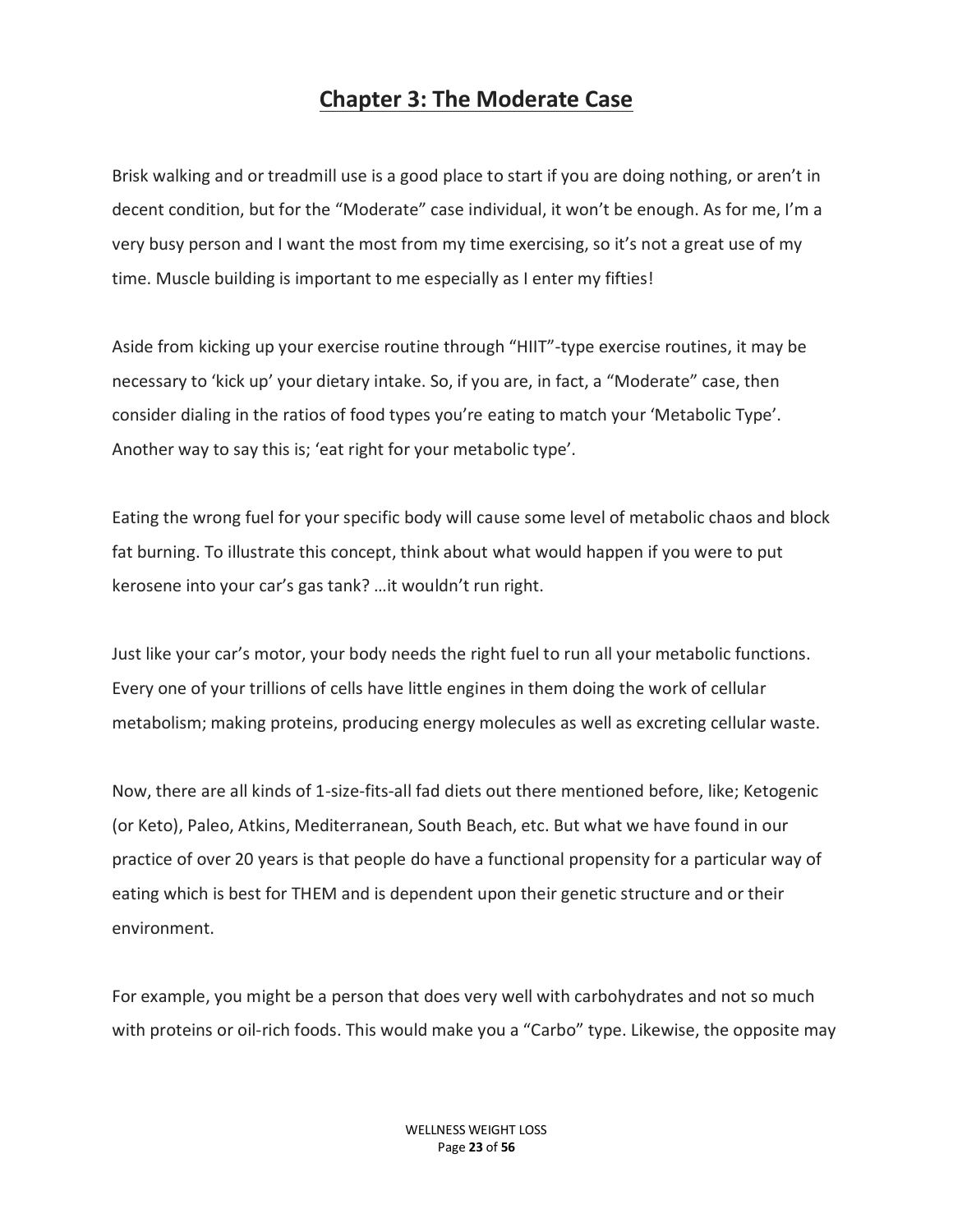be true for you if you do better with foods high in protein and fat, which would make you a "Protein" type.

This is known as your "Metabolic Type" and is very practical because without having this data, you could be struggling with your weight for years simply because you are eating the wrong ratios of food types, even if the foods you ate were considered healthy foods! Eating the wrong ratios of foods would create an unnecessary burden, lead to chaos and eventually leads to weight gain in most cases.

So if you are a "Protein" type, then a diet rich in proteins and oils, like the Ketogenic diet, would work better for you than for a person who was a "Carbo" type. You would be eating according to your type and would have less metabolic chaos and therefore feel better and shed excess weight!

I have discovered, through the use of the "Metabolic Type" questionnaire, that I'm a "protein" type. What that means for me is that if I am eating too many carbohydrates relative to proteins and fats, I get sluggish, my joints start to hurt a little, I go up in weight or I can experience brain fog. I've learned that I can't tolerate a carbohydrate-rich diet so I choose wisely and I avoid grains and sugars most of the time (for this and other reasons).

I can also feel it when my discipline slips, which is a handy reminder! Knowing this about myself gives me a major leg up so I can make better eating decisions when it comes to snacks and meals.

Bonus Fun 'fat' fact: We have found that you can eat more calories in a day when eating the right type or ratio of healthy foods for your body!

Also, when combining healthy low "Glycemic Indexed" foods within your Metabolic Type diet, you can further reduce the impact that eaten calories have on you relative to fat accumulation.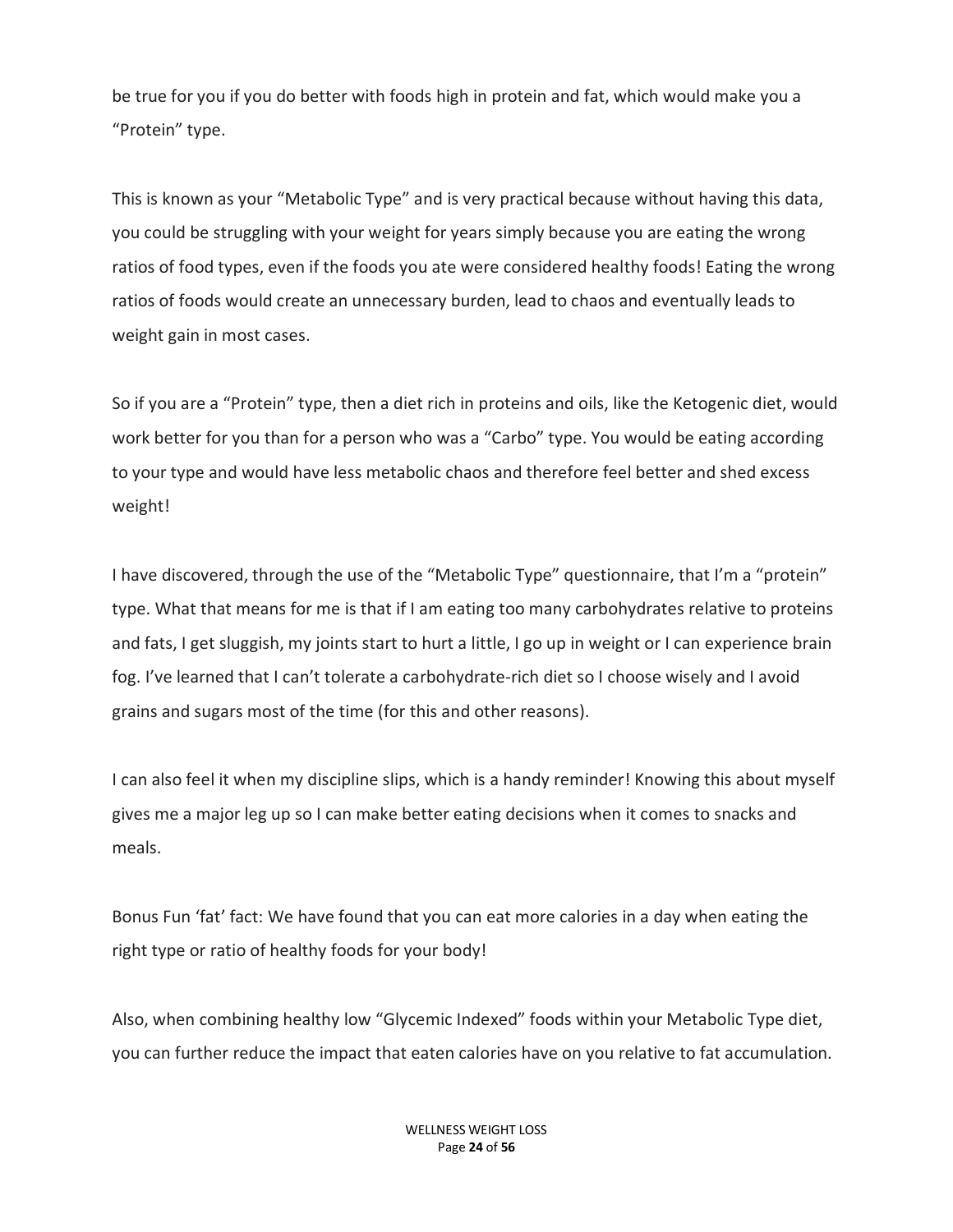The Glycemic Index (GI) is defined as a relative ranking of carbohydrates in foods according to how they affect blood sugar levels. Because a low GI food is defined as 55 or less, most sources have made the reasonable assumption that a whole diet that averages 55 or less is a low GI diet.

#### **High GI food examples:**

Watermelon, Honey, Doughnuts, French fries, White Rice, Cereals, White bread, pretzels, Onions, Dates, Ice Cream

#### **Low GI food examples:**

Various Meats, Broccoli, Plain Yogurt, Apples, Peppers, Butter, Kidney Beans, Chickpeas, Lentils

For example, a high Glycemic Index food, like white rice, may have fewer calories than another food with a lower Glycemic Index, like sweet potatoes, yet have a bigger fat storing impact than the lower Glycemic Indexed food that has more calories. This is another reason why counting calories alone to lose weight is not a great plan.

So part of our Wellness Weight Loss program includes assessing your metabolic type and giving you relevant information to support those dietary changes you need. It's always fascinating to observe when just making these kinds of seemingly small lifestyle changes is the little thing that makes a big difference!

Metabolic Typing is another aspect of what we provide as a part of our "Foundations" [Nutritional & Lifestyle Coaching](https://www.thewnc.net/nutritional-coaching/) program that was mentioned earlier. So if you are interested in doing this affordable 3-visit training process, you can actually go through the course without having to become an official patient. Feel free to click the link above or to contact our office if you are interested in finding out more! **847-426-2121**

As I teased earlier, there is another pattern of eating that isn't new, but seems to be becoming more and more popular… **Intermittent Fasting (IF)!**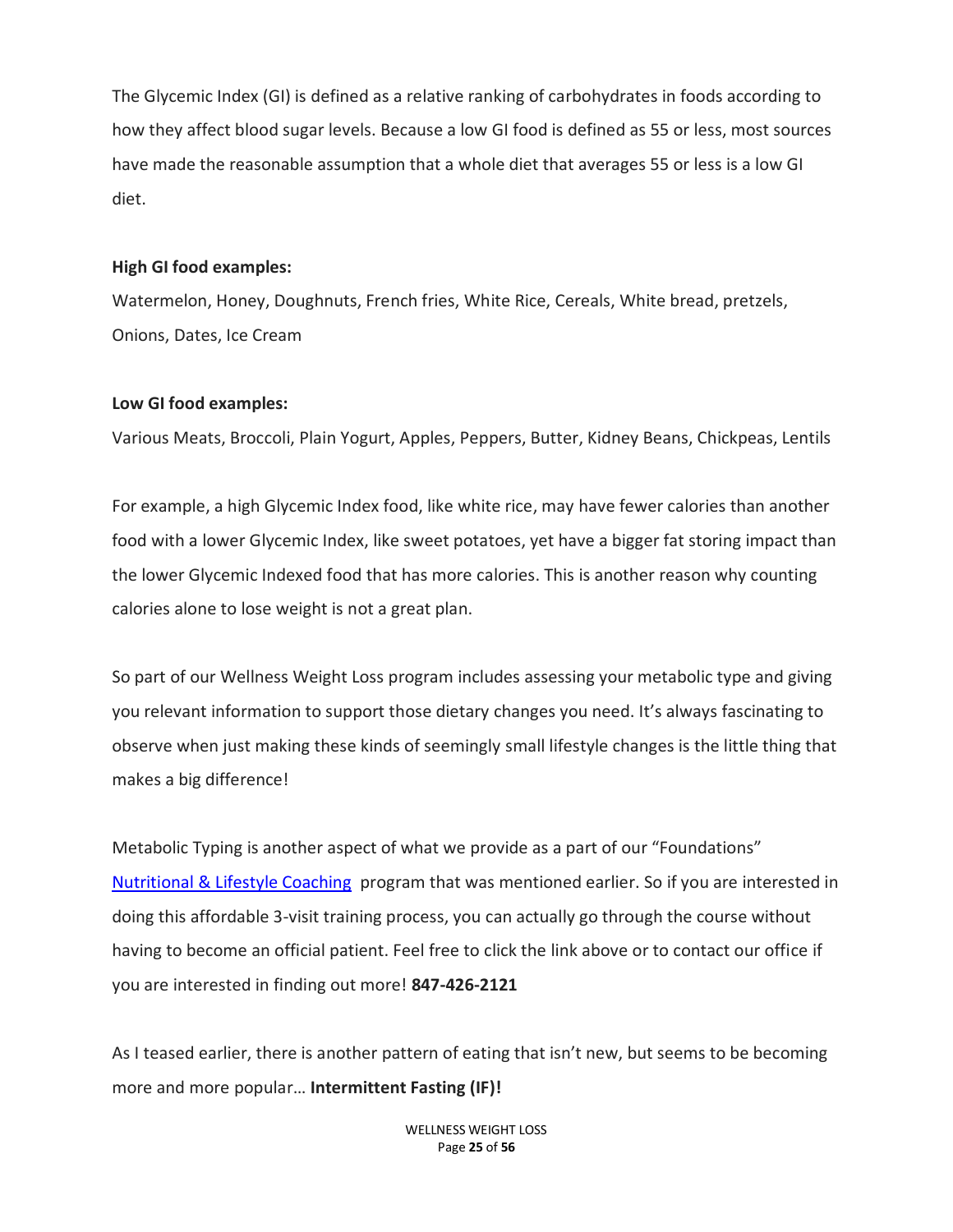IF is a basic pattern of fasting (no food or calories in) for a set period of time that alternates with a feeding period of time. The purpose is to challenge your metabolism to get more efficient at pulling stored fat from your fat tissues as well as (believe it or not) balancing blood sugar levels. the bonus is that this eating pattern encourages muscle building and a better metabolism!

Clinically and personally, I have found that the 16 to 18-hour Intermittent Fasting pattern to be the most beneficial. This is where you fast from about 6 or 7 pm to 11 or noon the next day. another way to look at that is to say that from noon to 7 pm is, my "feeding" time.

Another bonus is that you want to make sure you eat a big enough meal as your first meal, which, if big enough, will kick start your metabolism! You could also have all of your three meals all within that Feeding time so you can get in enough calories so you don't stress the body and lose muscle.

Now, most of you may be thinking; "but I thought that breakfast was the most important meal of the day!" To that I say; "I was taught that as well, but the research piling up wouldn't support that old wives tale." The research is showing that the fasting during the first half of the day is what balances your daily metabolism by forcing you to burn stored fat as fuel.

Picture your fat accumulation areas like little refrigerators that store food where the more you open the fridge door, the better that door functions. likewise, the less you open the door to store food and to take it out, the tighter the hinges get, making it tougher (and less likely) to get that stored food out! The repeated switching from fasting to feeding is what makes your metabolism stronger and MORE ABLE to burn stored fat!

I also recommend doing your work outs in that fasted state to fuel your muscle building and metabolic balancing. There are a lot of great health and wellness industry voices out there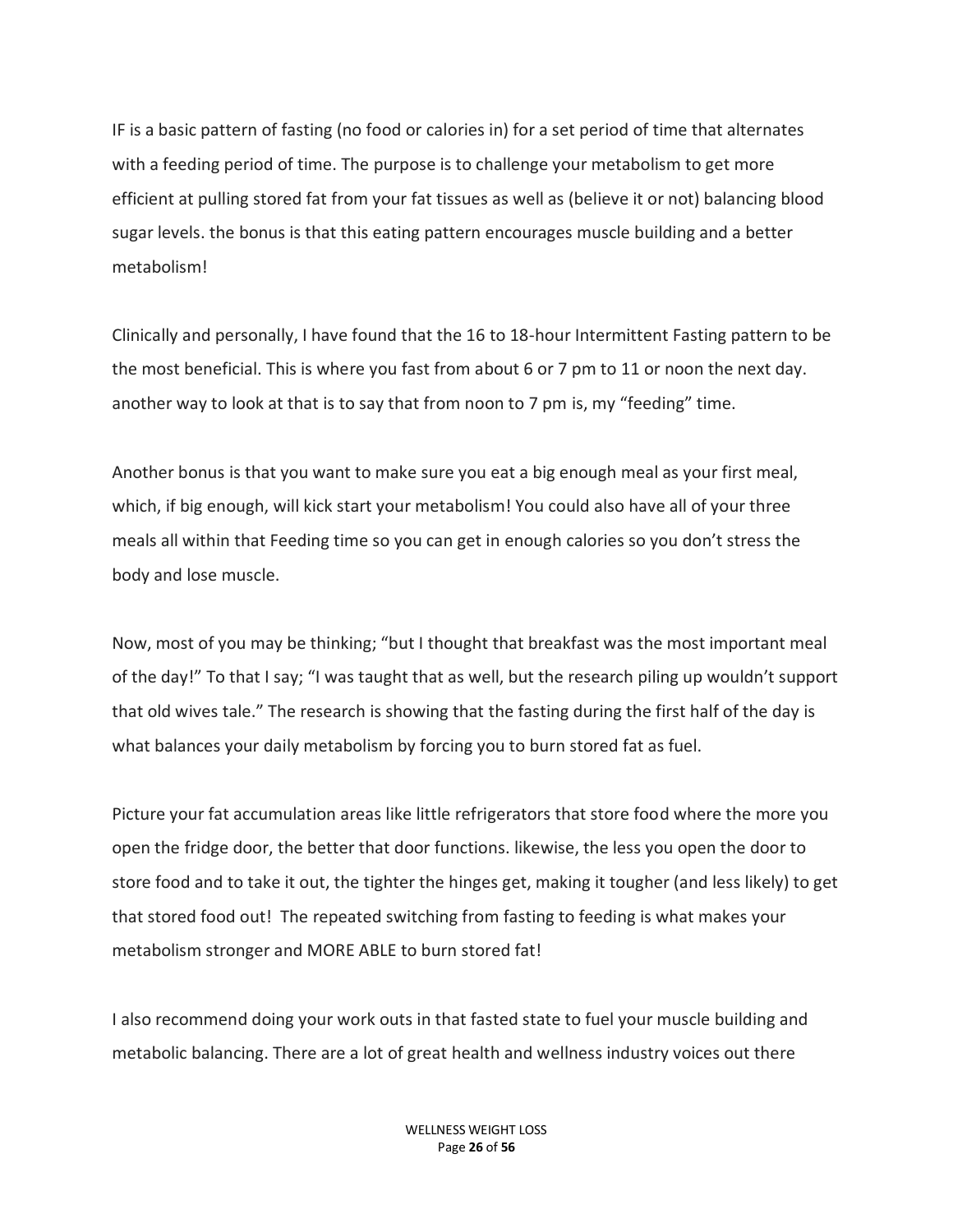available on the web to learn from, including people like Dr. Mercola and a plethora of fitness experts all saying virtually the same thing.

My chiropractic, physiology and functional medicine training all preached the idea of having breakfast and eating smaller meals throughout the day to balance blood sugar. The problem with that eating pattern is that as long as your body has plenty of food coming into the blood, all the time, the less you'll need to tap into calorie (fat) stores. As with anything that seems radical, you should work with a licensed physician before you do it.

Check out this article from Mercola.com to start your discovery:

[https://fitness.mercola.com/sites/fitness/archive/2019/01/18/incorporate-intermittent](https://fitness.mercola.com/sites/fitness/archive/2019/01/18/incorporate-intermittent-fasting-daily-routine.aspx)[fasting-daily-routine.aspx](https://fitness.mercola.com/sites/fitness/archive/2019/01/18/incorporate-intermittent-fasting-daily-routine.aspx)

Now, assuming you're doing the things mentioned so far:

- You cut out most junk food and sugar,
- Established a good regular pattern of exercise and have implemented a HIIT philosophy
- AND you're eating the right combination of foods per your metabolic type along with staying within the lower Glycemic Index foods…

AND your still not losing weight? Then you may be a tougher case than originally thought and it's time to discuss an extremely basic, yet commonly overlooked concept known as hydration. Drinking water, how basic, right?

Why is this important? Glad you asked and let me reply with a couple questions of my own; Are your cells getting the water and nutrients they need to function properly? Are your cells getting enough water to aid in the *removal of wastes*? Both of these represent the basic values of proper hydration.

*De*-hydration (less than adequate water in body) is important in relation to weight loss because, without enough water in your cells and tissues to flush toxins out will foster a back-up of this

> WELLNESS WEIGHT LOSS Page **27** of **56**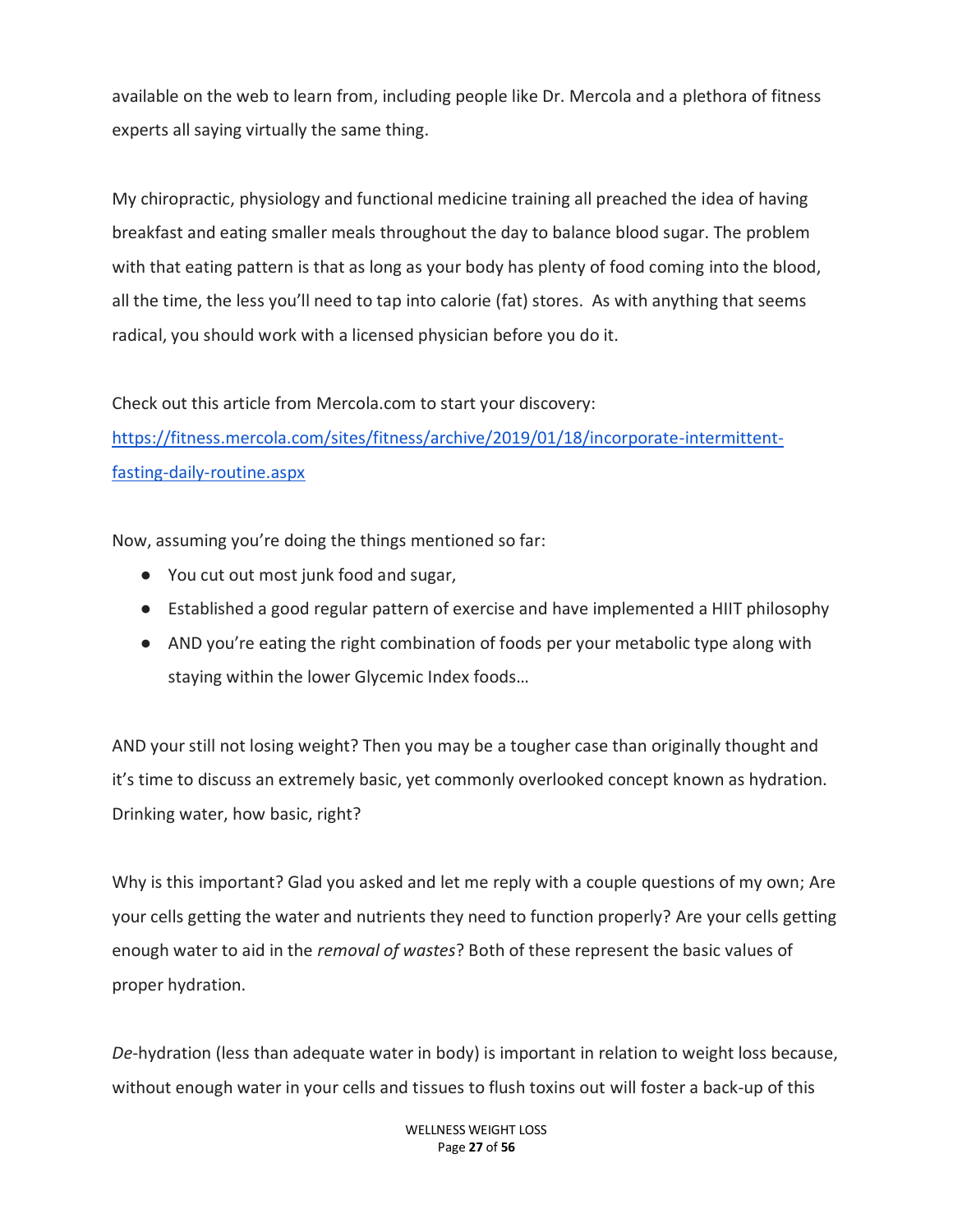gunk. Consider cellular dehydration is the same as a sort of 'bathroom dehydration' (not having enough water to flush out waste material).

Let's use my wife, Dr. Jill's, graphic toilet analogy again to highlight the importance of hydration…

*Picture this; you eliminate waste into your toilet, but you don't flush. You eliminate again in your toilet, but you don't flush – again! maybe you pour a little glass of water into the bowl wash some down the drain, but very little moves down. You keep pooping in your toilet day after day with inadequate water to flush it down and pretty soon, you have a smelly mess to deal with.* – Thank you for that image, Dr. Jill!

How this applies to your health and fat loss, is; nutrients come into your cells – through the cell membrane – carried with the movement of water. Likewise, your cellular waste (or cell poop) is carried out of your cells the same way; with the movement of water. This cellular waste still has to get through your lymphatics and eventually out of your body, again, carried by the movement of water.

Most people who drink liquids daily, are not only chronically dehydrated, they are also sodium deficient! …yes, you read that right. Even if you drank enough water (bottled or whatever) we find that this water can wash through your body unutilized. In other words, it doesn't make it to the deeper recesses of your tissues and cells to be used for nutrient transport, basic metabolic functions and cellular waste removal. This is where the sodium comes in.

Naturally occurring sodium (at other minerals) helps the water move through the cell membranes more efficiently by the action of osmosis, so when we don't have enough naturally occurring salt coming in, water can generally pass through the body, being peed out later.

I say; "naturally occurring salt", because table salt, or; bleached sodium chloride (made in a factory) doesn't exist in nature so purely in that form. Sodium exists naturally with other

> WELLNESS WEIGHT LOSS Page **28** of **56**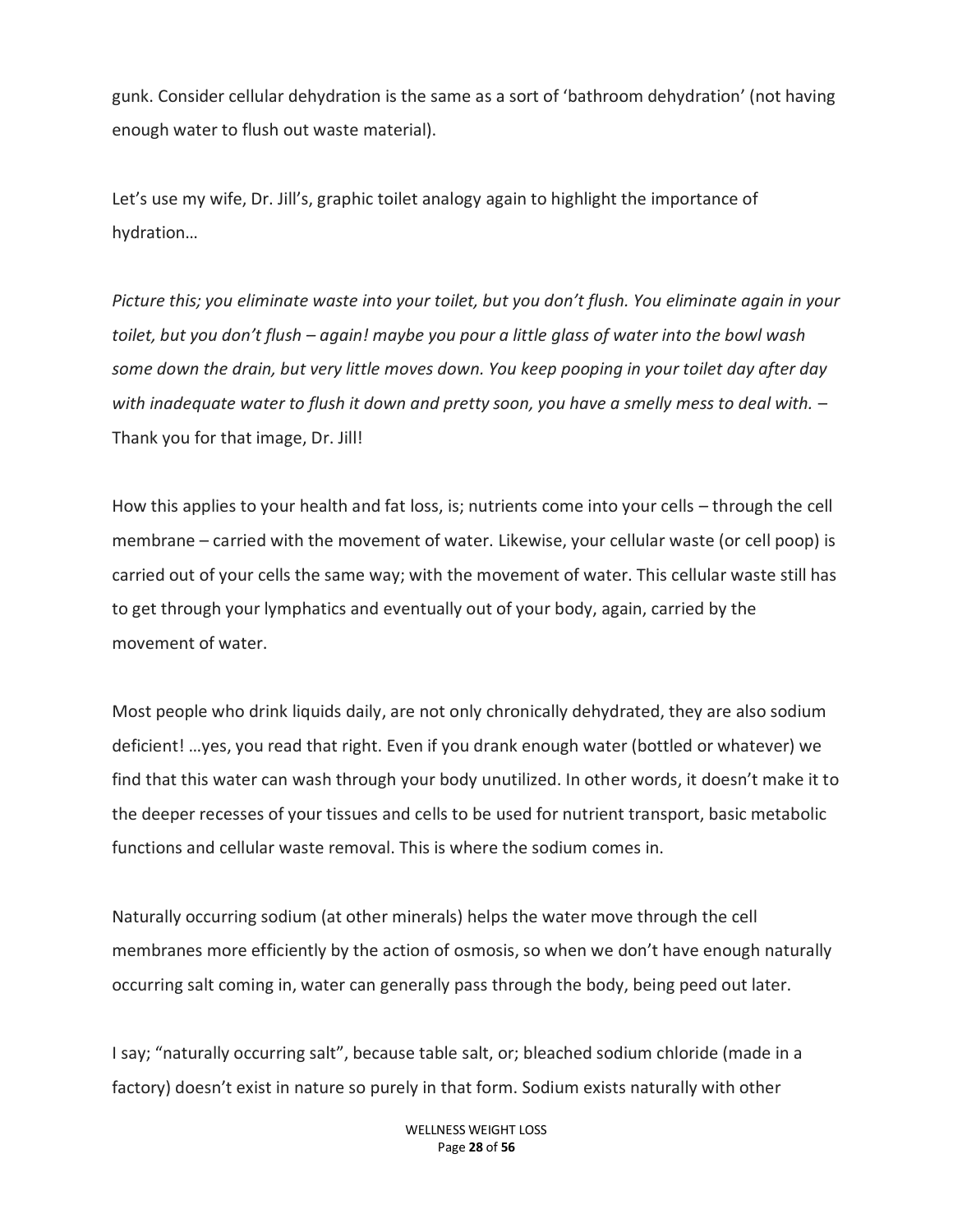minerals and "trace" minerals to form almost a 'whole food' salt that not only helps water bring in nutrients, but also directly feeds cellular function and cellular metabolism.

We find that a lot of people are "stuck" with their weight due to this simple physiologic dynamic. So just increasing their water intake and using high-quality sea salts is a major help for them in losing their stubborn weight.

The first reason this is considered a "Moderate" case solution is because, for some reason, this is a tough concept for people to grasp, believe or follow through with. I'm not sure why, but it may have something to do with habits that are hard to break or addictions to coffees and teas that can cause dehydration.

The second reason this is considered a "Moderate" case solution, is that for people who are chronically 'backed up' in their cell 'toilets' (…again thanks Dr. Jill), they need more invasive tools like detox programs for the liver, drainage products for their lymphatics as well as lung and colon cleansing supplements.

It's all about getting good water from your mouth to the cells, then out the body. Unfortunately, because many people are in a chronically dehydrated state, they not only have a desensitized thirst reflex, but they are less likely to keep drinking water as a lifestyle habit.

You know you are dehydrated IF:

- You don't drink any water or
- you're drinking the wrong waters or
- drinking diuretic beverages that cause the loss of water like; coffee/caffeine, energy drinks, colas, alcohol, etc.

Another aspect to this problem is that we eat too much processed or junk foods with high sodium content (sodium nitrates and other bad sodiums) as well as taking cheaply made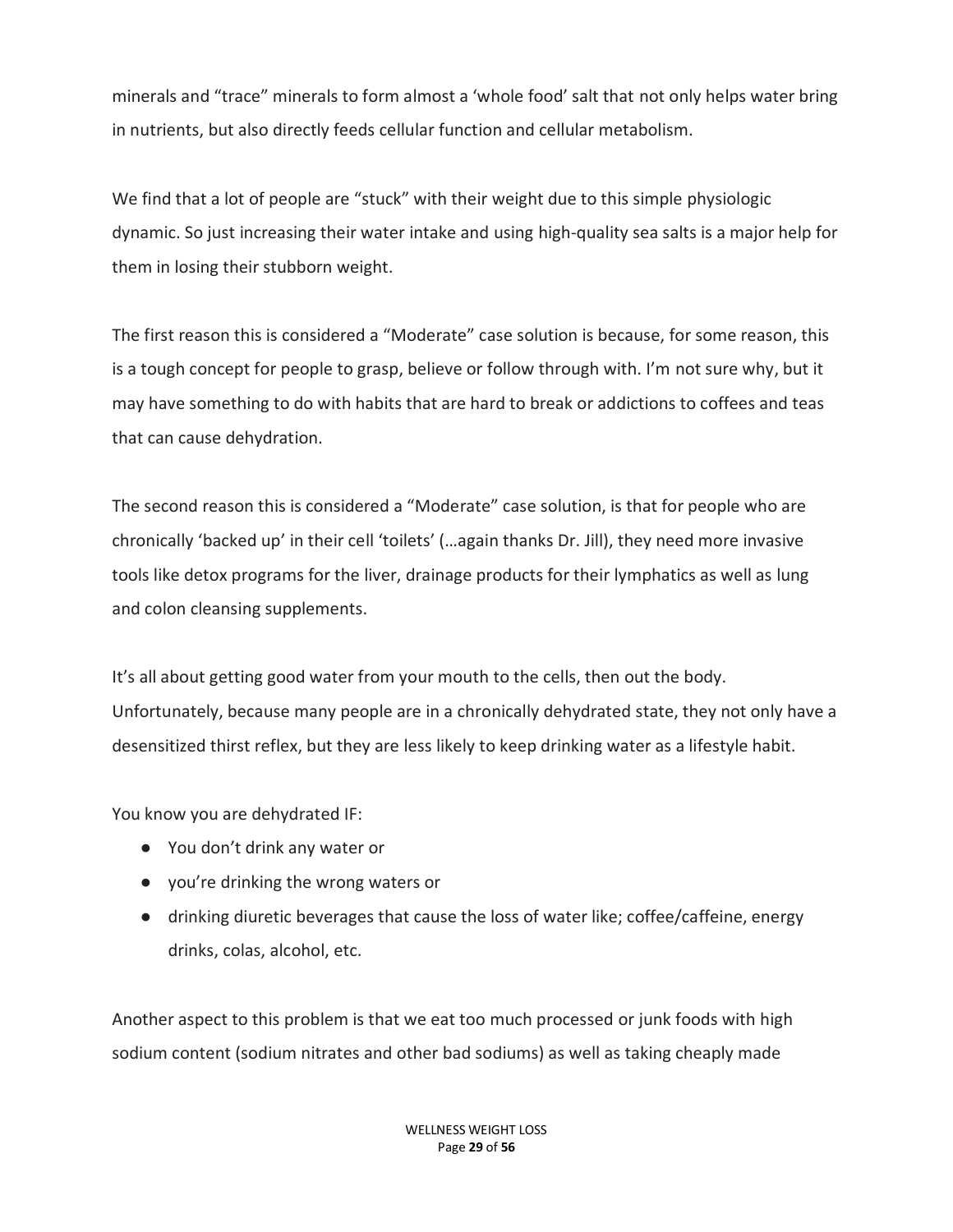vitamin supplements that have inorganic salt binders and fillers that keep the ingested water from even entering your cells through the action of "osmosis".

You remember our old friend, osmosis, from science class, right? Just in case you don't, let's review. Osmosis is a process by which molecules of a solvent tend to pass through a semipermeable membrane from a less concentrated solution into a more concentrated one, thus equalizing the concentrations on each side of the membrane.

Picture two containers that are connected by this membrane with little holes in it. The container on the left is pure H2O, while the other container is H2O with sodium in solution. The sodium will always move towards where it is least concentrated and automatically try to balance itself between the two containers. This is known as "Osmotic Balance" and this is what happens with your blood supply as it flows next to your cell membranes; bringing nutrients in and wastes out. So if you're drinking pure distilled H2O, for example, - to reach an osmotic balance - you may be pulling things OUT, like; sodium and calcium and phosphorus from your cells and out of your body.

Additionally, drinking tap water, which has chlorine, fluorine and other impurities, likewise will, by the action of osmosis, allow these chemicals and poisons to enter INTO your cells while possibly pulling the good ionic compounds out.

So drinking too much of the wrong types of water may very well be pulling good stuff OUT of the cells and out of your body while putting BAD stuff IN. So unless you have your own untainted natural spring water source in your own backyard, we recommend using charcoaltype filtration for your drinking water and adding things like lemon, cucumber or using a pinch of Himalayan Pink Salt to your water. These things make the water a "living" water and make it easier for the water to actually get into your cells.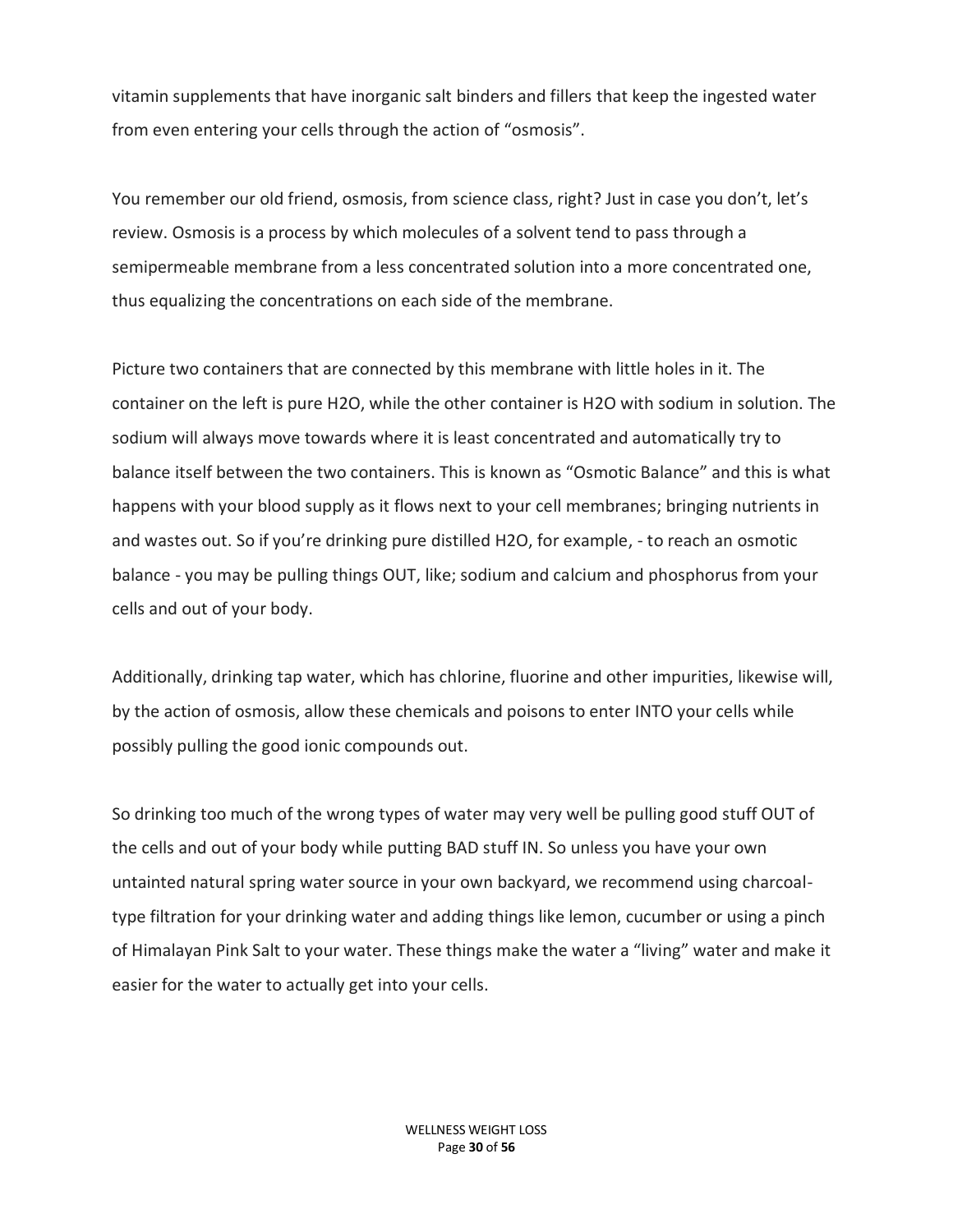I routinely suggest to my patients using a big pinch of Himalayan Pink Salt with their water particularly in the morning so along with hydrating their system, it gives their adrenal glands a little boost at the start of their day. This is because;

- the adrenal glands are like your batteries and your main stress response organs
- and are most active in the mornings so the sodium gives these glands more *stamina*
- this also helps balance your tissue pH among other things
- this is particularly important for those of you with any fatigue or slow metabolism problems.

For those who desire healthy weight loss and are particularly obese or chronically overweight, it is safe to assume that you are also very toxic, meaning that you are loaded with heavy metals and chemicals from food, water, and air, stored safely away into the fat cells. It is these fat cells, where the toxins are stored that by the action of osmosis, will pull additional water into them to dilute the overall toxic burden. This is for your protection.

Unfortunately, this osmotic protection results in puffy fat accumulation and a tough resistance to fat burning, which simply doesn't go away if you don't deal with the toxicity component. This is why we almost always utilize detox with our weight loss programs.

It is important to note that the 'detox' component itself is significantly limited to the hydration factor, so you can see how this is all beginning to add up; they work together. THIS could be one of the very things you're struggling with - blocking your healthy fat loss goals! So when it comes to weight loss, eating the right type of calories is better than the amount of calories eaten, eating the right food types for your metabolic type and being adequately hydrated all help your body run more smoothly and makes it easier for your body to release the fat from its storage tissue. These things are crucial if you plan for your metabolism to be able to stay in a fatburning mode.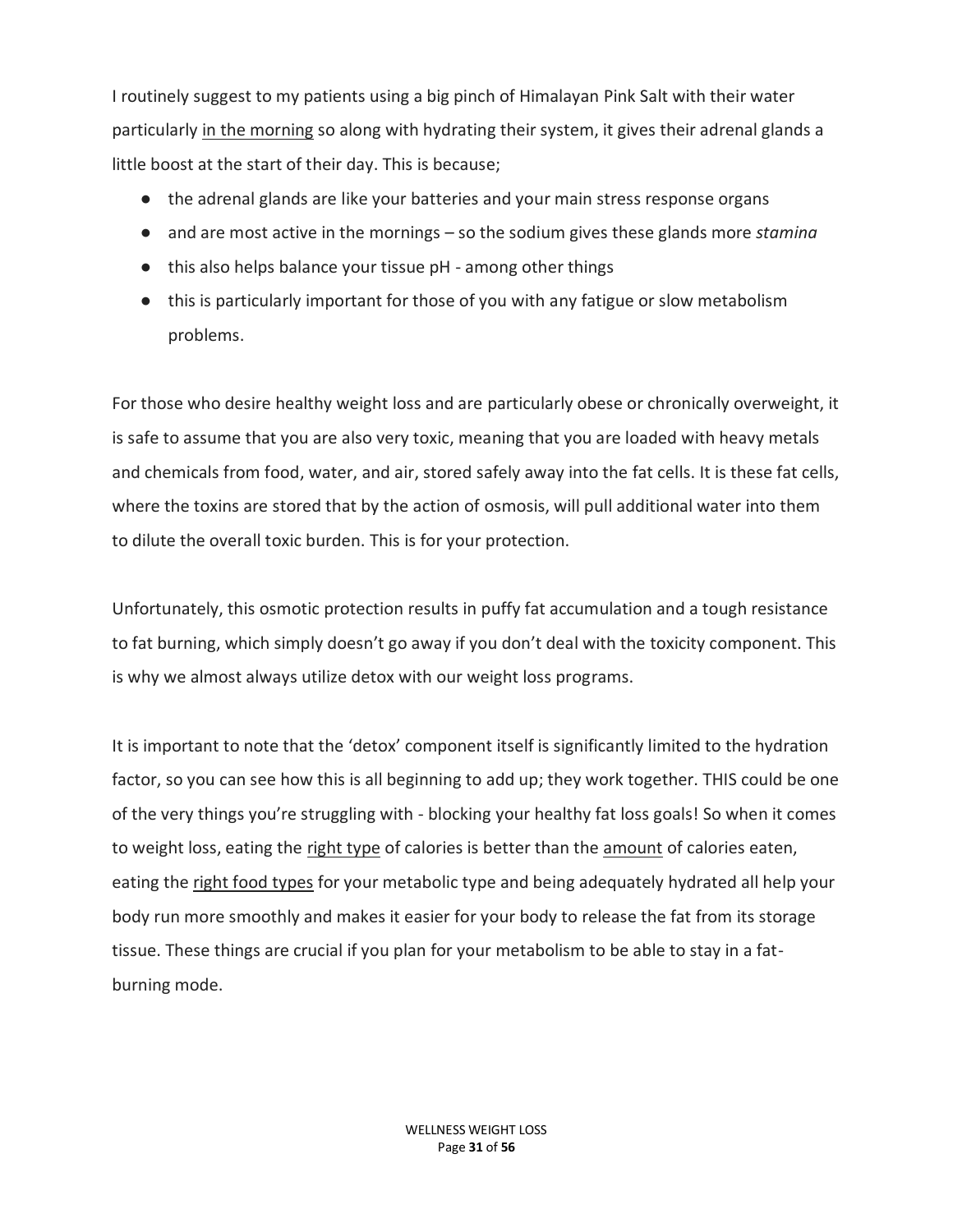## **Chapter 4: The Hard Case**

Ok, so if you're doing everything we mentioned in Chapters 1 through 3; in other words, you've done a good job correcting your lifestyle, but you are still struggling. We can now classify you as a tougher, more complex or "Hard" case and take a deeper look at your 1) Potential genetic (DNA) interferences 2) Functional metabolic interferences and 3) Implementing a Total Metabolic Reset.

## **1) Your DNA & Potential Genetic Interferences**

Your DNA could be a big limiting factor for attaining that Hollywood starlet or Hollywood hunk body. For example, if both of your parents are obese and their parents were obese, your success will likely be more difficult. Not impossible, just more difficult. Likewise, if you come from parents who are "big-boned" endomorphs, then there is only so much you can do about transforming your body to be fashion-model skinny! (Not that that is what we should be aiming for)

Interestingly, your genetic map can tell us more about your pathway to healthy weight loss than just the likelihood of obesity and the shape of your frame. Our interest in Genetics falls into mainly in 2 areas:

- 1. Obesity and Body Frame design; Endomorph, mesomorph, ectomorph
- 2. The probability of Functional Metabolic chaos, like; Food Intolerances, Inflammation, Gluten Sensitivities, etc.

If you, by genetic design, are "Big Boned" or are an "Endomorph" type, then you, as already stated, are limited by those physical factors and should not expect to ever have that Barbie or Ken doll body; It would be futile. The point is that your expectations have to be reasonable. However, when you are in the best shape you can be, you are going to not only feel good, have energy and all of that, but you will also look good because your body will be proportionate to its design. THAT is a righteous and maintainable goal.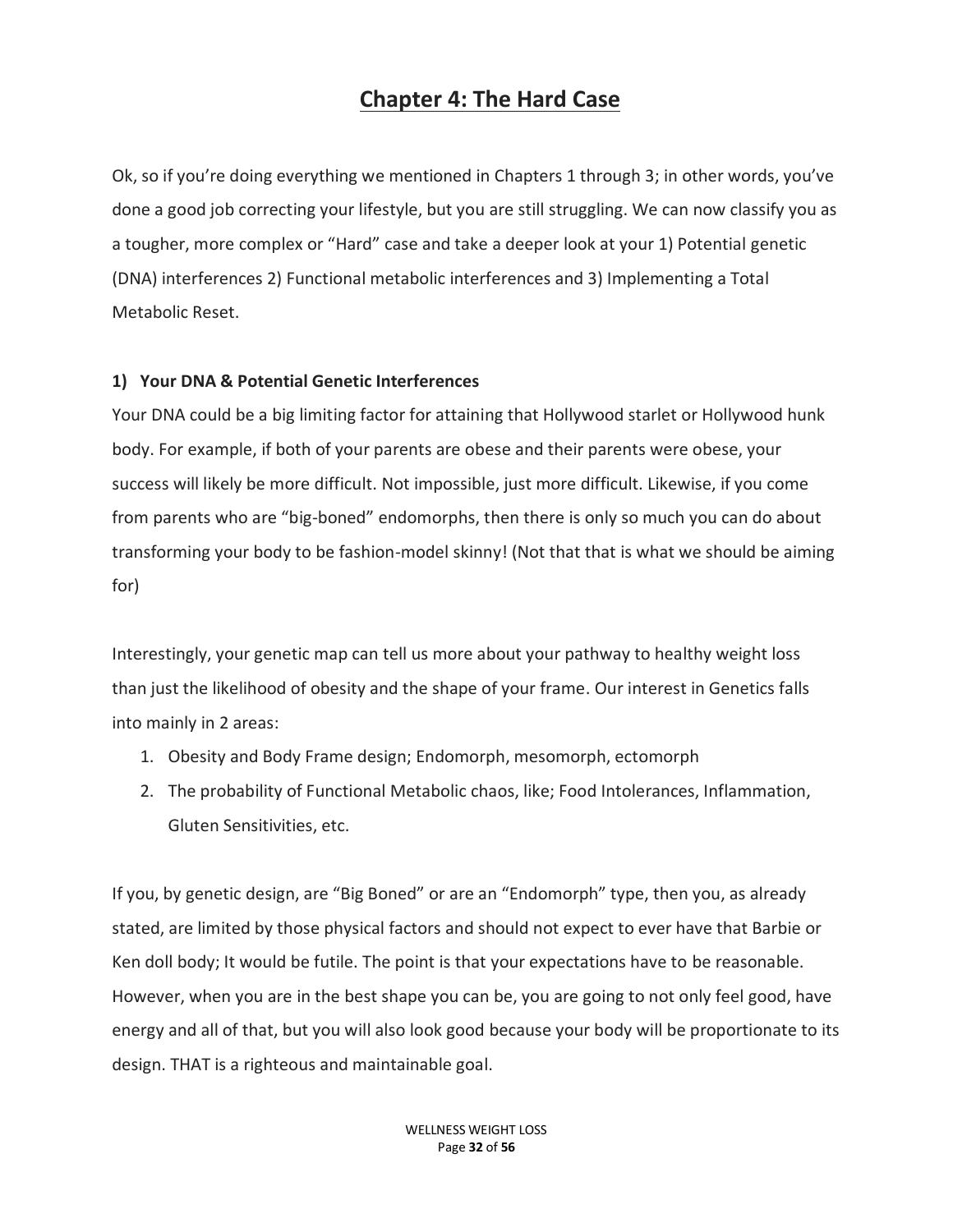Casual observation of generations before you will yield good results, but if you are more of a data-collection person, there are a handful of test kits available to get an accurate read of your genetics. If you are a person with little to no information about your birth parents or your ancestry, then DNA testing may be the best way to get answers. There is a lot available on the open market today and at relatively inexpensive price points, like; Ancestry.com, HeritageDNA, 23andMe, etc.

There are also several genes that carry information that could not only lead to obesity but also lead to functional inabilities to respond to foods and other metabolic factors like, Gluten, blood sugar, fat metabolism, etc. You can learn a lot about these dynamics from reading your genetic map through DNA testing as well as various 'functional medicine' lab tests to corroborate that data. As we like to say; "Don't guess – test!"

The multitude of genetic testing options available to us, as mentioned before, are okay, but they're not going to have everything you're looking for – regarding deeper functional issues like weight loss and your metabolism. If you are trying to DIY this process, they might, however, be an easy place to start.

It is nearly impossible to maintain a healthy body weight if you are always living in a state of "Functional Chaos". Once you better understand your 'wiring' or metabolic predisposition, you can improve your chances for long-term victory by maintaining functional harmony, making it easier to hold a healthy body weight indefinitely.

The term; "Functional Chaos" relates to anything that keeps your body and its systems in a 'reactive' state. Reactive to some irritant like; inflammation, stress, toxins, infections, fear, staying up late, sugar, etc. A specific example of "Functional Chaos" would be the inflammatory cascade of events that Gluten-containing foods, for example, can cause in gluten-sensitive people. Gluten is famous for causing things like inflammation, joint pain, muscle weakness,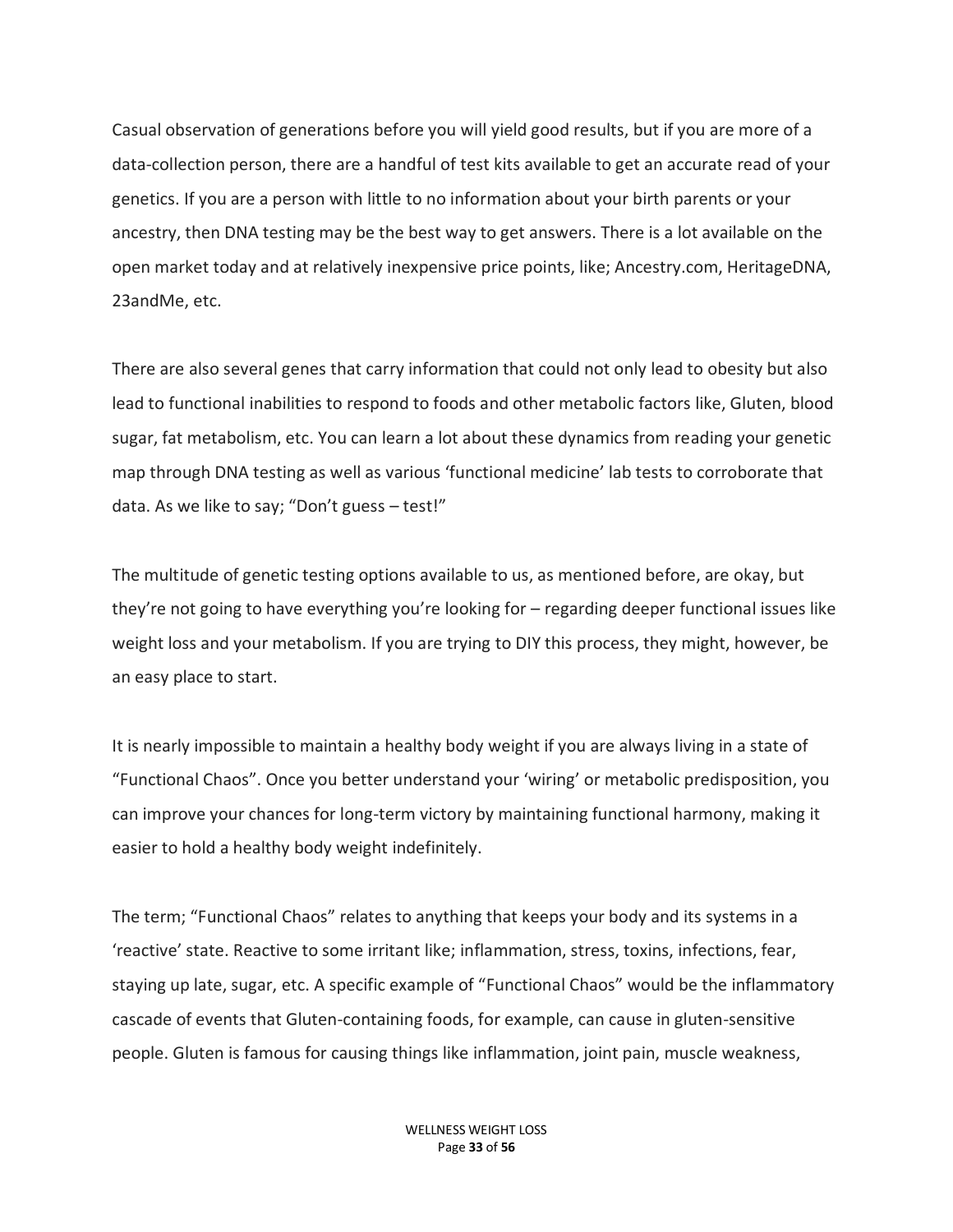brain fog, autoimmune disorders, and sex hormone imbalances, just to name a few. This is particularly important to detect if you wish to lose fat weight, but are having some difficulty.

Unfortunately, more people than not, are sensitive to gluten in varying degrees and don't even know about it, which makes it all the more insidious. The good news is that you can not only test your immune system to see if you are currently reacting to glutens, but you can also test your DNA for your potential of "Gluten Sensitivity", which is something I do with my patients who present with conditions that don't respond to typical treatments or with unexplainable recurring symptoms.

If you are sensitive to Gluten, whether you have immediate symptoms or not, your body produces inflammation EVERY time you eat anything that contains Gluten. This includes mainly (but not limited to) foods like; wheat, barley, rye, and oats. There is even research that demonstrates how grains like corn and rice to have gluten-like compounds! This is important to know if you are attempting to go "gluten-free", because most gluten-free diet plans fail because people don't feel better due to:

- 1. Hidden gluten-containing foods they're still eating
- 2. Cross-Reactivity to similar gliadin proteins or peptides in foods like; corn, rice, etc.

Click the link below to read more detail about this confusing and impactful topic: **[Hidden Gluten-Foods Download](https://www.thewnc.net/wp-content/uploads/2019/01/Arent-Glutens-Healthy.pdf)**

(You can also go to our website to download this article at [www.thewnc.net/wp](http://www.thewnc.net/wp-content/uploads/2019/01/Arent-Glutens-Healthy.pdf)[content/uploads/2019/01/Arent-Glutens-Healthy.pdf\)](http://www.thewnc.net/wp-content/uploads/2019/01/Arent-Glutens-Healthy.pdf)

It is important to reiterate here that the gluten molecule is inflammatory for most people, so just because you don't experience obvious symptoms when you eat gluten doesn't mean that you are exempt! This is often glossed over because there are differing levels of glutensensitivity, so some may react significantly while others don't experience any symptoms that they can trace directly to eating gluten-containing foods.

> WELLNESS WEIGHT LOSS Page **34** of **56**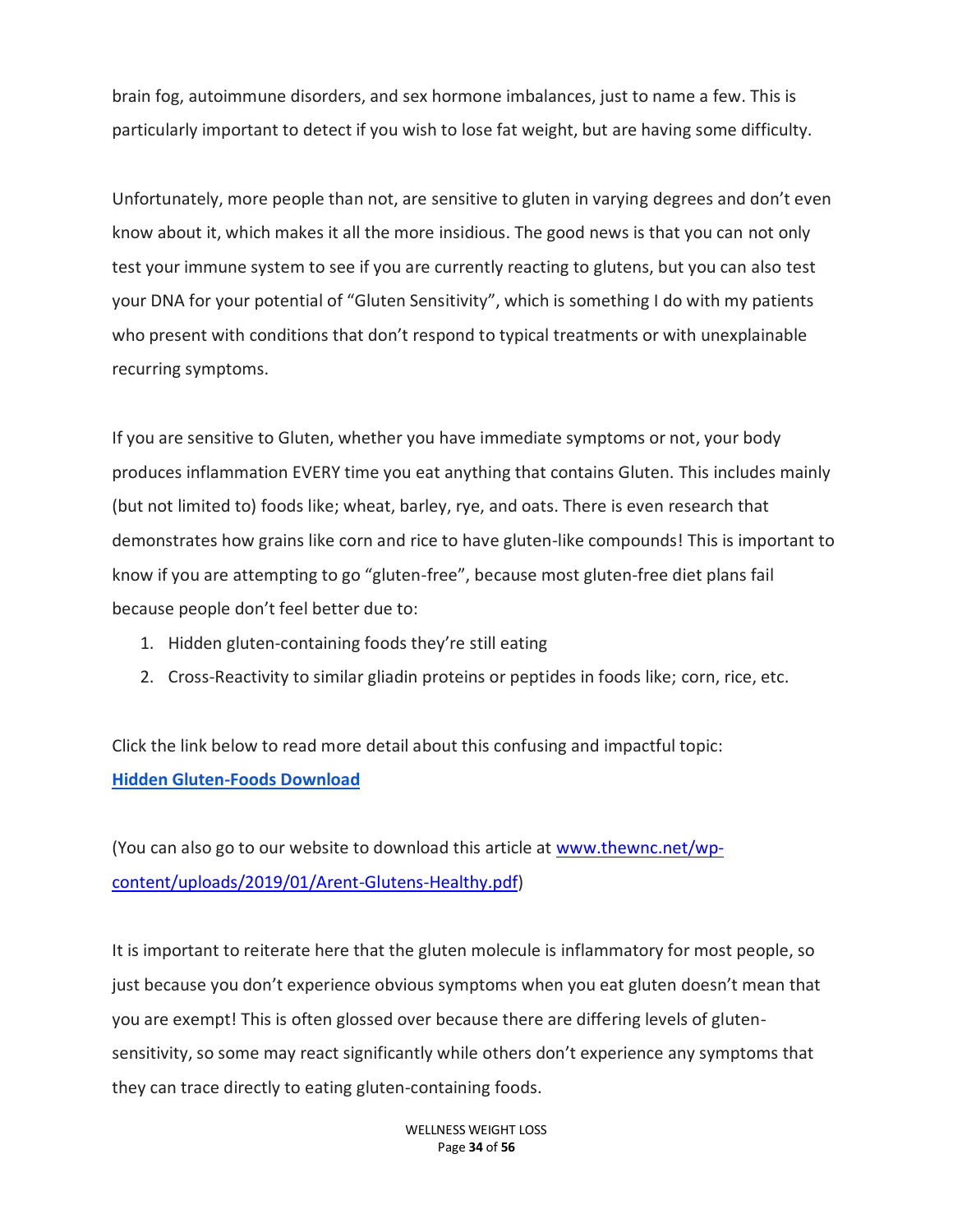Gluten sensitivity is often confused with a wheat allergy or celiac disease, but it is not the same as either one. Wheat allergies and celiac disease are medical states of disease, whereas gluten sensitivity is a metabolic functional response that is dependent on many health factors, the biggest being your genetic potential. So, you can have a gluten sensitivity and NOT be technically "allergic" to gluten and also NOT have celiac disease. But, if you are allergic or have celiac, you are then therefore sensitive to gluten.

So, if I'm not having noticeable symptoms, what's the big deal? Good question. Inflammation distracts your metabolism from doing a 'normal' level of physiology and will thwart your hopes to losing fat weight. There are many who suffer from weight loss failure due to this hidden source of inflammation.

If you happen to be sensitive to Gluten and don't know it, you are subjected to futility, frustration and giving up on yourself. So, you can see how avoiding gluten, if you are sensitive, can become a very important piece of your 'getting well' and 'losing weight' program.

The good news is that I happen to be, along with being a licensed Chiropractic Physician and a Certified Functional Medicine Practitioner, a certified Health Care Provider for the "Gluten Free Society", which means that, through this organization, I have access to their comprehensive "Gluten Sensitivity" DNA test. It is much more conclusive than anything else on the market today and could be the 'breakthrough' you are looking for if you are a "Hard" case.

The Gluten Sensitivity test from the Gluten Free Society tests for 10 HLA alleles where most commercial DNA tests for one or two alleles that indicate gluten sensitivity or celiac, so there is a big chance you would get a false negative. Contact us directly at; [YourCareTeam@TheWNC.net](mailto:YourCareTeam@TheWNC.net) if you wish to run this test on yourself.

As a reminder, having a "Gluten Sensitivity" does not mean and is not the same thing as experiencing digestive symptoms from eating wheat, having wheat allergies or even necessarily

> WELLNESS WEIGHT LOSS Page **35** of **56**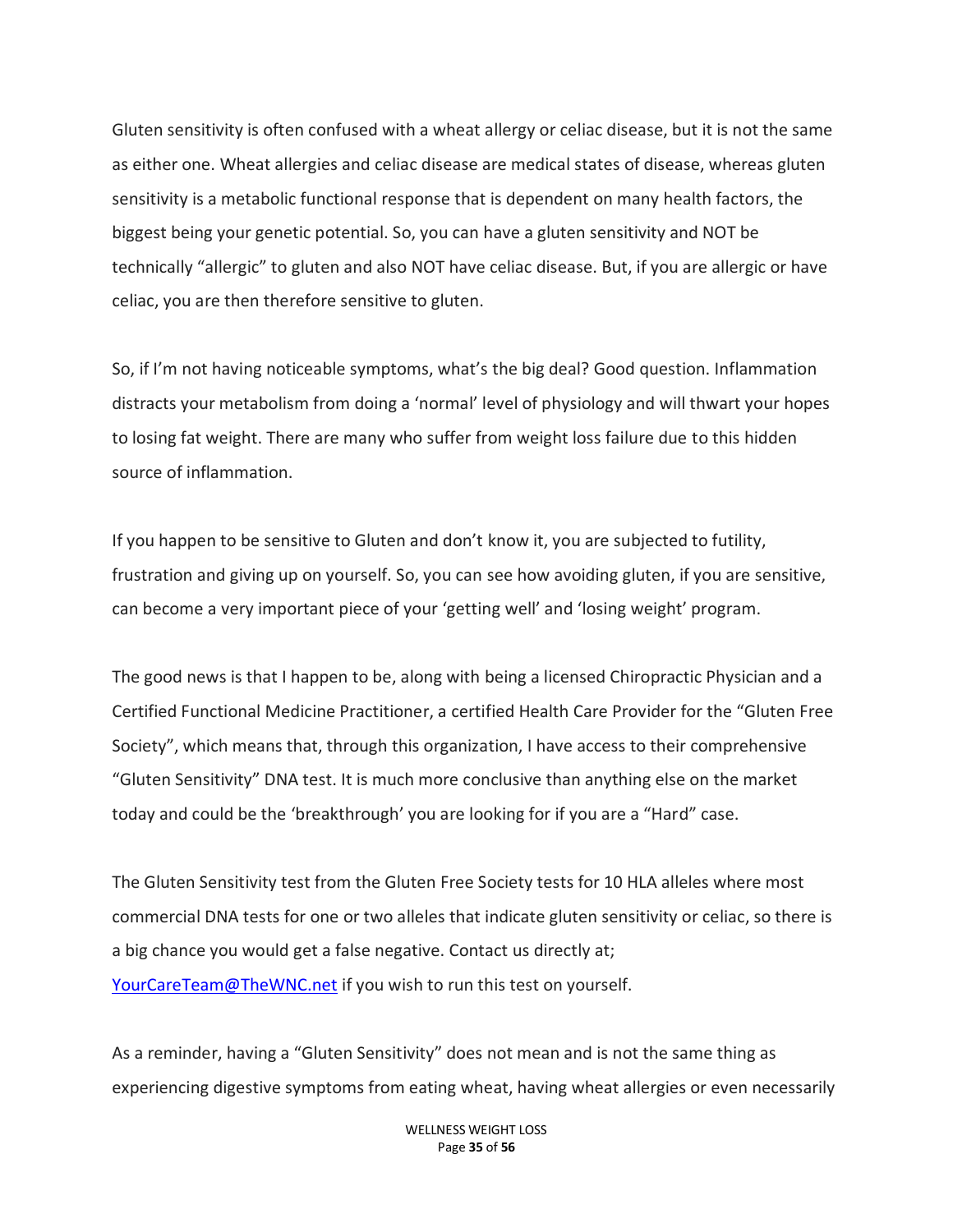having Celiac Disease. They can absolutely be related, but one does not mean the other. There are multiple functional and metabolic-based disease states for which a hidden gluten sensitivity can be the cause or instigator. This is another reason why testing for this factor is so important for those of whom are struggling with answers to their chronic health problems.

#### *As a side note:*

*We perform other testing through blood and saliva samples to test "delayed" food sensitivities that may be actively keeping your body in a reactive state, hence blocking fat loss. Sensitivities to foods are considered "delayed" when the reaction occurs 3 days to 3 weeks after ingesting the food!* 

*How is anyone supposed to know that they have delayed food sensitivities unless they go looking for them? Don't guess, test! So, by finding specific foods that your immune system is reacting to, you can eliminate them from your diet and open up the potential to reach your weight loss goals.* 

*I am always surprised when I run these tests and find otherwise healthy foods, like; apples, lemons or cucumbers that people are eating regularly, but are reactive too, that when eliminated, immune activity calms down, inflammation reduces, and their symptoms improve. It's almost that easy!*

Other functional chaos detecting DNA tests are available that are more focused on weight and metabolism, like the "FindWhy" Gene profile we offer.

A similar test that I ran on myself a few years ago was called the "Weight and Wellness Profile DNA" test and it showed that I had several genes that give me the propensity towards obesity, difficulty with metabolizing carbohydrates and tendencies to overeat as well as warnings about cravings due to low dopamine or serotonin production, not to mention childhood obesity, which I definitely had! Even though I'm not obese right now, I was, in fact, an obese adolescent, which I think added to the DNA testing credibility.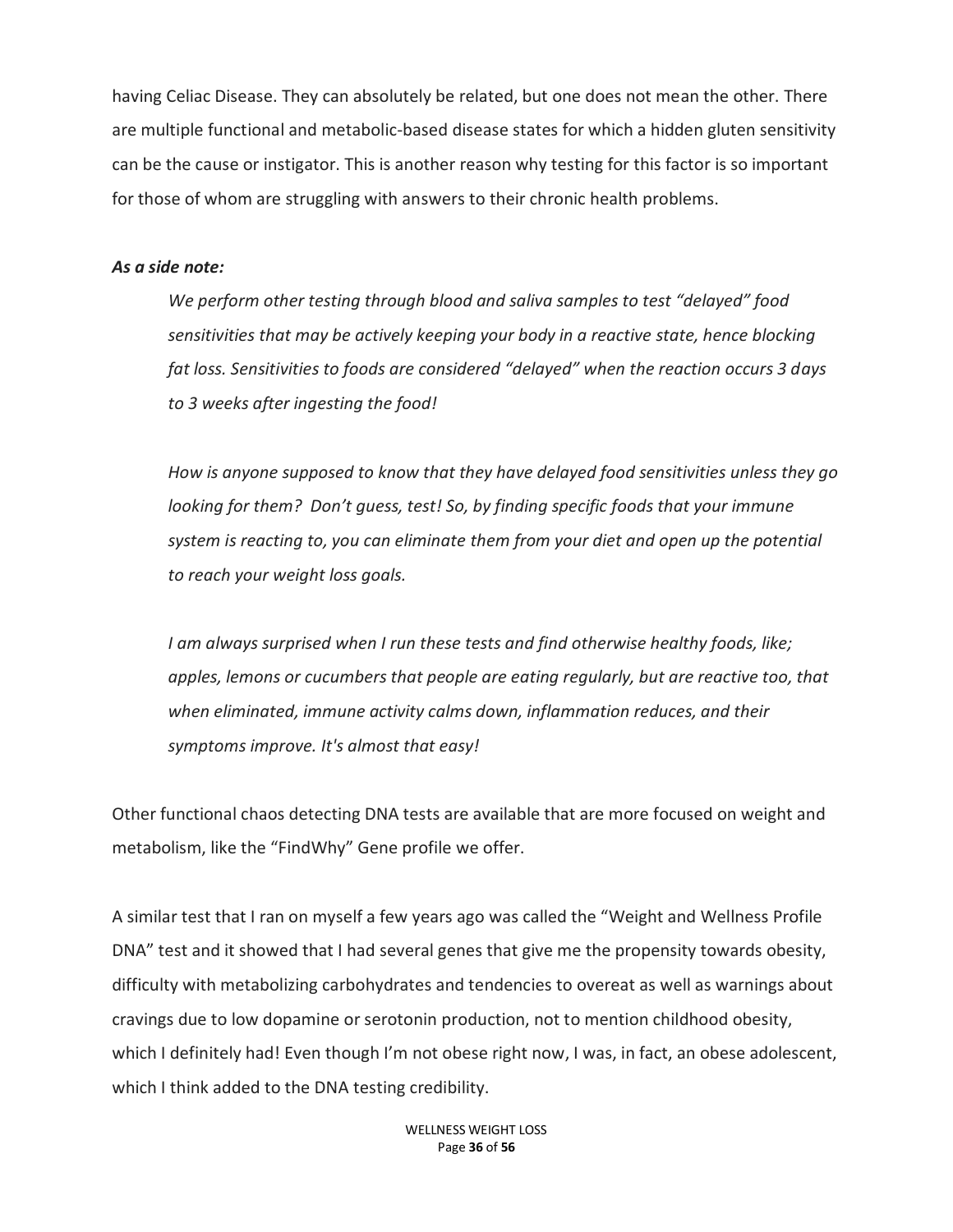I would be technically considered as a "Hard" weight loss case simply because of my genetic factors and I have learned over time that if I don't keep a balanced lifestyle (based on those areas I tested weak for) my lifestyle could easily push my genetic 'button's' enough to cause my fat-making genes to express themselves and I would begin gaining extra fat weight.

This is the value of (and the argument for) getting your DNA tested; that you would be better prepared and able to make better decisions for yourself – for life! You can rely on this test for decision-making at every meal because your DNA doesn't change!

Eating too much sugar, being exposed to too much toxicity or being malnourished for too long may push your cells to the brink where they begin to demand from your genes a protein to survive your lifestyle. Eventually, like turning on a light switch, your genes (that you don't want to hear from) are given an opening to 'express' their information. Once you turn a gene 'on', it's very difficult to work backward and shut them off.

So the DNA testing gives me a better handle on my weak spots, which ultimately makes me less vulnerable to daily lifestyle traps that could lead to failure! Even though I am technically a more challenging case than the next guy or gal, because of my genetic potentials, I am also more equipped and more prepared for successfully living – for life.

Knowing more clearly how my body is wired to function gives me a major 'leg up' and confidence for thriving health for now and into my future. In other words, I can manage my life in such a way that I can actually win the game for myself!

If you been obese for a long time and you are finding it difficult to correct, then most likely you have pro-obesity genes and they've been 'turned on'. It's important to understand, however, that it's never the gene's fault, it is how we have been living.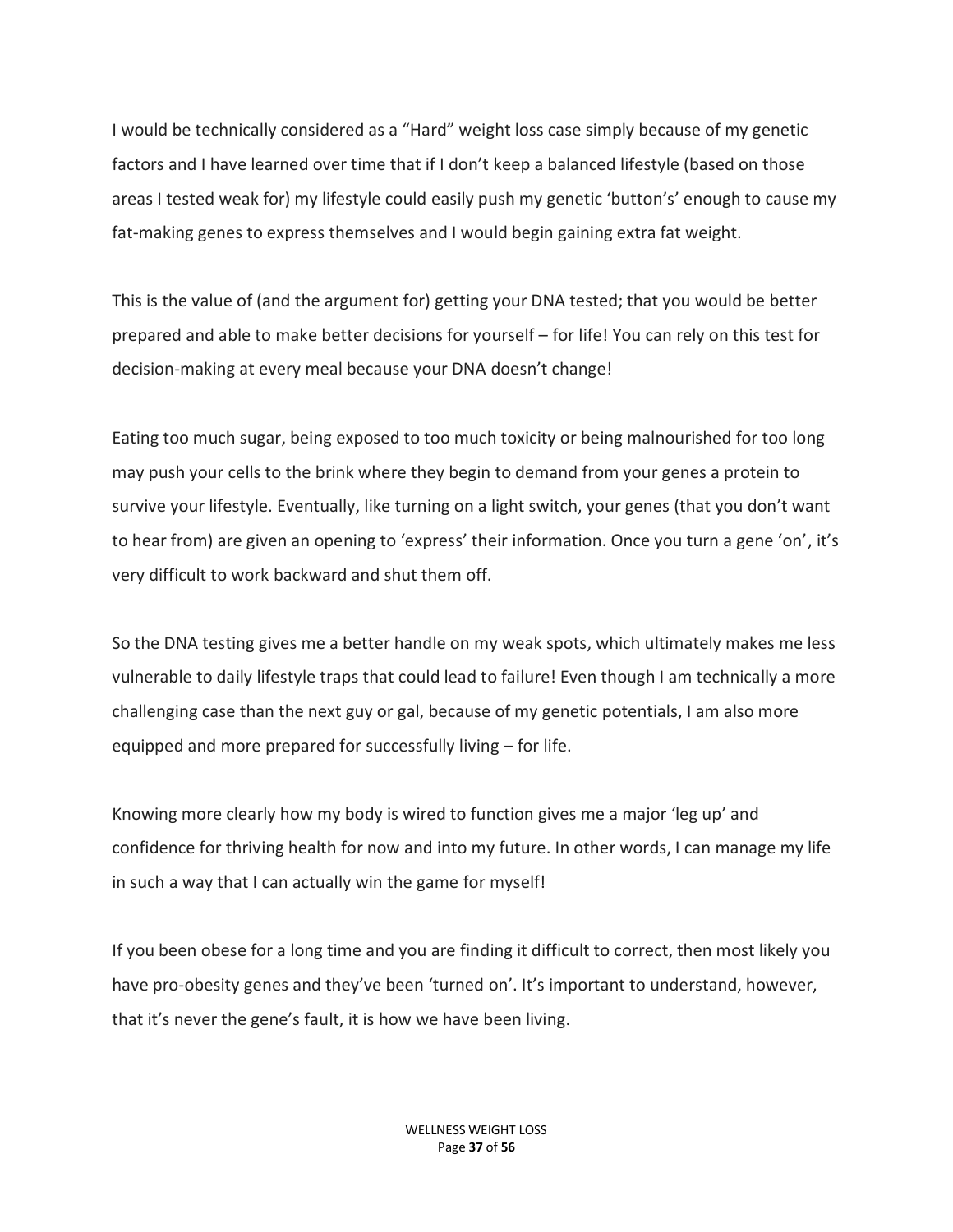Simply put, the DNA double helix is the blueprint map that is used to build your body. Much like the paper blueprint that was used by construction workers that built the building our wellness center is in, it didn't really DO anything or CAUSE anything. It merely stored the information that is needed to properly build the building that the builders used when they did their work.

So when considering DNA testing, just understand that it serves us by holding valuable information on how to make proteins, enzymes, hair color etc.

Your lifestyle, on the other hand; food, activity, sleep, etc., creates an 'environment' that your body – made up of cells – has to learn how to survive in. This cellular environment places challenges onto your cells and they will do their best to respond for survival by demanding the right protein or enzyme to function, heal or survive in that moment.

The cellular organelles (mini-organs inside each cell) will demand and copy information stored in the gene "bank" inside the cell nucleus and if they don't get what they are looking for, will demand more forcefully. If there is a consistent over-demand on something, it may push the genes to point where they express an undesirable result, like obesity, diabetes, etc. or even cause a genetic mutation in the name of coming up with a protein similar enough to the demanded one. Yikes!

So in regard to weight control and metabolism, the key factor here is actually more about lifestyle than it is about your genetics. Ultimately, having a better understanding of your genetic make-up will give you a better sense of what kind of goals are realistic, time frames for reaching your goals and lifestyle-modifying motivations that will carry you through immediate temptations and hard seasons.

#### **2) Your Functional Metabolic Interferences**

There are big and small decisions you make throughout the day, everyday, that make an impact on your "Functional Health" (your ability to lose fat weight, have energy, build muscle, get good

> WELLNESS WEIGHT LOSS Page **38** of **56**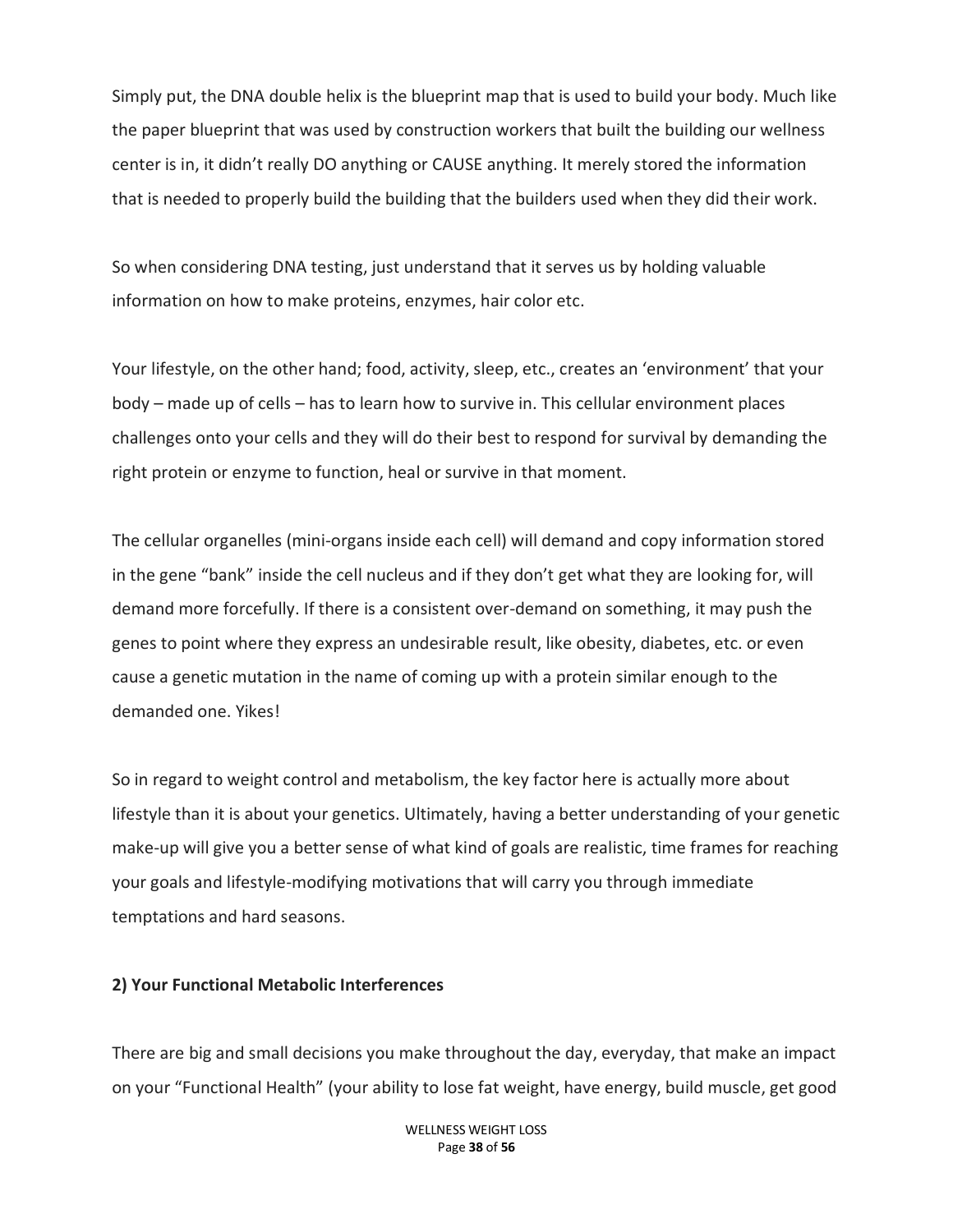sleep, etc.) Your functional health could be high or it could be low and it is influenced over time by these daily decisions as they relate to your genetic potentials.

What I mean by that is; you could have a very low functional state of health for a long time – all without any obvious symptoms and before anything is diagnosed as an actual "disease". Nobody ever, from an otherwise high functioning state, magically becomes diseased one day; it generally happens gradually.

Over time, you begin to lose your ability to do normal, fully functional things like complete digestion, ample enzyme production, energy production, optimal brain repair, complete joint repair, etc. Eventually you begin to experience symptoms as a sign of a lowering level of functional health. Often people will ignore their symptoms or suppress them with medications, all the while allowing that functional state to keep sliding downward, never addressing the reasons it is happening in the first place.

Your functional health is regulated by your hypothalamus, a little area in the center of the brain that acts much like that of an organization's CEO. The Hypothalamus communicates with your systems and organs and they relay information back up to the central nervous system just like the two-way communication you would see with the CEO and the different department heads of any typical organization.

The CEO isn't really doing any of the work, it is the managers and workers that do that. The hypothalamus (CEO) is 'regulating' the entire organization ensuring its survival and growth, which arguably is just as important. When this communication process breaks down, the CEO is still regulating the organization, but it is based on corrupted information which could possibly and eventually lead to disaster. So, when we continually expose the body to things like; lack of sleep, excessive stress, bad diet, etc., we cause communication breakdowns and therefore lose optimal regulation of the entire system, leading to lower functional health states and disease.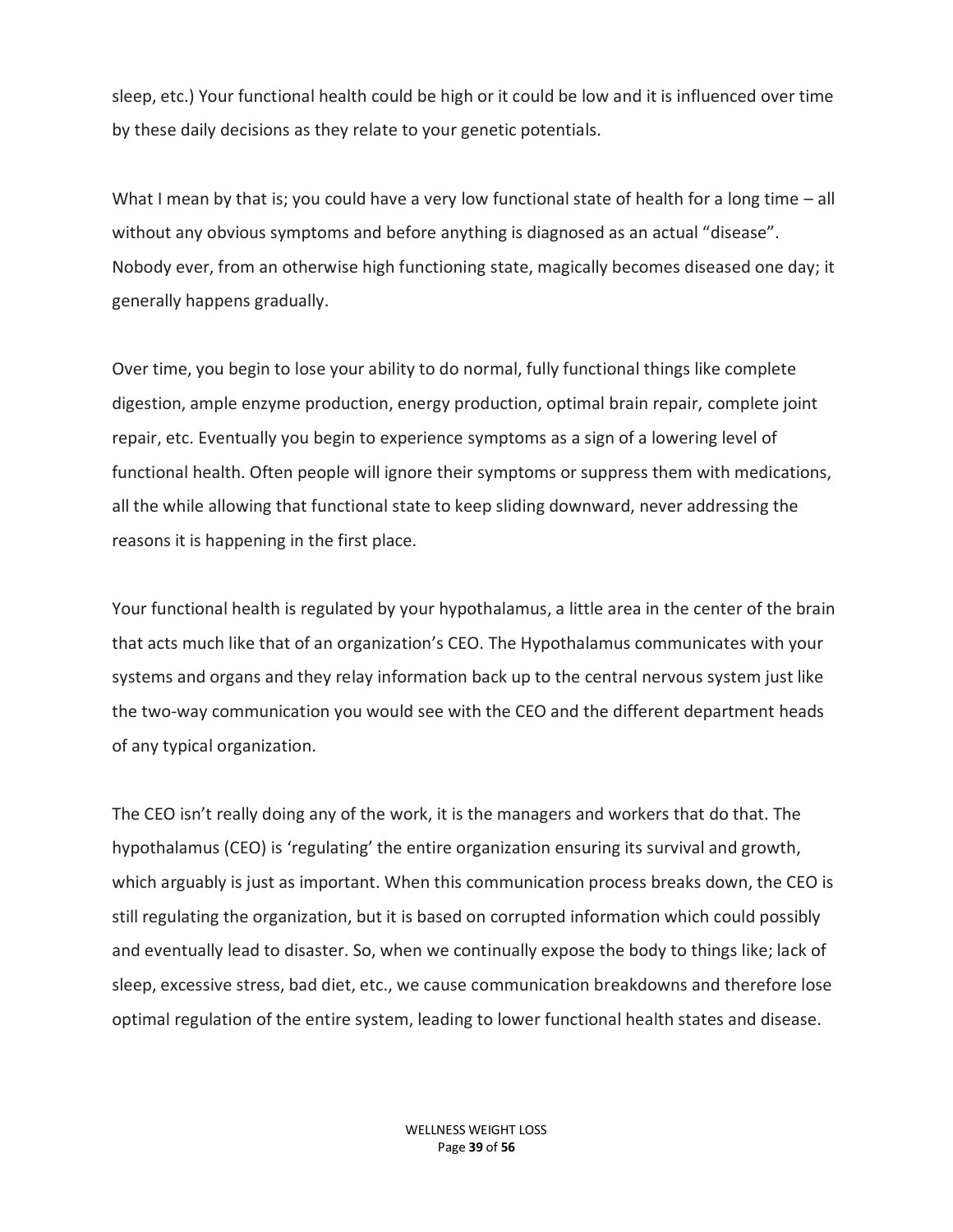Having weight loss as a goal is a good thing, but it is of key importance to include optimal functional health as your priority and weight loss as a secondary goal. To put it another way, losing weight without attaining a high state of functional health is a fat boomerang; it'll come back!

Attaining a high level of functional health is all about a balanced lifestyle and the 3 main things that disrupt a balanced & functional state of health is all about the 3 "S's"; sleep, stress and sugar. Let's break these down individually:

## **"S" #1 - Sugar:**

- We mentioned sugar's impact on the body already, but to take it a step further; refined carbohydrates (or sugars) cause your metabolism to burn hot and fast like kindling wood in a backyard fire pit. Proteins, oils and fats, on the other hand, burn more like big logs on the fire to keep it burning longer and more consistently.
- The 'kindling wood' sugar meals quickly ramp up your energy then set you up for a crash that takes about 2 to 3 days to fully recover from. This dysfunctional cycle can be repeated with every high carb meal, ultimately layering up these responses – keeping you in a sugar-based metabolic state. This takes a toll on various hormones and produces an inability to respond to them over time, which leads to various metabolic syndromes and even could evolve into diabetes and various autoimmune diseases.
- A diet loaded with refined sugars is very distracting to your metabolism and is detrimental to overall health and in the end encourages inflammation, aging and excess fat storage.

## **"S" #2 - Sleep:**

- Sleep is extremely important, for not only physical repair and tissue regeneration, but also for psychic recovery and mental stability.
- We find that including effective exercise habits into your morning ritual can help reset your daily energy rhythm and aid in getting better sleep, mainly because your central nervous system demands it, so exercise and sleep go hand-in-hand.

WELLNESS WEIGHT LOSS Page **40** of **56**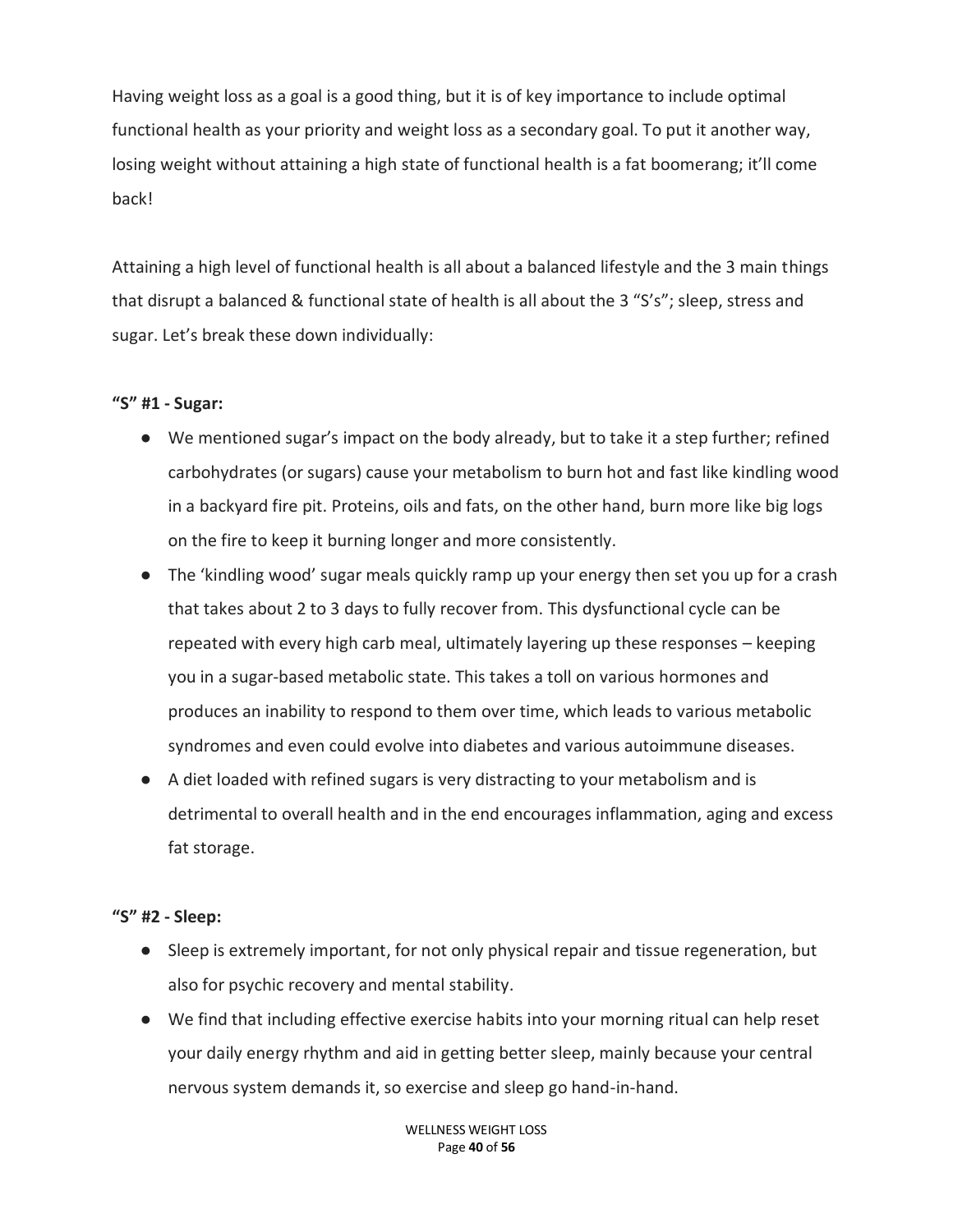- A good rule of thumb is; every minute of sleep before midnight is equal to 10 minutes after midnight. Therefore, it does not pay to stay up late; you cannot make it up with getting 8 hours starting from 1 am. Quality of sleep is worth much more than quantity.
- Also, we're designed to go to sleep shortly after the sun goes down and to wake up as the sun is coming up. Our demanding modern-day lifestyles don't always fit that model well, but if you don't play by those 'rules' you have to pay the price. And that price is inadequate repair and regeneration of brain and body. Ideally 9 or 10 pm is a good bed time. Period.

## **"S" #3 - Stress:**

- Thirdly, is the STRESS component. The mind space or the "Mind-Body", as I call it. It is how you perceive the world around you, your freewill, your feelings and your subconscious reactions to information and circumstances.
- Your physiology (the total functioning of your systems, organs and cells) is influenced by your emotional state. **Thoughts are things** and they drive your emotional state, so choose to think on good things. In other words, your 'feeeeelings' influence your physiology and your metabolism, so 'think' good so you can 'feel' good.
- You choose to complain or to be grateful, you choose to begrudge or to forgive and you choose to leave or to love. In any case, your choices will bring feelings and your feelings will bring health or disease. I recognize that this is an oversimplification, but true nonetheless. Read the book of Proverbs (whether you are a believer or not) and gain wisdom for your choices.
- More on this "S" in the next chapter…

## **3) Implementing a Total Metabolic Reset**

Every January people come into our wellness center asking for something to 'reset' their system. They say; "I just need a big reset button, then I'll be ok." It is rarely that simple, but it would be nice to have a button like that!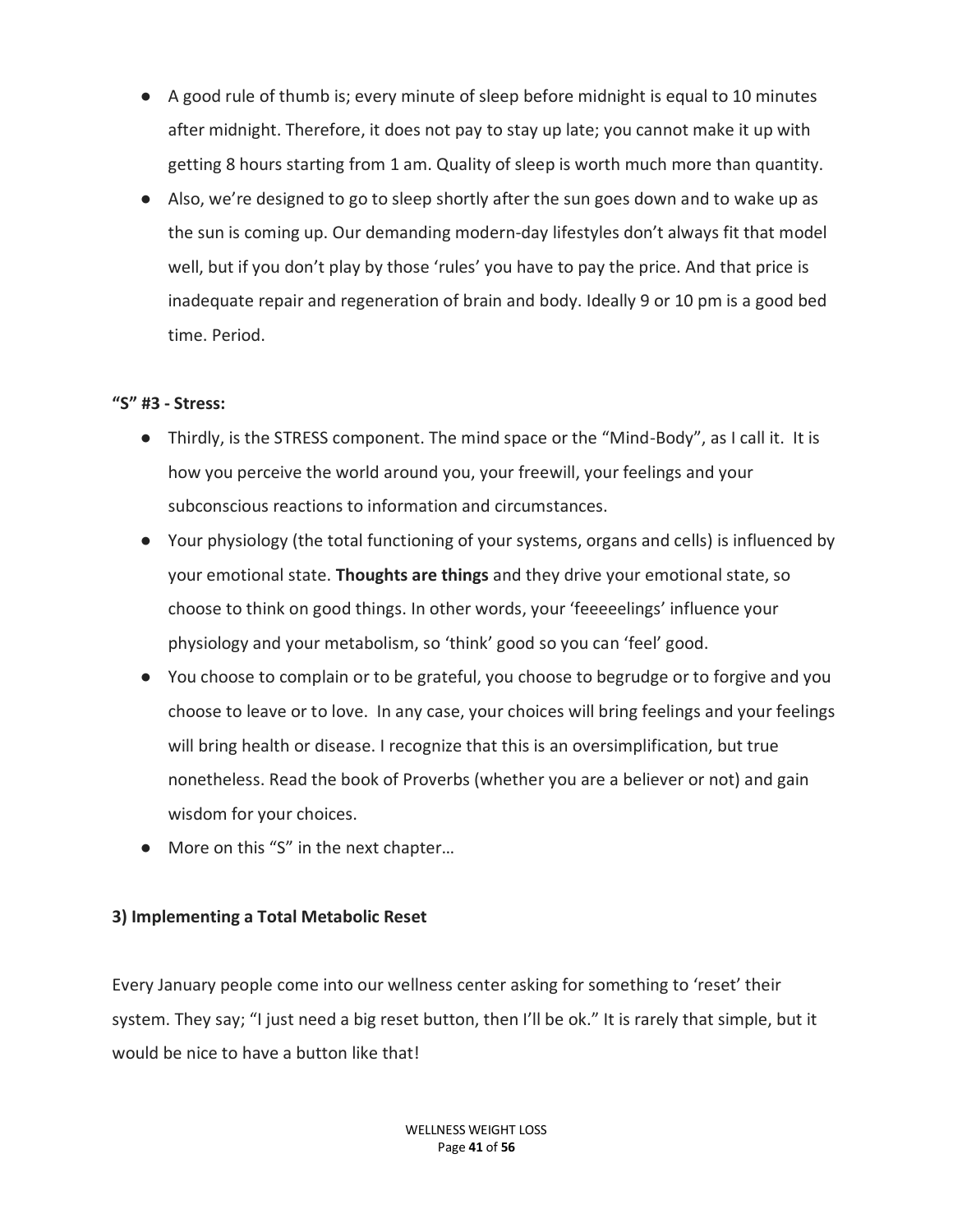So, good news, we do!

If you are, in fact, a complex weight loss case and your metabolism is slowed down or worse, stuck, then you *do* need a major reset. One of our more aggressive tools we use to help people lose fat weight is a program called; **"Metabolic Reset"**. (Genius, right?)

To review; you've been cleaning up your lifestyle – you're working out intensely enough using the HIIT philosophy, you're getting regular and ample sleep, you have cut out sugars and most starches, and you are eating according to your Metabolic Type? Then yes, it might be time to get radical.

You are ready to do the "Metabolic Reset" program, which can be compared to a sort of homeopathic brain surgery. Don't worry, there is no actual incision or anything, but it is like a surgery because the homeopathic solutions along with a very specific diet, give us entry into the heavily guarded Hypothalamus (CEO) hidden in the middle of your brain.

It is your Hypothalamus that essentially sets and regulates the metabolic thermostat and it is your Hypothalamus that holds that elusive "reset button".

Our Homeopathic-based program uses a proprietary product from DesBio called HA2CG and it requires that you follow the diet structure of the "hCG Diet" program. The difference is that with our program, there are no drugs, injections or side effect, in fact, it's much less expensive and it is much safer.

At the risk of sounding boastful - this program works really well, but it is certainly not 'step one' for most people, which is why we reserve this for more complex or "Hard" weight loss cases. Not only is the short-term diet tough to follow, it depends upon your willingness to clean up your lifestyle first anyways. However, if you are committed, have the right frame of mind and you properly plan out your steps you will experience a cleansing and a transformation. This isn't magic, but is as close to that as I've seen.

> WELLNESS WEIGHT LOSS Page **42** of **56**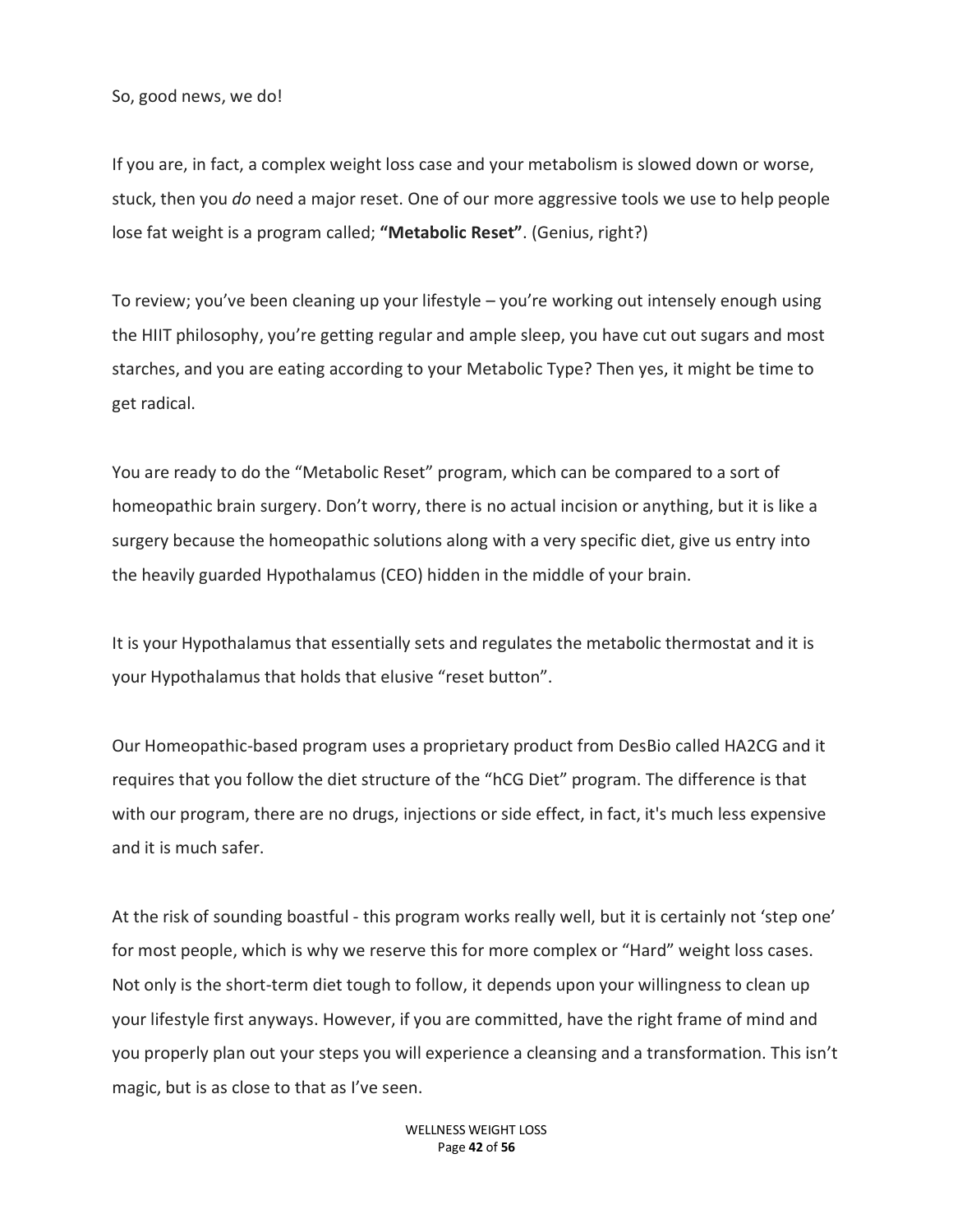The protocol that we follow utilizes a systemic homeopathic detox and drainage cleansing – 'from the nose to the toes'. It covers all of the major systems, which when cleaned up gives the fat cells permission to release their contents, like; toxins, stored fat molecules and even stored nutrients (Yes, your fat cells even collect nutrients for a 'rainy day').

The way the homeopathic HA2CG product works is by alerting the hypothalamus in the brain, directly (the CEO – in charge of your metabolism). The 'CEO' dictates to the autonomic nervous system, including telling the organs and glands which enzymes and hormones to release, as well as balancing the function of blood sugar regulation, fat storage & fat burning and all other metabolic activity.

Your metabolism rate is set much like the thermostat setting is set for your house. Your genetic makeup combined with the net result of your lifestyle over time is what sets this rate and what can move it as well. Since the CEO (hypothalamus) is where this thermostat SETTING is located, this is where we need to get into.

Picture a virtual brain surgery - opening up your skull and resetting the thermostat setting and closing it back up. It's awesome, but it's a little aggressive and you need to commit **to the entire process** for lasting results. It's tough, but doable.

This surgery analogy is important because, much like if this were an actual brain surgery; you can't go halfway through the procedure then quit. You have to go all the way and follow through with it. This "Metabolic Reset" program requires a very low (500 to 1000) daily caloric intake for a few weeks (which by the way I would never suggest without This particular - Dr. supervised program) then a gradual return to a custom designed – NEW Normal diet.

Essentially what we're doing is we're starving your body from outside sources of calories for a short season, so the CEO will look inward – into the body's own nutrient storage facilities like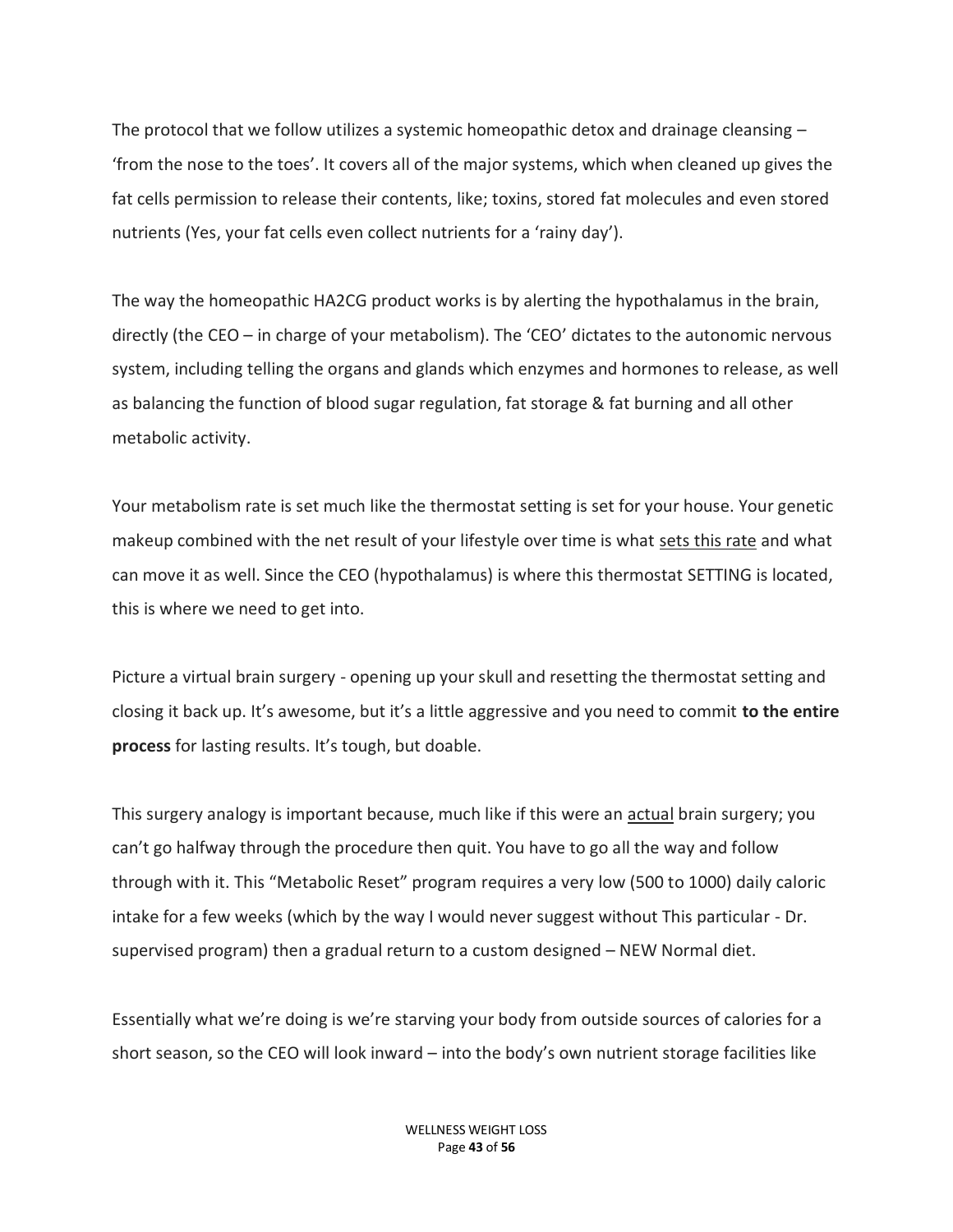the fat accumulation areas. Believe it or not, most people are barely hungry on this program - if it is done correctly! This DOES NOT work without the special homeopathic formulations.

This brings us to the next major point, which is, that there are different types of fat in our bodies, known as "White Adipose Tissue" (WAT) and "Brown Adipose Tissue" (BAT). BAT is highly vascularized, is metabolically active, and mainly found in babies and is gone by the time you grow into adulthood, so a non-issue for this discussion.

WAT, on the other hand, does not have much access to our blood supply, is not very metabolically active, but does secrete hormones like; **Leptin** (an appetite suppressant), **Asprosin** (causes a rapid release of blood sugar from the liver during fasting) and **Adiponectin** (levels are lower in obese and diabetic people). WAT also secretes **Estrogen** which itself can be fat producing (sorry ladies!).

There are different patterns of storage fat or WAT, which are based again on your genetic map as well as levels or imbalances of varying hormones that are results of recurring lifestyle choices. For instance, if you have big thighs or are known as being 'hippy', then you most likely have an estrogen imbalance. If you are puffy all over you most likely have a thyroid hormone imbalance (which does not necessarily mean that you have a thyroid gland disease).

If you collect most of your fat or are puffy around the middle or are accused of having a 'spare tire', then you most likely have either a blood sugar imbalance problem or a cortisol balance problem or both! In any case, these hormone imbalances have little to do with the glands and more to do with lifestyle and regulation of the hormones, via the Hypothalamus (CEO).



When discussing fat loss, it is important to also know the functionality of these fat accumulation areas so you don't lose the more valuable fats of the body, like the fat tissue of

> WELLNESS WEIGHT LOSS Page **44** of **56**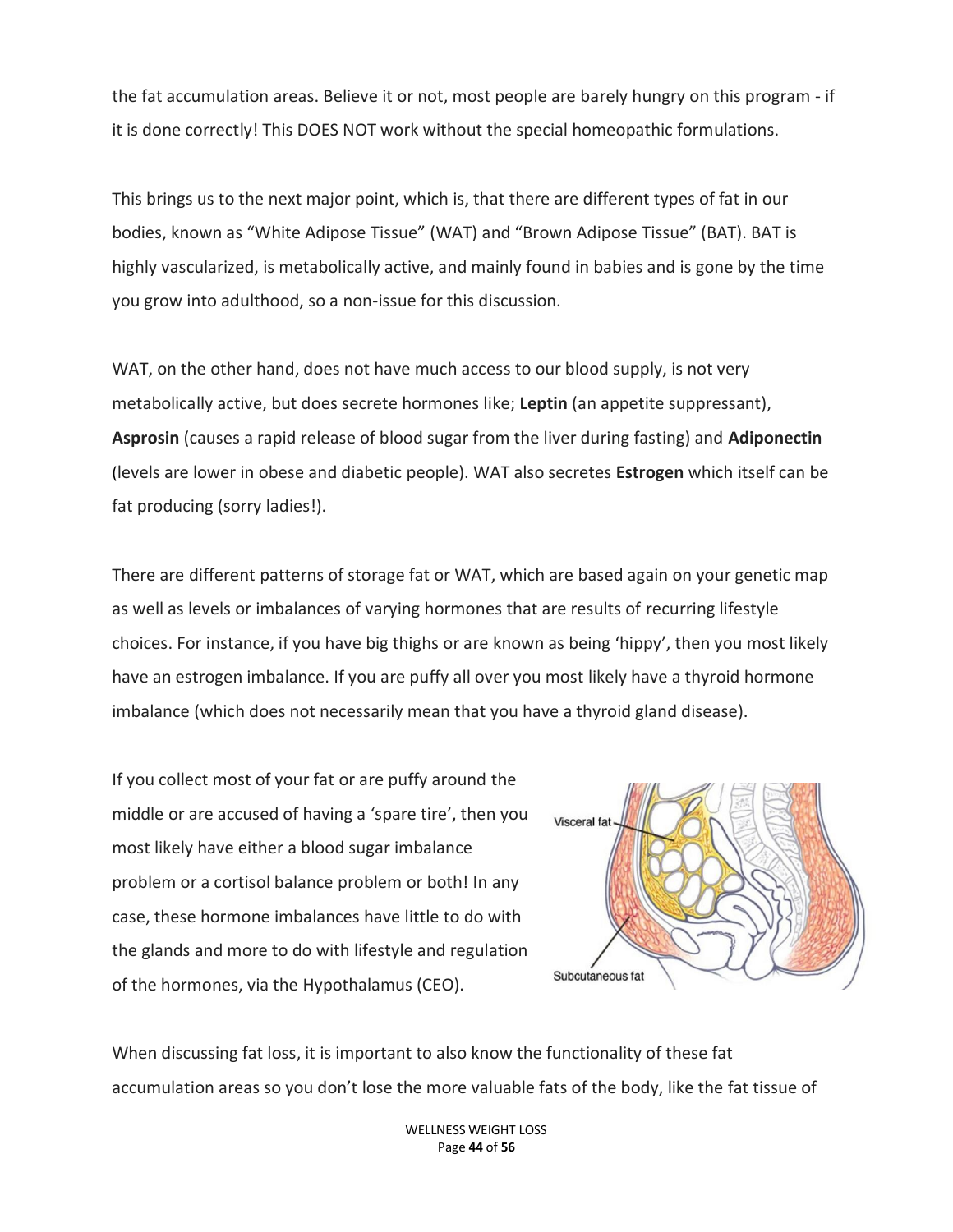the brain organ, or the much needed, however vilified, circulatory fat known as blood cholesterol. So our goal isn't necessarily to lose ALL fat, because that would be detrimental to our health. Our goal is to lose the least important or storage fat, like the 'spare tire', the 'saddle bags' and the 'double chin' (stop me when you get the point)!

## **Types of storage fat:**

- 1. **"Visceral" Fat:** Visceral fat is found around inside the abdominal cavity and around the organs. This is actually good for organ structure and protection. Too much visceral fat is not good and is sometimes the reason people have a "beer belly".
	- a. Visceral fat puts pressure on organs like your heart, kidneys, and liver, making it harder for them to function properly
	- b. Visceral fat is closely linked to many life-threatening diseases such as cancer
	- c. Visceral fat impacts hormonal function, which creates the "snowball effect" having a build-up of visceral fat makes it more likely that you are going to gain even more fat in the future
- 2. **"Subcutaneous" Fat:** This is the generalized fat that is all around your body under your skin. ...you know, the jiggly stuff. There are two functional types of Subcutaneous Storage fat; "Essential" and "Non-Essential" Fat.
	- a. **"Essential"** fat is like a checking account at your bank where you can easily make deposits and withdrawals - you're storing energy as fat and or withdrawing fat and other nutrients all day everyday as kind of an accessible fuel source. This is what most people lose easily when they go on diets (especially starvation-type diets) only to return just as easily.
	- b. **"Nonessential"** fat which is like an additional or 'emergency' nutrient and fuel storage, which would be similar to that of a CD (certificate of deposit) at your bank where you can't access this money for some long period of time. This type of fat is what we know as the "love handles", the 'saddlebags' and double chin areas that are so resistant to reduction on typical diets. THIS is the fat we want to lose most.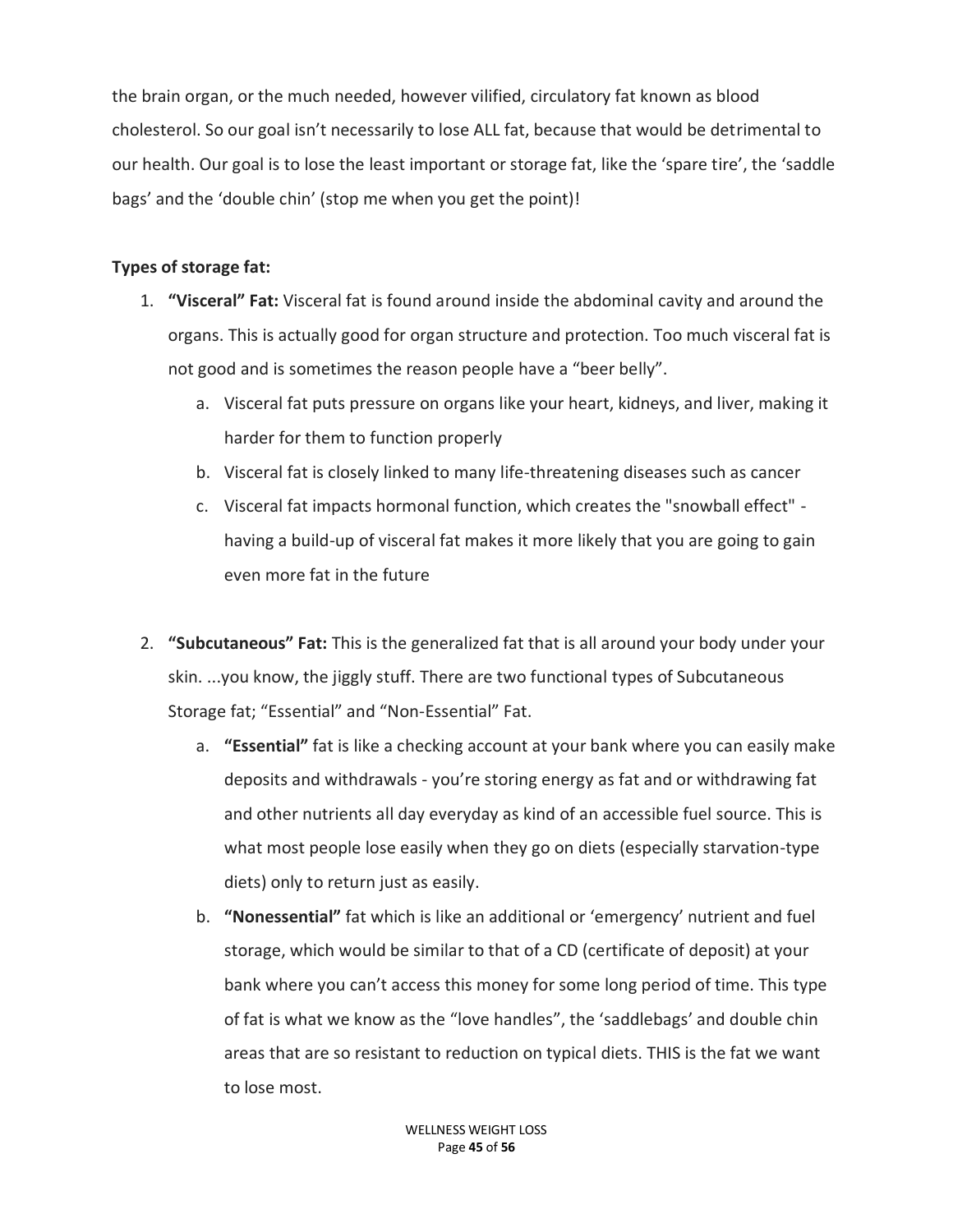Our Metabolic Reset program actually reaches this "Non-Essential" stored fat in a way that causes a 'reset' for your system through the hypothalamus. As mentioned before, fat tissue stores nutrients and toxins along with the fat molecules, which when combining a restricted diet and the HA2CG product, we have the advantage of being fed from the release of these nutrients. Some might say that the success of this program stems from the ability to 'eat yourself' from the inside-out!

BUT, you have to follow through!

Secondarily, and just as important is that we almost always include a systemic detoxification process, so you can safely eliminate those nasty toxins being released along with those nutrients to increase the efficacy of this program. So to be clear, this process would not be a healthy option if it weren't for the Detox products to clean your system and for the HA2CG to direct and reset the hypothalamus.

Just as important as the "Metabolic Reset" ("Brain surgery") phase is, it is just as important to move into the next phase. This is like the healing phase after brain surgery where we begin to re-introduce healthy fats in your diet, where your caloric intake starts to go up and where we develop an ideal wellness-producing lifestyle that's actually enjoyable for you to continue.

This is where the information mentioned earlier in this book can be applied and implemented into a maintainable lifestyle. Every person is unique and the later phases of our Metabolic Reset Program are very individual to that person's needs and goals.

In any case, after a few weeks of losing the fat in the first phase and successfully reintroducing dietary fats we are able to begin re-introducing healthy carbohydrates into your diet and discover and maintain an ideal caloric intake range. During this phase it is absolutely crucial that you have a HIIT exercise program established, you have good hydration habits as well as all the other basics we covered earlier.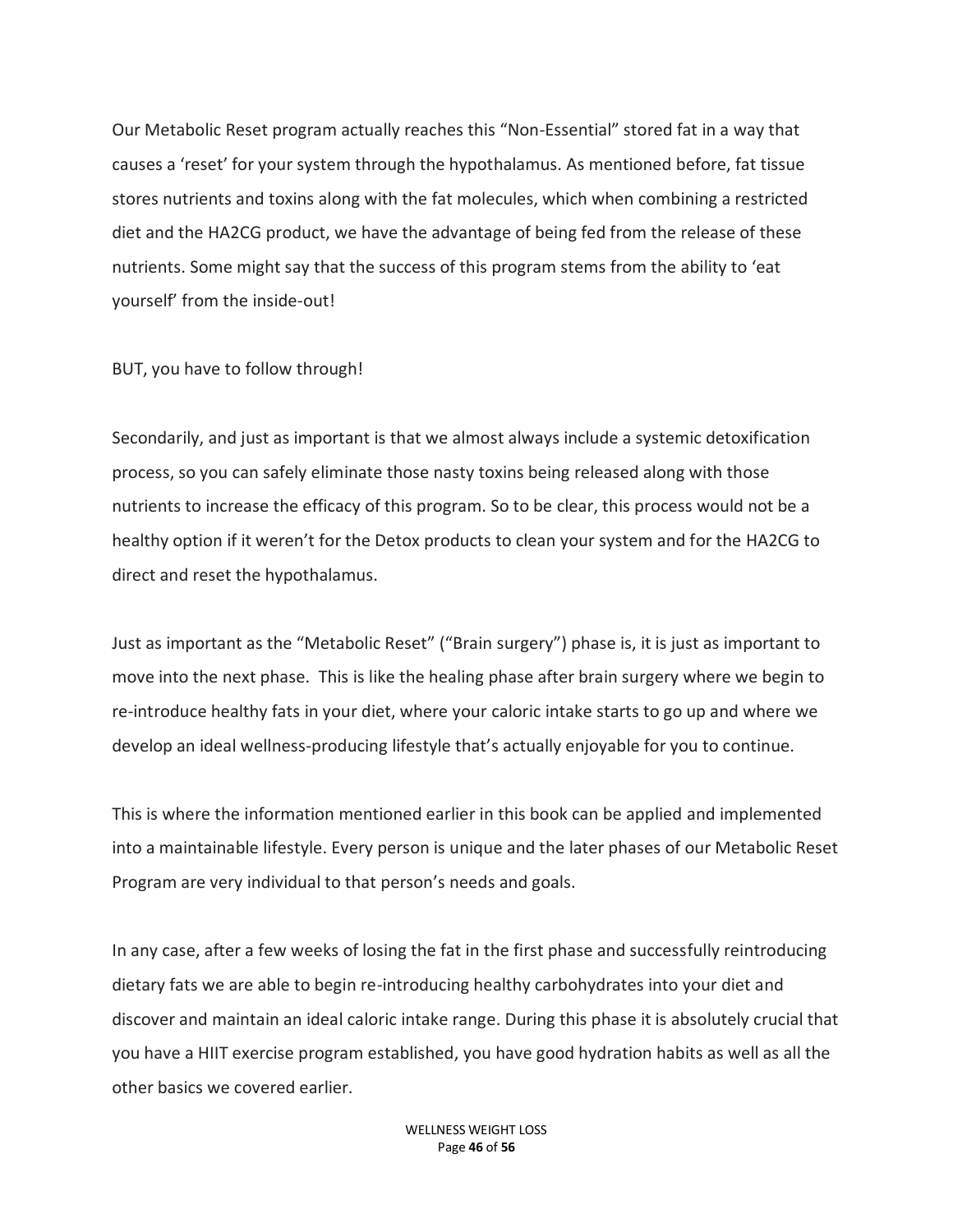Without implementing these simple and often overlooked lifestyle "basics" in this healing phase, you will most likely gain some or most of that weight back. ...not cool!

#### **Locking it in!**

Once you reach any weight loss goal (even if it is an intermediate one) it is wise to stay at that same weight for several months before doing anything drastic again "to lose weight". You can actually "lock in" your new set weight by maintaining a specific body weight (plus or minus a few pounds) for at least 9 to 12 months. The good news is that when you are doing that well, you may still trickle weight off without having to do anything extra! Just by dialing in your carb level, your caloric range along with easy enough eating and balanced exercise habits, consistently – you can reach and maintain your goals.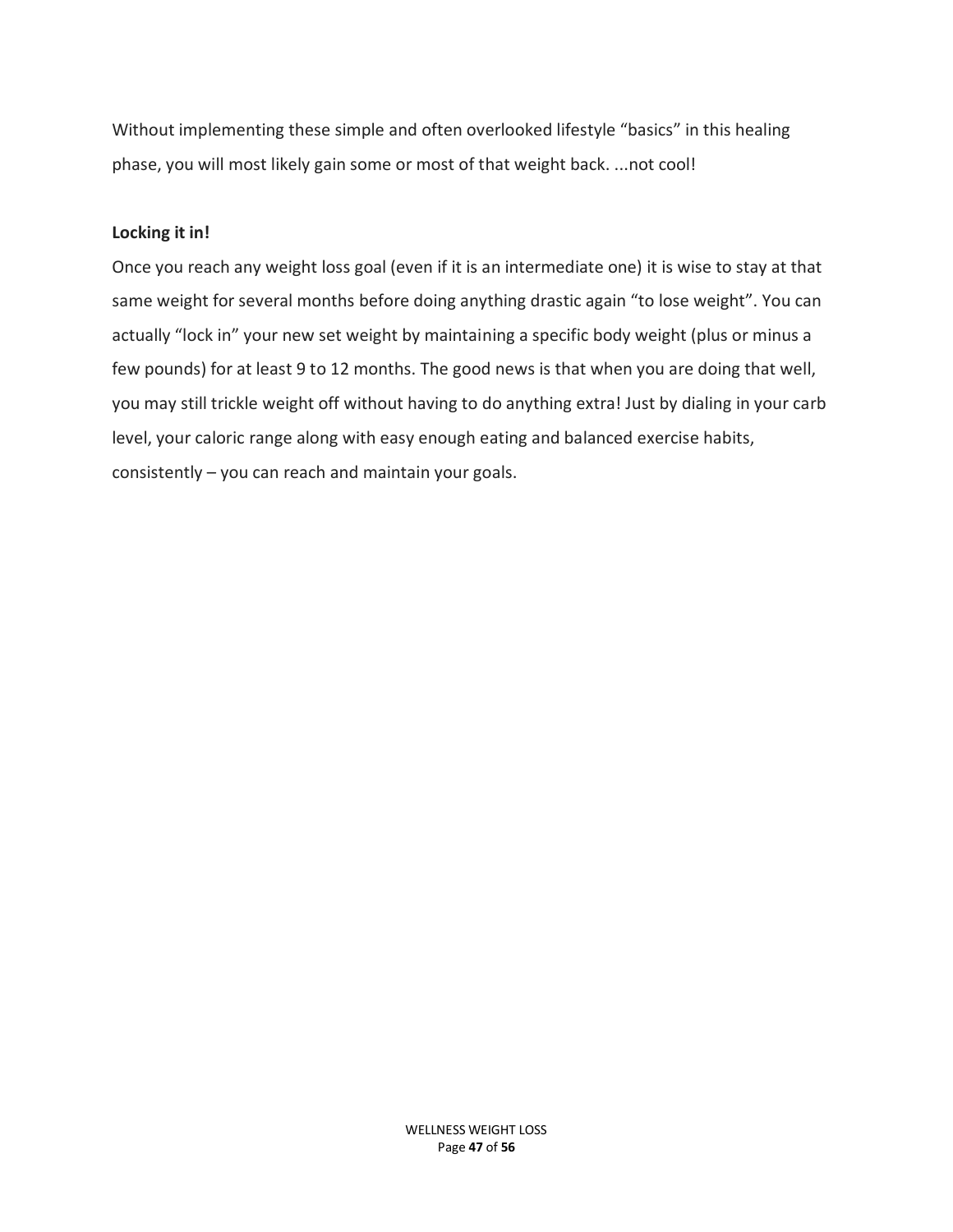## **Chapter 5 – Stress and the Mind-Body**

What does stress have to do with losing weight you ask? Great question!

Firstly, and observationally, we have noticed that the majority of people that struggle with reaching or maintaining fat loss are also struggling with some form of stress or live such an overwhelming lifestyle that don't even realize that they are under stress due to the relentless distractions of their noisy life. Another version of this is somebody who has been hurt deeply at some point and they are harboring that pain, unforgiveness, fear, anger or bitterness.

Bottom line: Excessive or consistent stress = Fat gain.

These feelings, whether you are painfully aware of them or not (are playing in the background somewhere in your mind) can dominate your physiology, keeping you in a reactive state, blocking fat loss. This is particularly important in folks who have fat accumulation in the 'love handles' and 'spare tire' areas (Fat accumulation due to cortisol and blood sugar imbalances).

Feelings and various emotional states that directly affect your physiology are what we refer to as the "Mind-Body". The state of your Mind-Body has a direct effect on your ability to burn fat and lose unwanted pounds. The Mind-Body is the dimension of self that is very real, but hard, if not impossible, to put into a box and clearly define. For example, we know what and where the brain is, but do we really know what and where the 'mind' is? …deep, right?

So, for ease of discussion, let's try to pull apart the Mind-Body and explore how to position it for optimal fat loss. The key aspects of the Mind-Body for this topic are:

- 1. Your conscious identity and beliefs (Past, Present and Future)
- 2. Your conscious will, desires and motivations
- 3. Your subconscious identity and beliefs

WELLNESS WEIGHT LOSS Page **48** of **56**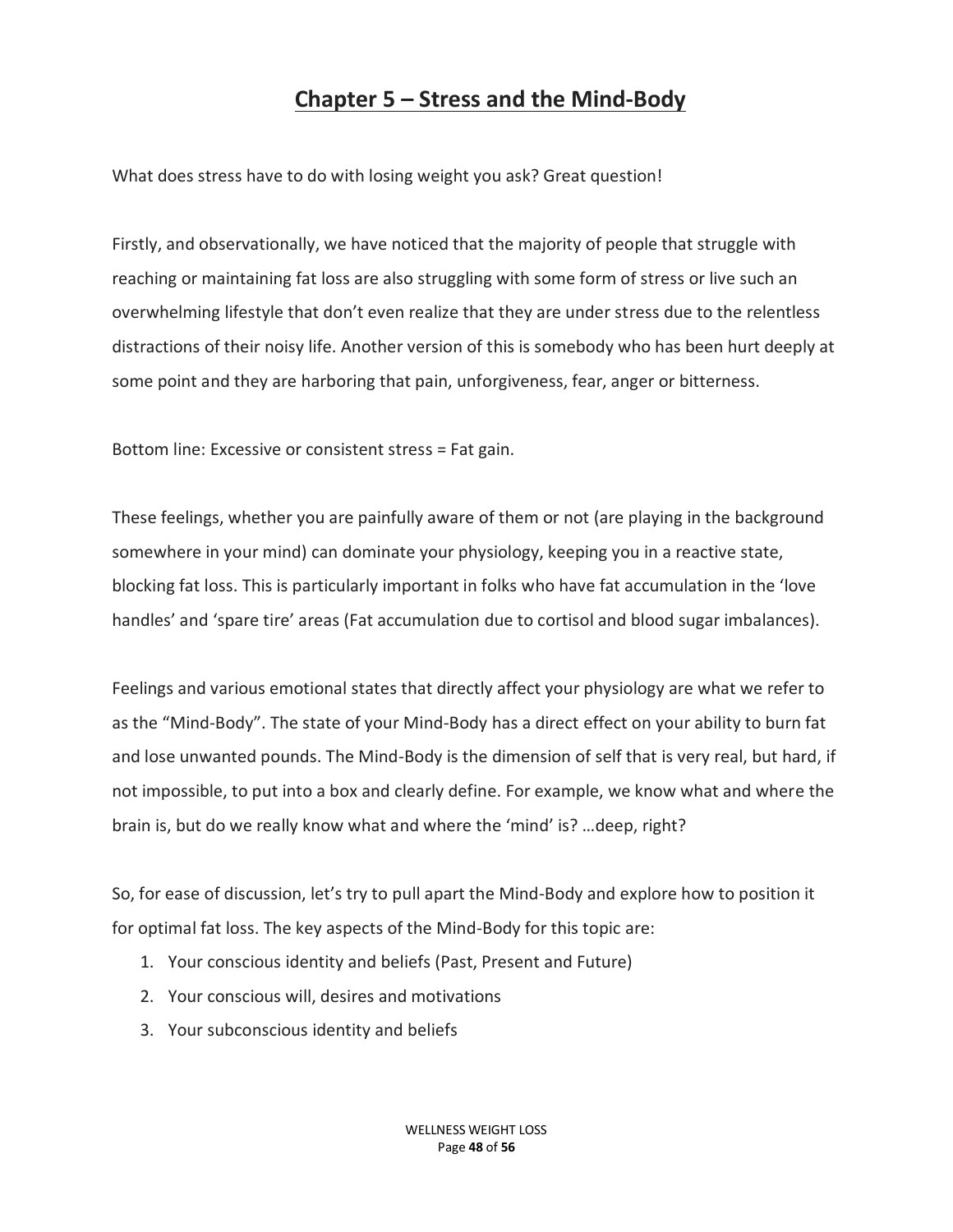Are you successful? Are you a victim? Are you a fat person or are you thin? How do you see you? How do others see you? What do you really believe is 'in the cards' for your life? Why do you want to lose weight? …to be happy? …to be fit? … to have energy? …to look good?

These questions seek to pull out your motivations, your feelings on weight loss and if you can be honest with yourself, you can get your Mind-Body in alignment with your Body-Body to live an authentic life, which will ultimately bring you to a happier place.

For instance, if you require having 9% body fat and a professional model's body in order to finally be happy, you'll find that you may never find true happiness. If you could admit to desiring to looking good as part of your goal, which is healthy to do, then you have a greater chance of reaching that goal.

Likewise, if you want to merely lose weight to fit into your outfit for the upcoming event so you can show off and be someone you aren't, then, even if you reached your goal, you'll find any satisfaction fleeting and you'll gain that weight back in short order. No sir, the secret is playing the long-game. Have the end in mind, which is living a balanced and maintainable life for optimal health. Never give up your long-term health in order to gain short-term results like weight loss, etc.

Sustainable and rewarding Wellness Weight Loss results from a lifestyle that you can enjoy and maintain. So, begin by resolving yourself to being 'the guy' (or gal) who works out, who eats salads, who has a bedtime, who gets up a little earlier to do your 'quiet time', who says; "No" to donuts and to junky treats 95% or more of the time.

Remember my wife's quote mentioned earlier (with a slight twist), "That (insert junk food here) doesn't taste as good as skinny feels." Its ok to say "No" to the desires of your flesh, to withhold toxic pleasures and to make sacrifices for your long-term health. Choose to identify with that person, in fact, invent that person today – write your story.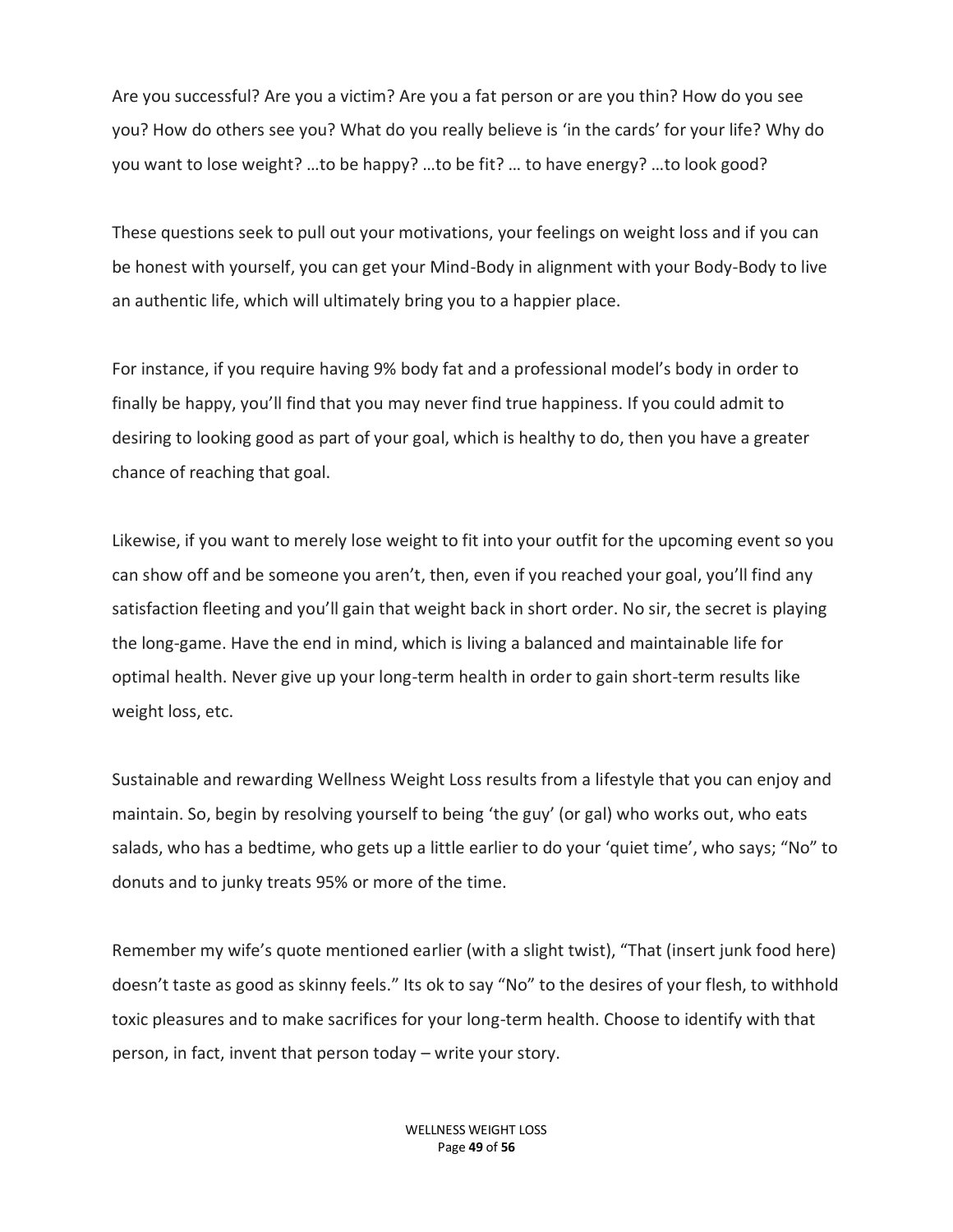Pick a target to reach by next year at this time and begin to journal or write some of these desires and challenges down. Open up your universe a little and be willing to let go of some pleasures or hindrances (or even relationships) that have been keeping you weak, defeated or lazy.

Change your mind. Weak people let their feelings dictate their actions and therefore their lives, landing them 'safely' (sarcasm) into a victimhood mindset. Leaders and champions LEAD their feelings and find themselves in a 'cause' position, not as the 'effect' of someone or something. To start changing this, you'll need to start becoming aware of the power your mind has over how your body feels and functions.

For instance, you experience this when you are real nervous about a situation like; public speaking. Your palms get sweaty, you feel "butterflies" in your stomach and maybe your mouth dries up. Or when you find out someone whom you are attracted to, likes you right back, or if you get recognized at work for doing a great job; you feel good about yourself – valued & validated. You'll notice that you stand up straighter, you feel a little more invincible or even feel like you could take on the world.

But these are short-term experiences that can pass quickly, leaving your physiology only to return to its original set point. More profoundly is noticing and elevating your average or chronic state of mind; your "set point".

For example, if your viewpoint is always; how 'bad' people 'really' are, generally cynical about everyone or if you're in doubt often, if you live with or work with people who constantly invalidate you or if you're always worried or fearful about what will happen 'next'; your body and all of your cells are literally bathing in that negative energy – keeping you in a state of readiness or protection. This is known as the "Fight or Flight" response and will directly work against any sense of healing and healthy metabolism; and therefore healthy, long-term weight loss.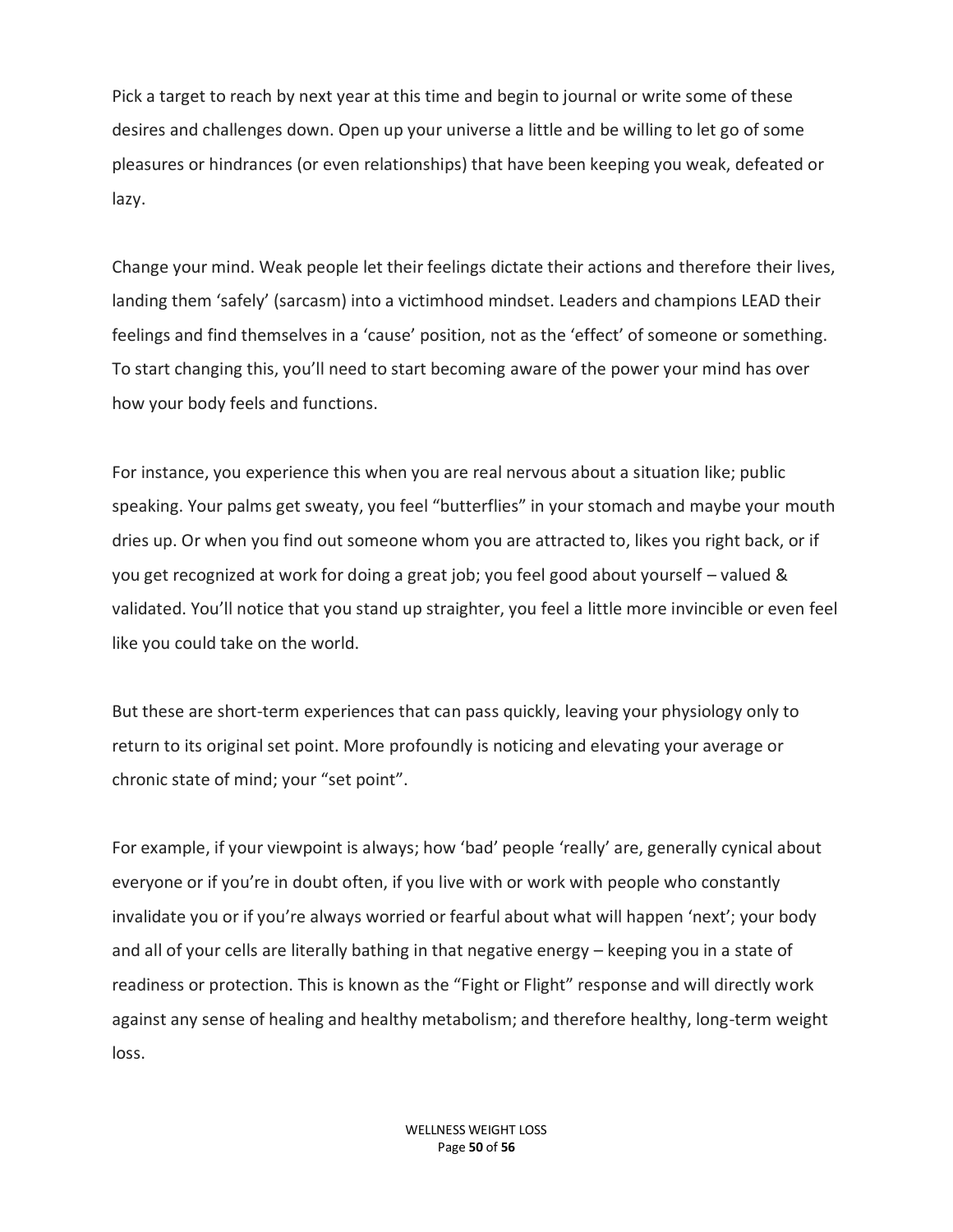The Bible tells us to be grateful in ALL circumstances, so start saying 'thank you' to people, change your mind, learn to think differently and focus more on what is pure, lovely and good around you. It's simply a moment-by-moment choice, and choices bring results.

So, if you find that you live your life where you are always 'behind' and always 'stressed out', always worrying, you don't get enough sleep, you don't eat nutrient dense foods and you're always on the 'survival' plan - get great at doing gratitude. Be more thankful for the good things, love your neighbor as yourself and learn to relax about the small stuff. My great grandmother would always say; "At least no one died." …a bit dramatic, but you get the point.

Negative thinking ("Stinking Thinking") stems from a combination of your formative childhood years and your accumulated beliefs and agreements as to who you really believe you are. In our office we use techniques to clear negative emotional energies, to reset your nervous system from stress overwhelms and mental exercises like; "Ultimate Truth Statement", "Identity Statement", and the "Gratitude Journal" where you can gradually correct your negative thinking habits.

For instance, does your mind get real dark? Do you identify yourself with a fat, ugly or worthless person? Are you limited to what you think you look like to others or do you have goals for making a positive impact in a life beyond yourself? Do you have purpose in life or are you just existing? Do you live in a cloud of low frequency confusion – or in a high-toned state of clarity?

Healing (and therefore optimal metabolism and optimal body weight) comes from the inside out, not from something outside; coming in, like a drug or magic pill. You've got to get your mind set right if you want to attain and maintain a healthy weight.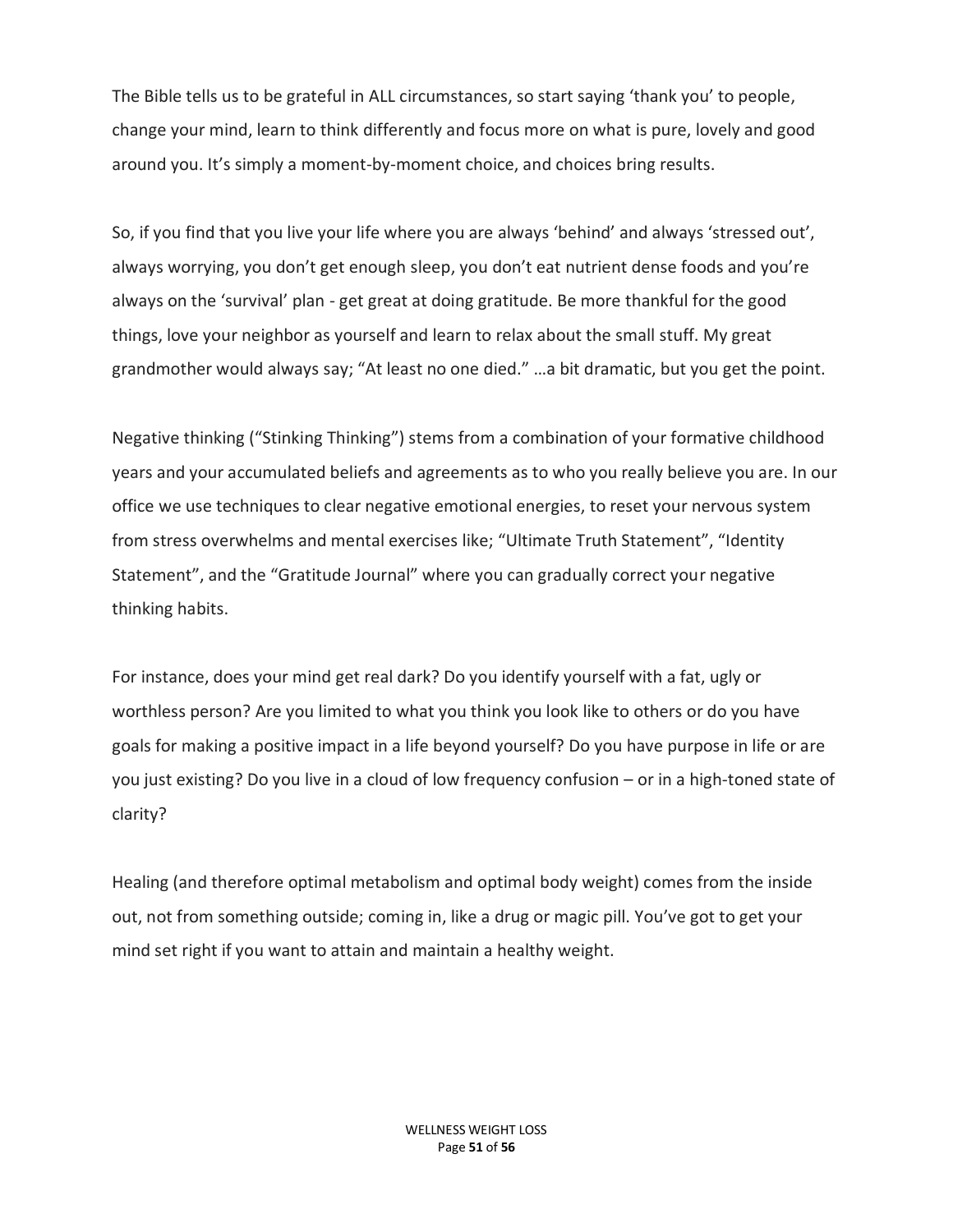## **Chapter 6: Fat Loss Accelerant!**

Most holistic or wellness-based options for weight loss follow a more gentle 'inside-out' flow mechanism of healing rather than an aggressive 'outside-in' mechanism of a treatment. To accelerate your fat loss process, you may have to get even more radical and work it from the outside-in. So I want to take this last chapter to share with you some outside-in fat-melting treatment options.

This includes things like; (In order of most aggressive to least); liposuction, cool sculpting, Body Wraps, Vibration and red light therapy.

Liposuction and CoolSculpting are techniques that essentially obliterate tissue. These techniques destroy your cells, which creates inflammation and trauma to the body. Liposuction is where they stick a tube into your fatty areas and literally suck the flesh and fat out. It does technically work, but when the procedure is over and you've healed up, the tissue never really feels normal anymore. The skin has a tendency to feel more leathery than normal supple skin due to the scarring. (By the way - there's absolutely no judgment if you've already done this procedure or planning to do it. Just beware.)

Coolsculpting is a little less aggressive, but the reviews are mixed. The good news with liposuction and CoolSculpting is that you are going to get physical changes almost right away, however, the bad news is that since you are destroying living tissue, you will leave scar tissue behind, plus it's expensive and there are risks of permanent and undesirable damage, like pain or asymmetrical body proportions when doing so.

Body wraps apparently work ok, but it is messy, inconvenient and some sources say that it is temporary. I do recommend however that people use heat trapping compression wraps & belts when they work out or for a few hours after a light or vibration therapy session.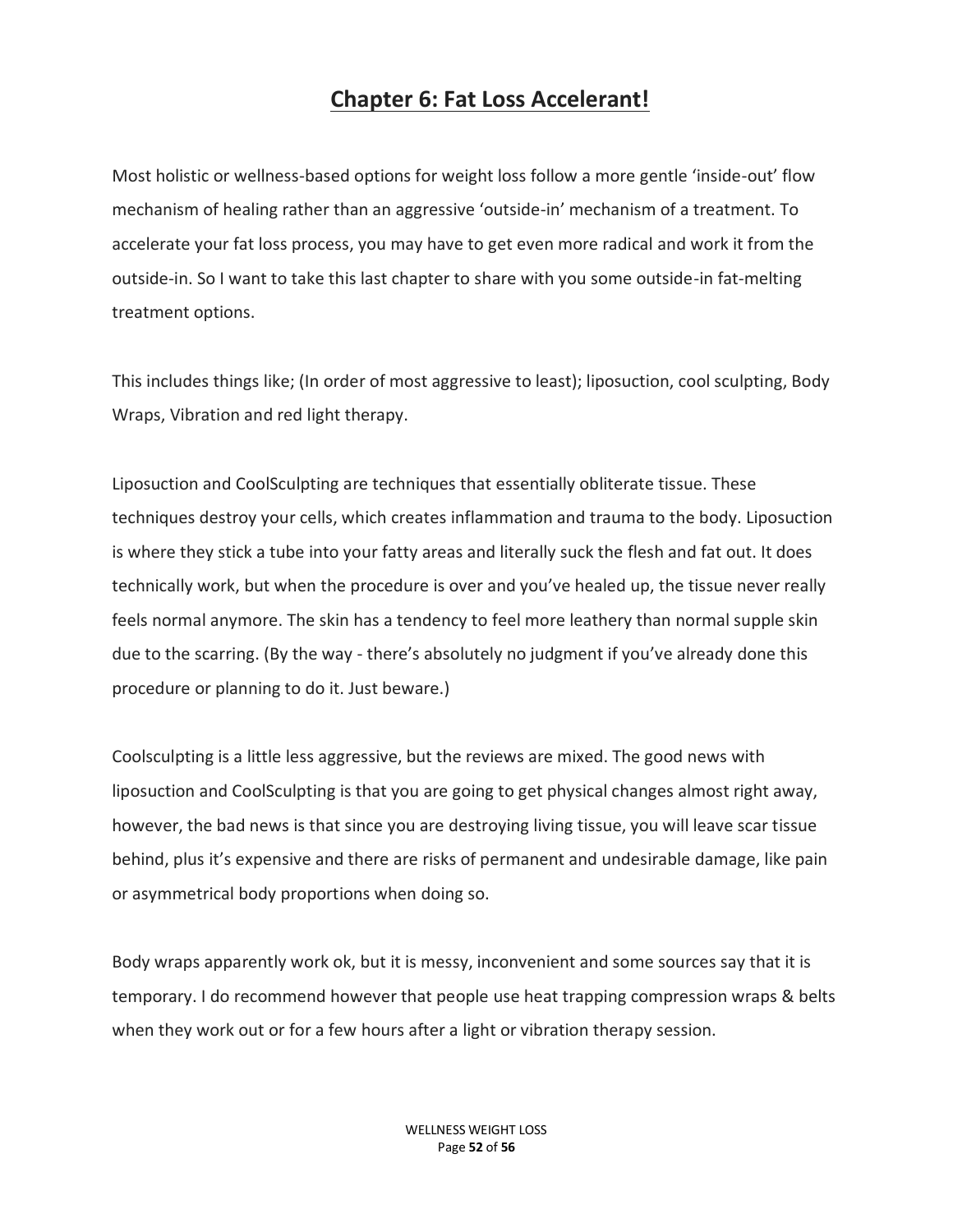Red light or Infrared Light therapy, on the other hand, is very safe and gentle on the body. It is essentially a soothing and healing light energy. Red light therapy is effective and produces no side effects other than tighter skin and more youthful turgor to the skin. The downside is that we have seen that when Red light or Infrared light therapy is used as the only fat loss 'tool', it has a minimal effect on some and a significant fat loss effect on others. So it's hard to predict.

In our office, we use red light therapy in conjunction WITH Vibration, the compression wraps and lymphatic help. This system only works when the person stays well hydrated, is on some form of liver or lymphatic opening products and keeps a clean diet (essentially living well; like mentioned in the earlier chapters).

You can actually buy red light therapy diode equipment yourself on Amazon for cheap, but remember you get what you pay for. These cheaper diodes are typically very weak, have inconsistent wavelengths, they typically don't include infrared and may require endless hours on it to get even minimal results.

We have been watching this technology for several years and have discovered a company that makes high-quality diodes where each diode is a finely-tuned German microchip, which produces more specific and stronger wavelengths of red light. This is contrasted by the typical mass-produced Chinese diodes as mentioned earlier.

The delivery of these 635 nm and 880 nm diodes are laid out systematically inside these little blankets or pads that you can wrap around all of the target fat loss areas of your body, like your thighs, arms, love handles, etc. [\(Click here for the video demo\)](https://youtu.be/q2wD_lJg9y0)

Basically the way this works is the 635nm wavelength of red light stimulates the release of fat and triglyceride molecules from the adipose (or fat) tissue. Once the fat molecules get outside the cell, your lymphatics should pull it out of the body – this is why hydration and lymphatic health is so important. While all that is happening, the 880 nm infrared light stimulates collagen and elastin production- which tightens the skin! it's literally a beauty-maker!

> WELLNESS WEIGHT LOSS Page **53** of **56**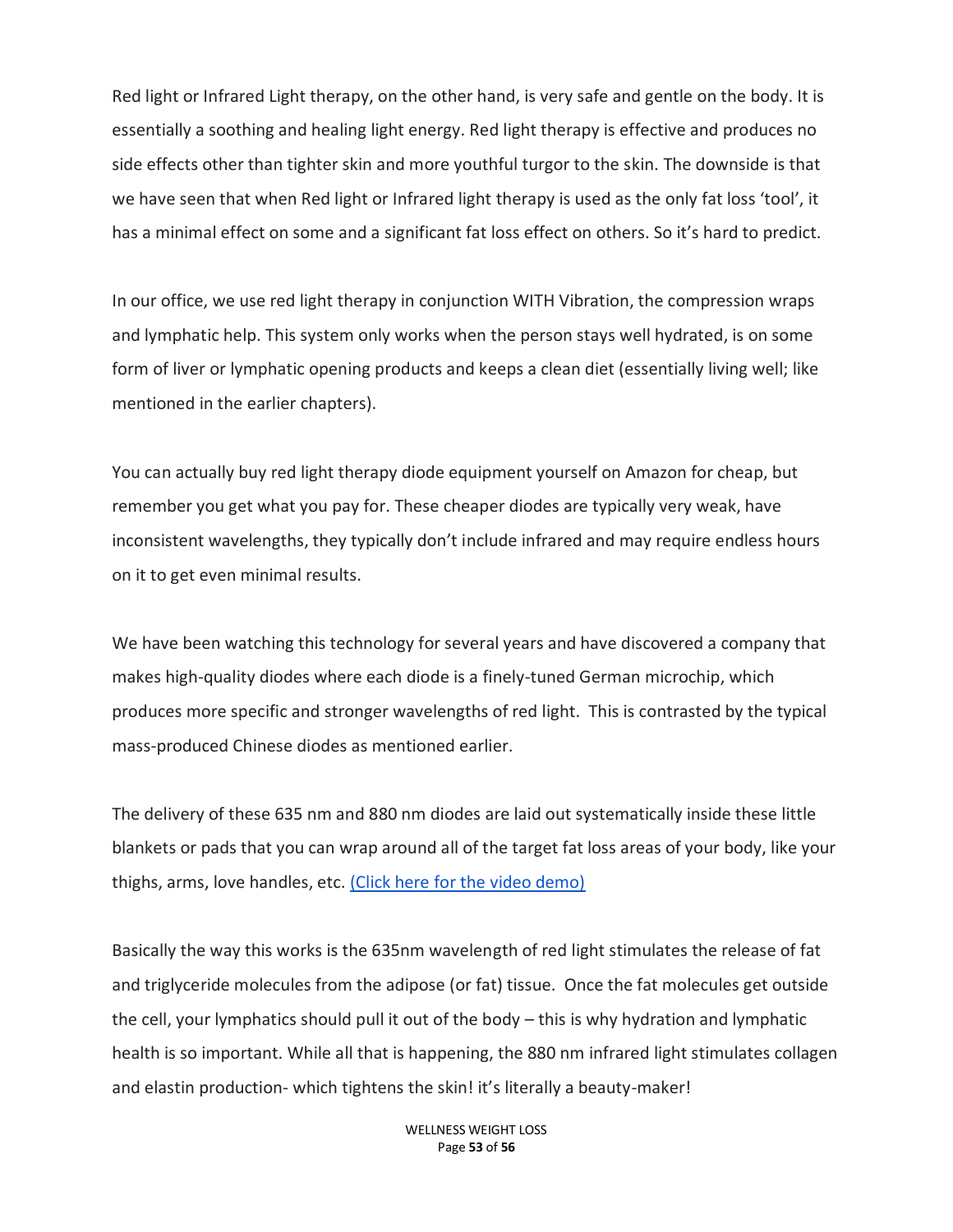I know, it sounds too good to be true, however, it does work and what we discovered when we first got this technology is that some people did really great with it and some people, well, not so great. Ultimately, we found it worked far better for people who have a lifestyle habits that support a healthy thriving body (as covered earlier) where they drink water to stay hydrated, they got good sleep, they exercised and ate well.

We noticed lackluster results for those who were very stressed, were on anti-anxiety or hormone medications, weren't exercising, were living a dehydrating lifestyle (regular alcohol and caffeine use) and for those who stayed up too late and or ate junk food regularly. So initially, we had hot and cold results, but now recognize how important the patient's lifestyle is for red light therapy to work well.

One last note about "liposuction" and "CoolSculpting" is that if you use those techniques for quick fat reduction results but don't address the underlying reasons why you became overweight in the first place, I can guarantee you will gain weight back again. It's just common sense. Unfortunately, in some cases, you may even gain weight back in an unsymmetrical fashion.

Remember, that obesity or weight gain is merely a symptom of something deeper – something out of balance in your mind and or body. And until you address the deeper causes, the outside effects never truly change or last.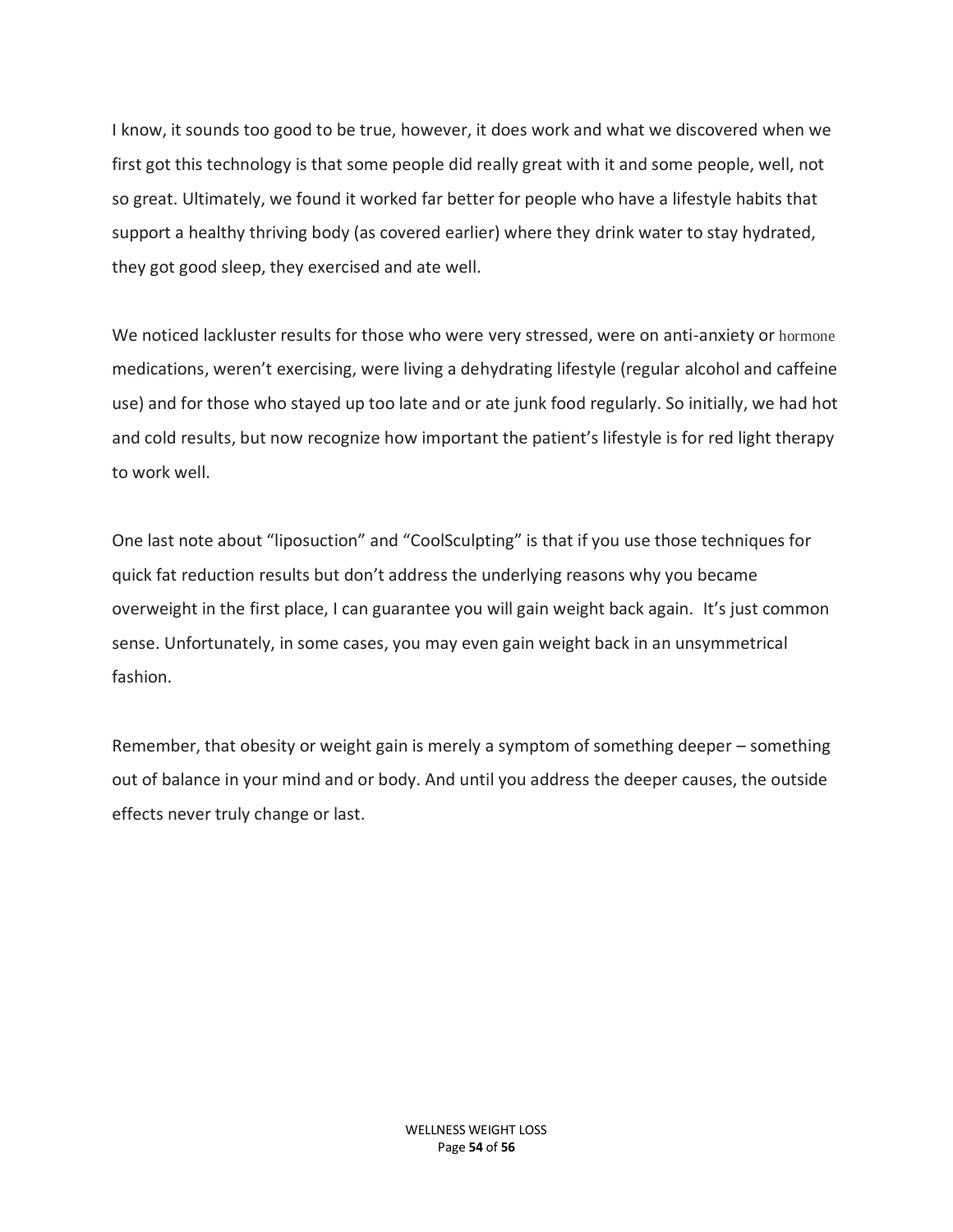## **Conclusion**

So that's "Wellness Weight Loss" at WNC! I don't know where you are you are on that (Easy case – Hard case) spectrum or what step you need to start with, but if you take our Weight Loss Survey, we could help you with that! Secondarily if you submit your survey and live in the area, I could sit down with you personally and go through it and help direct you into the right direction. [Click the link here](https://docs.google.com/forms/d/e/1FAIpQLSejPLhxtP-ADpmDBgGW6HVmaoH3TlKPFizgcasA0Eg4lGD5iA/viewform) to take the survey.

Once you complete the survey, we'll contact you to schedule your personalized consult with me. That way we could see what needs to be done for you, whether you become a patient or not.

There is a qualification for the **Wellness Weight Loss program**, which is done through the new patient process; and if we accept you as a nutrition patient, we'll lay out a "Road Map" for your overall health – this is because being overweight is a symptom of a DEEPER problem.

It is these DEEPER problems that we focus on at our wellness center whether your motivation is headaches, cancer or weight loss. We might be able to get started right away or it may take you a few months before we can actually do "weight Loss" work – it depends on how sick you are, really. This is how we can keep our results high and repeatable.

The new patient process includes, a detailed health questionnaire, performing functional testing in the office and performing our trademarked PRT body reflex testing with one of our doctors. Our initial recommendations may or may not include doing blood work or using specific products right away. You can go through our "Weight Loss Assessment" and begin the process, once you get the "Green Light" from one of our doctors. For instance, if your lifestyle is just 'that' upside down and has been like that for a long time or maybe you're on medications – we may need to get you 'right side up' first before we work on your excess weight.